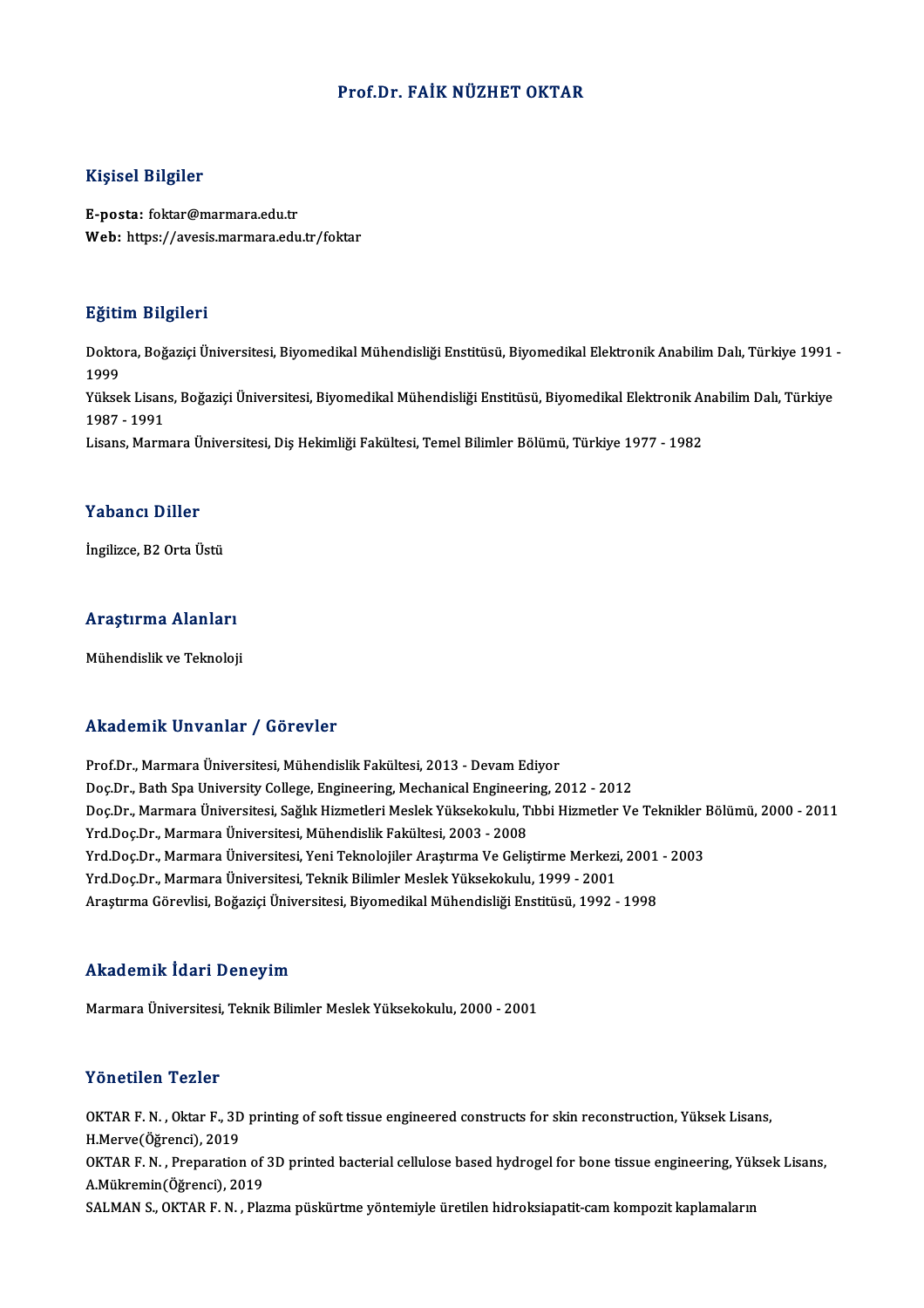#### SCI, SSCI ve AHCI İndekslerine Giren Dergilerde Yayınlanan Makaleler

- I. Preparation and characterization of pure natural hydroxyapatite derived fromseashel s for Example 2004 of the drug delivery<br>Controlled drug delivery<br>AVAZ SEVHAN S Allrava D controlled drug delivery<br>AYAZ SEYHAN S., Alkaya D., Cesur S., OKTAR F. N. , GÜNDÜZ O.
- JOURNAL OF THE AUSTRALIAN CERAMIC SOCIETY, 2022 (SCI İndekslerine Giren Dergi) II. Investigation of 3D-Printed Polycaprolactone-/Polyvinylpyrrolidone-Based Constructs JOURNAL OF THE AUSTRALIAN CERAMIC SOCIETY, 2022 (SCI İndekslerine Giren Dergi)<br>Investigation of 3D-Printed Polycaprolactone-/Polyvinylpyrrolidone-Based Const<br>Izgordu M. S., Uzgur E. I., Ulag S., Şahin A., Yilmaz B., Kilic Investigation of 3D-Printed Polycaprolactone-/Polyvinylpyrr<br>Izgordu M. S., Uzgur E. I., Ulag S., Şahin A., Yilmaz B., Kilic B., Ekren N.<br>CARTILAGE, cilt.13, sa.2\_SUPPL, 2021 (SCI İndekslerine Giren Dergi)<br>Lavadana Laadad 3 Izgordu M. S., Uzgur E. I., Ulag S., Şahin A., Yilmaz B., Kilic B., Ekren N., Oktar F. N., Gündüz O.<br>CARTILAGE, cilt.13, sa.2\_SUPPL, 2021 (SCI İndekslerine Giren Dergi)<br>III. Levodopa-Loaded 3D-Printed Poly (Lactic) Acid/Ch
- CARTILAGE, cilt.13, sa.2\_SUPPL, 2021 (SCI İndekslerine Giren Dergi)<br>Levodopa-Loaded 3D-Printed Poly (Lactic) Acid/Chitosan Neura<br>Drug Delivery System for the Treatment of Parkinson's Disease<br>Saylam E. Akkaya Y. Jiban E. Ce Levodopa-Loaded 3D-Printed Poly (Lactic) Acid/Chitosan Neural Tissue Scaffold as a Promising<br>Drug Delivery System for the Treatment of Parkinson's Disease<br>Saylam E., Akkaya Y., Ilhan E., Cesur S., Guler E., ȘAHİN A., Cam M Drug Delivery System for the Treatment of Parkinson's Disease<br>Saylam E., Akkaya Y., Ilhan E., Cesur S., Guler E., ŞAHİN A., Cam M. E. , EKREN N<br>APPLIED SCIENCES-BASEL, cilt.11, sa.22, 2021 (SCI İndekslerine Giren Dergi)<br>Co Saylam E., Akkaya Y., Ilhan E., Cesur S., Guler E., ŞAHİN A., Cam M. E., EKREN N., OKTAR F. N., GÜNDÜZ O., et al.<br>APPLIED SCIENCES-BASEL, cilt.11, sa.22, 2021 (SCI İndekslerine Giren Dergi)<br>IV. Comparative Analysis of NF-k
- APPLIED SCIENCES-BASEL, cilt.11, sa.22, 2021 (SCI indeksler<br>Comparative Analysis of NF-kB in the MyD88-Mediate<br>and Stainless Steel and the Role of Regulatory T Cells<br>Alwel S. Alwun M. V. Vetmer M. Hangi M. OKTAB E N. Ban Comparative Analysis of NF-kB in the MyD88-Mediated Pathward Stainless Steel and the Role of Regulatory T Cells<br>Akyol S., Akgun M.Y. , Yetmez M., Hanci M., OKTAR F. N. , Ben-Nissan B.<br>World Nouvesurgery, silt 144, 2020 (SC and Stainless Steel and the Role of Regulatory T Cells<br>Akyol S., Akgun M.Y., Yetmez M., Hanci M., OKTAR F.N., Ben-Nissan B.<br>World Neurosurgery, cilt.144, 2020 (SCI İndekslerine Giren Dergi) Akyol S., Akgun M. Y., Yetmez M., Hanci M., OKTAR F. N., Ben-Nissan B.<br>World Neurosurgery, cilt.144, 2020 (SCI Indekslerine Giren Dergi)<br>V. In vivo assessment of bone enhancement in the case of 3d-printed implants function
- World Neurosurgery, cilt.144, 2020 (SCI İndekslerine Giren Dergi)<br>In vivo assessment of bone enhancement in the case of 3d-printed implants functionalized<br>lithium-doped biological-derived hydroxyapatite coatings: A prelimi In vivo assessment of bone enhancement in the case of 3d-printed implants functionalized wi<br>lithium-doped biological-derived hydroxyapatite coatings: A preliminary study on rabbits<br>Duta L., Neamtu J., Melinte R. P. , Zurei lithium-doped biological-derived hydroxyapatite coatings: A<br>Duta L., Neamtu J., Melinte R. P. , Zureigat O. A. , Popescu-Pelin G., Ch<br>Coatings, cilt.10, sa.10, ss.1-21, 2020 (SCI İndekslerine Giren Dergi)<br>Develepment of Sa VI. Development of Satureja cuneifolia-loaded sodiumalginate/polyethylene glycol scaffolds produced
- by 3D-printing technology as a diabetic wound dressing material Development of Satureja cuneifolia-loaded sodium alginate/polyethylene glycol scaffolds produce<br>by 3D-printing technology as a diabetic wound dressing material<br>Ilhan E., Cesur S., Guler E., Topal F., Albayrak D., Guncu M. by 3D-printing technology as a diabetic wound dressing material<br>Ilhan E., Cesur S., Guler E., Topal F., Albayrak D., Guncu M. M. , Cam M. E. , Taskin T., Sasmazel H. T. , Aksu B., et al.<br>INTERNATIONAL JOURNAL OF BIOLOGICAL Ilhan E., Cesu<br>INTERNATIO<br>Giren Dergi)<br>Production INTERNATIONAL JOURNAL OF BIOLOGICAL MACROMOLECULES, cilt.161, ss.1040-1054, 2020 (SCI Indekslerine<br>Giren Dergi)<br>VII. Production and characterization of bacterial cellulose scaffold and its modification with hyaluronic<br>acid
- Giren Dergi)<br>Production and characterization of bacterial<br>acid and gelatin for glioblastoma cell culture<br><sup>Unol S. Arelan S. Vilmaz B. Oktor E. N. Sengil A. Z.</sup> Production and characterization of bacterial cellulose<br>acid and gelatin for glioblastoma cell culture<br>Ünal S., Arslan S., Yilmaz B., Oktar F. N. , Sengil A. Z. , Gündüz O.<br>CELLULOSE 2020 (SCLIndekalarine Ciren Dergi) acid and gelatin for glioblastoma cell culture<br>Ünal S., Arslan S., Yilmaz B., Oktar F. N. , Sengil A. Z. , Gündüz O.<br>CELLULOSE, 2020 (SCI İndekslerine Giren Dergi)

Ünal S., Arslan S., Yilmaz B., Oktar F. N. , Sengil A. Z. , Gündüz O.<br>CELLULOSE, 2020 (SCI İndekslerine Giren Dergi)<br>VIII. 3D Printed Polycaprolactone/Gelatin/Bacterial Cellulose/Hydroxyapatite Composite Scaffold for<br>Pene CELLULOSE, 2020 (SCI Indel<br>3D Printed Polycaprolact<br>Bone Tissue Engineering 3D Printed Polycaprolactone/Gelatin/Bacterial Cellulose/Hydroxyapatite<br>Bone Tissue Engineering<br>Cakmak A., Unal S., Sahin A., Oktar F. N. , Sengor M., Ekren N., Gunduz O., Kalaskar D.<br>POLYMEPS silt 12, se 9, 2020 (SCL Indek Bone Tissue Engineering<br>Cakmak A., Unal S., Sahin A., Oktar F. N. , Sengor M., Ekren N., Gunduz O., Kalaskar D.

POLYMERS, cilt.12, sa.9, 2020 (SCI Indekslerine Giren Dergi)

### IX. Improvement of antibacterial and biocompatibility properties of electrospray biopolymer films by Improvement of antibacterial and biocompatibility properties of electrospray biopolyn<br>ZnO and MCM-41<br>Mutlu E. C. , YILDIRIM A., Yildirm M., Ficai A., Ficai D., OKTAR F. N. , Titu M., ÇETİNKAYA A., Demir A.<br>POLYMER RULLETIN

ZnO and MCM-41<br>Mutlu E. C. , YILDIRIM A., Yildirm M., Ficai A., Ficai D., OKTAR F. N. , Titu M., ÇETİNKAY.<br>POLYMER BULLETIN, cilt.77, sa.7, ss.3657-3675, 2020 (SCI İndekslerine Giren Dergi)<br>Polyganrolactono (Colatin (Hyolu Mutlu E. C. , YILDIRIM A., Yildirm M., Ficai A., Ficai D., OKTAR F. N. , Titu M., ÇETİNKAYA A., Demir A.<br>POLYMER BULLETIN, cilt.77, sa.7, ss.3657-3675, 2020 (SCI İndekslerine Giren Dergi)<br>X. Polycaprolactone/Gelatin/Hyalur

## POLYMER BULLETIN, cilt.77, sa.7, ss.3657-3675, 2020 (SCI İndekslerine Giren Dergi)<br>Polycaprolactone/Gelatin/Hyaluronic Acid Electrospun Scaffolds to Mimic<br>Matrix<br>Ünal S., Arslan S., Yilmaz B., Oktar F. N. , Ficai D., Ficai Polycaprolactone/Gelatin/Hyaluronic Acid Electrospun Sc:<br>Matrix<br>Ünal S., Arslan S., Yilmaz B., Oktar F. N. , Ficai D., Ficai A., Gündüz O.<br>MATERIAL S. silt 13. ss 11. 2020 (SCL Indekslerine Ciren Dersi)

MATERIALS, cilt.13, sa.11, 2020 (SCI İndekslerine Giren Dergi)

XI. 3D printed artificial cornea for corneal stromal transplantation MATERIALS, cilt.13, sa.11, 2020 (SCI İndekslerine Giren Dergi)<br>3D printed artificial cornea for corneal stromal transplantation<br>Ulag S., Ilhan E., Şahin A., Karademir Yilmaz B., Kalaskar D. M. , Ekren N., Kılıç O., Nuzhet 3D printed artificial cornea for corneal stromal transplantation<br>Ulag S., Ilhan E., Şahin A., Karademir Yilmaz B., Kalaskar D. M. , Ekren N., Kılıç O<br>EUROPEAN POLYMER JOURNAL, cilt.133, 2020 (SCI İndekslerine Giren Dergi)<br> Ulag S., Ilhan E., Şahin A., Karademir Yilmaz B., Kalaskar D. M. , Ekren N., Kılıç O., Nuzhet Oktar<br>EUROPEAN POLYMER JOURNAL, cilt.133, 2020 (SCI İndekslerine Giren Dergi)<br>XII. Glioblastoma cell adhesion properties through

## EUROPEAN POLYMER JOURNAL, cilt.133, 2020 (SCI İndekslerine Giren Dergi)<br>Glioblastoma cell adhesion properties through bacterial cellulose na<br>polycaprolactone/gelatin electrospun nanofibers<br>Ünal S., Arslan S., Karademir Yil Glioblastoma cell adhesion properties through bacterial cellul<br>polycaprolactone/gelatin electrospun nanofibers<br>Ünal S., Arslan S., Karademir Yilmaz B., Kazan D., Oktar F. N. , Gündüz O.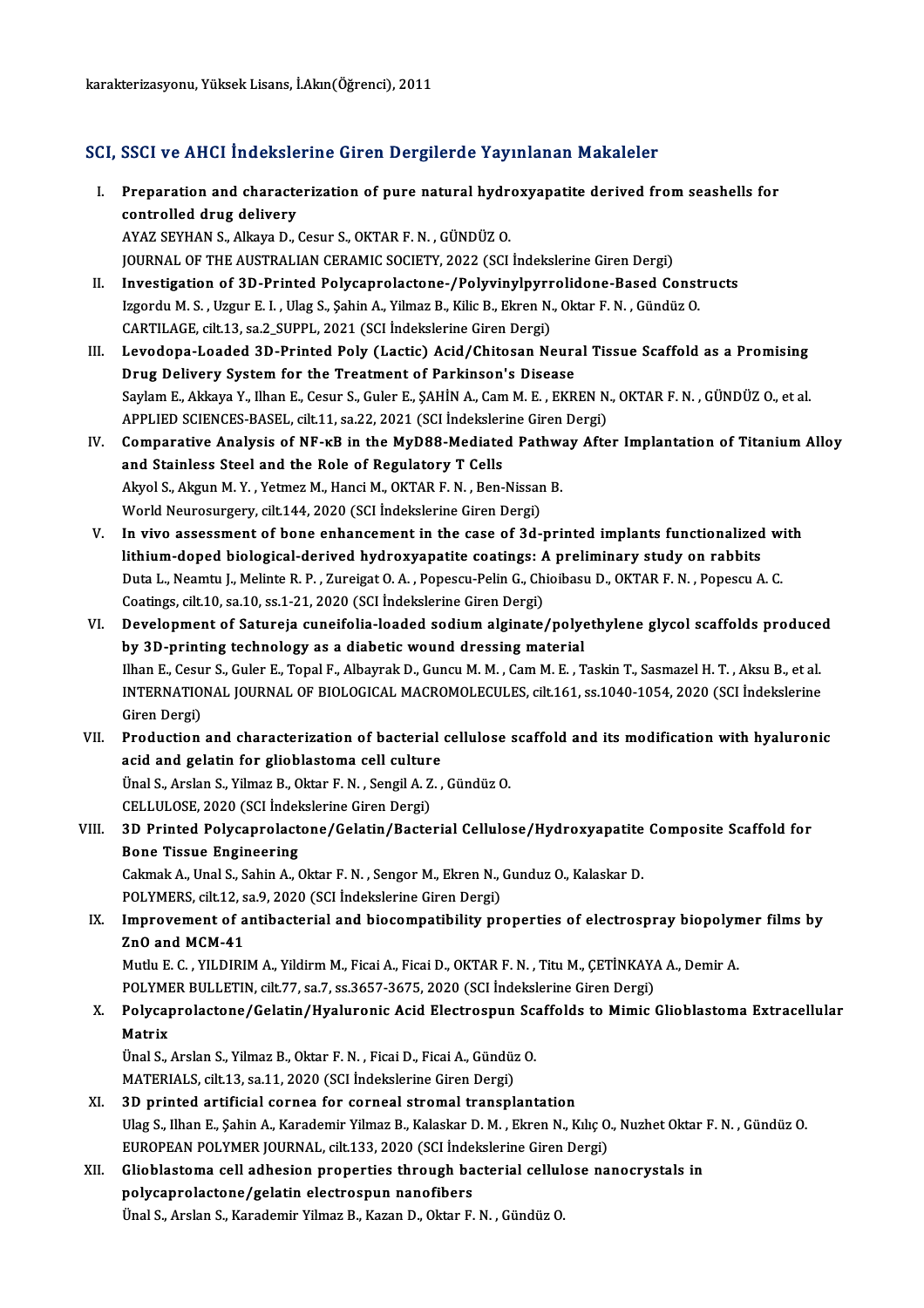CARBOHYDRATE POLYMERS, cilt.233, 2020 (SCI İndekslerine Giren Dergi)

- CARBOHYDRATE POLYMERS, cilt.233, 2020 (SCI İndekslerine Giren Dergi)<br>XIII. Antimicrobial and Cytocompatible Bovine Hydroxyapatite-Alumina-Zeolite Composite Coatings<br>Synthosized by Bulsed Laser Deposition from Low Cest Syst CARBOHYDRATE POLYMERS, cilt.233, 2020 (SCI İndekslerine Giren Dergi)<br>Antimicrobial and Cytocompatible Bovine Hydroxyapatite-Alumina-Zeolite Composite C<br>Synthesized by Pulsed Laser Deposition from Low-Cost Sustainable Natur Antimicrobial and Cytocompatible Bovine Hydroxyapatite-Alumina-Zeolite Composite Coatings<br>Synthesized by Pulsed Laser Deposition from Low-Cost Sustainable Natural Resources<br>Popescu-Pelin G., Ristoscu C., Duta L., Stan G. E Synthesized by Pulsed Laser Deposition from Low-Cost Sustainable Natural Resources<br>Popescu-Pelin G., Ristoscu C., Duta L., Stan G. E. , Pasuk I., Tite T., Stan M. S. , Bleotu C., Popa M., Chifiriuc M. C. , et al<br>ACS SUSTAI ACS SUSTAINABLE CHEMISTRY & ENGINEERING, cilt.8, sa.10, ss.4026-4036, 2020 (SCI İndekslerine Giren Dergi)
- XIV. Synthesis and characterization of antibacterial drug loaded β-tricalciumphosphate powders for bone engineering applications

Topsakal A., Ekren N., Kilic O., Oktar F. N. , Mahirogullari M., Ozkan O., Sasmazel H. T. , Turk M., Bogdan I. M. , Stan G.<br>E. . et al. Topsakal A., Ekren N., Kilic O., Oktar F. N. , Mahirogullari M., Ozkan O., Sasmazel H. T. , Turk M., Bogdan I. M. , Stan<br>E. , et al.<br>Journal of Materials Science: Materials in Medicine, cilt.31, sa.2, 2020 (SCI Expanded İn

- XV. Indocyanine green based fluorescent polymeric nanoprobes for in vitro imaging Journal of Materials Science: Materials in Medicine, cilt.31, sa.2, 2020 (SCI Expanded Indekslerine Girer<br>Indocyanine green based fluorescent polymeric nanoprobes for in vitro imaging<br>Ege Z. R. , Akan A., Oktar F. N. , Lin Journal of Biomedical Materials Research - Part B Applied Biomaterials, cilt.108, sa.2, ss.538-554, 2020 (SCI Ege Z. R. , Akan A., Oktar F.<br>Journal of Biomedical Mat<br>İndekslerine Giren Dergi)<br><sup>2D. Printing of Colatino</sup> Journal of Biomedical Materials Research - Part B Applied Biomaterials, cilt.108, sa.2, ss.538-554, 2020 (SCI<br>Indekslerine Giren Dergi)<br>XVI. 3D Printing of Gelatine/Alginate/beta-Tricalcium Phosphate Composite Constructs f
- Indekslerine<br>3D Printing<br>Engineering<br>Kalkandelen G 3D Printing of Gelatine/Alginate/beta-Tricalcium Phosphate Composite Constructs for Bone<br>Engineering<br>Kalkandelen C., Ulag S., Ozbek B., Eroglu G. O. , Ozerkan D., Kuruca S. E. , Oktar F. N. , Sengor M., Gündüz O<br>CHEMISTRYS

**Engineering**<br>Kalkandelen C., Ulag S., Ozbek B., Eroglu G. O. , Ozerkan D., Kuruca S. E. , Oktar F. N. , Sengor M., Gündüz O.<br>CHEMISTRYSELECT, cilt.4, sa.41, ss.12032-12036, 2019 (SCI İndekslerine Giren Dergi) Kalkandelen C., Ulag S., Ozbek B., Eroglu G. O., Ozerkan D., Kuruca S. E., Oktar F. N., Sengor M., Güne<br>CHEMISTRYSELECT, cilt.4, sa.41, ss.12032-12036, 2019 (SCI Indekslerine Giren Dergi)<br>XVII. 3D bio-printing of levan/pol

CHEMISTRYSELECT, cilt.4, sa.41, ss.12032-1203<br>3D bio-printing of levan/polycaprolacton<br>Characterization of the cellular behavior<br>Duymag B.T., Endilor E.B., Alan T. Aydagdu M Characterization of the cellular behavior

Duymaz B. T. , Erdiler F. B. , Alan T., Aydogdu M. O. , İnan A. T. , Ekren N., Uzun M., Sahin Y. M. , Bulus E., Oktar F. N. ,<br>et al. Duymaz B. T. , Erdiler F. B. , Alan T., Aydogdu M. O. , İnan A. T. , Ekren N., Uzun M., Sahi<br>et al.<br>European Polymer Journal, cilt.119, ss.426-437, 2019 (SCI İndekslerine Giren Dergi)<br>Develenments of 3D polyganrelastane (b

XVIII. Developments of 3D polycaprolactone/beta-tricalcium phosphate/collagen scaffolds for hard tissue<br>engineering European Poly<br>Developmen<br>engineering<br>avdeĕdu M.O. Developments of 3D polycaprolactone/beta-tricalcium phosphate/collagen scaffolds for hard tiss<br>engineering<br>aydoğdu M. O. , MUTLU B., Kurt M., İNAN A. T. , KURUCA D. S. , Erdemir G., ŞAHİN Y. M. , EKREN N., OKTAR F. N.<br>CÜND

<mark>engineerin</mark><br>aydoğdu M.<br>GÜNDÜZ O.<br>IOUPNAL O aydoğdu M. O. , MUTLU B., Kurt M., İNAN A. T. , KURUCA D. S. , Erdemir G., ŞAHİN Y. M. , EKREN N., OKTAR F. N.<br>GÜNDÜZ O.<br>JOURNAL OF THE AUSTRALIAN CERAMIC SOCIETY, cilt.55, sa.3, ss.849-855, 2019 (SCI İndekslerine Giren De

GÜNDÜZ O.<br>JOURNAL OF THE AUSTRALIAN CERAMIC SOCIETY, cilt.55, sa.3, ss.849-855, 2019 (SCI İndekslerine Giren Der<br>XIX. Encapsulated melatonin in polycaprolactone (PCL) microparticles as a promising graft material<br>Curka E.B. JOURNAL OF THE AUSTRALIAN CERAMIC SOCIETY, cilt.55, sa.3, ss.849-855, 2019 (SCI İndekslerine Giren Dergi)<br><mark>Encapsulated melatonin in polycaprolactone (PCL) microparticles as a promising graft material</mark><br>Gurler E. B. , Ergul Enca<br>Gurk<br>et al.<br>MATI Gurler E. B. , Ergul N. M. , Ozbek B., Ekren N., Oktar F. N. , Haskoylu M. E. , Oner E., Eroğlu M. S. , Özbeyli D., Korkut V<br>et al.<br>MATERIALS SCIENCE & ENGINEERING C-MATERIALS FOR BIOLOGICAL APPLICATIONS, cilt.100, ss.798-

et al.<br>MATERIALS SCIENCE & ENGIN<br>(SCI İndekslerine Giren Dergi)<br>Pesian and shanastanization MATERIALS SCIENCE & ENGINEERING C-MATERIALS FOR BIOLOGICAL APPLICATIONS, cilt.100, ss.798-808, 2019<br>(SCI İndekslerine Giren Dergi)<br>XX. Design and characterization of polycaprolactone-gelatin-graphene oxide scaffolds for dr

(SCI Indekslerine Giren)<br>Design and character<br>on glioblastoma cells<br><sup>Thol S</sup>. Arskn S. Cokse. Design and characterization of polycaprolactone-gelatin-graphene o<br>on glioblastoma cells<br>Ünal S., Arslan S., Gokce T., Atasoy B.M. , Karademir B., Oktar F. N. , Gündüz O.<br>European Bokwar Journal, silt 115, 89,157,165, 2010

**on glioblastoma cells**<br>Ünal S., Arslan S., Gokce T., Atasoy B. M. , Karademir B., Oktar F. N. , Gündüz O.<br>European Polymer Journal, cilt.115, ss.157-165, 2019 (SCI İndekslerine Giren Dergi)

Ünal S., Arslan S., Gokce T., Atasoy B. M. , Karademir B., Oktar F. N. , Gündüz O.<br>European Polymer Journal, cilt.115, ss.157-165, 2019 (SCI İndekslerine Giren Dergi)<br>XXI. Bioactivity of Hydroxyapatite Produced from Sea Sn European Polymer Journal, cilt.115, ss.157-165, 2019 (SC)<br>Bioactivity of Hydroxyapatite Produced from Sea !<br>Orman Z., YÜCEL S., Sahin Y. M. , GÜNDÜZ O., OKTAR F. N.<br>ACTA PHYSICA POLONICA A. cilt.135, sa 5, ss.1099, 1093 Bioactivity of Hydroxyapatite Produced from Sea Snail Turritella Terebra<br>Orman Z., YÜCEL S., Sahin Y. M. , GÜNDÜZ O., OKTAR F. N.<br>ACTA PHYSICA POLONICA A, cilt.135, sa.5, ss.1089-1092, 2019 (SCI İndekslerine Giren Dergi)<br>P

Orman Z., YÜCEL S., Sahin Y. M. , GÜNDÜZ O., OKTAR F. N.<br>ACTA PHYSICA POLONICA A, cilt.135, sa.5, ss.1089-1092, 2019 (SCI İndekslerine Giren Dergi)<br>XXII. Preparation and characterization of electrospun polylactic acid/sodi ACTA PHYSICA POLONICA A, cilt.135, sa.5, ss.1089-109<br>Preparation and characterization of electrospun<br>composite nanofiber for biomedical application<br>Cesur S. OKTAB E.N., EKBEN N. KU ICO, Bilgie Alkaya Preparation and characterization of electrospun polylactic acid/sodium alginate/orange oyster she<br>composite nanofiber for biomedical application<br>Cesur S., OKTAR F. N. , EKREN N., KILIÇ O., Bilgiç Alkaya D., AYAZ SEYHAN S., composite nanofiber for biomedical application<br>Cesur S., OKTAR F. N. , EKREN N., KILIÇ O., Bilgiç Alkaya D., AYAZ SEYHAN S., Rüya Ege Z.<br>Erdemir G., et al.<br>JOURNAL OF THE AUSTRALIAN CERAMIC SOCIETY, 2019 (SCI İndekslerine Cesur S., OKTAR F. N., EKREN N., KILIÇ O., Bilgiç Alkaya D., AYAZ SEYHAN S., Rüya Ege Z., Lin C. C., KURUCA D. S.,

- XXIII. Production of the biomimetic small diameter blood vessels for cardiovascular tissue engineering JOURNAL OF THE AUSTRALIAN CERAMIC SOCIETY, 2019 (SCI İndekslerine Giren Dergi)<br>Production of the biomimetic small diameter blood vessels for cardiovascular tissue engineering<br>Aydogdu M. O. , Chou J., Altun E., EKREN N., Ca Production of the biomimetic small diameter blood vessels for cardiovascular tissue engineering<br>Aydogdu M. O. , Chou J., Altun E., EKREN N., Cakmak S., Eroglu M., Osman A. A. , Kutlu O., Oner E. T. , Avsar G., et al.<br>INTER Aydogdu M. O. , Chou J., Altun E., EKR<br>INTERNATIONAL JOURNAL OF POLY<br>2019 (SCI İndekslerine Giren Dergi)<br>Nanofihnous wound drossing ma INTERNATIONAL JOURNAL OF POLYMERIC MATERIALS AND POLYMERIC I<br>2019 (SCI Indekslerine Giren Dergi)<br>XXIV. Nanofibrous wound dressing material by electrospinning method<br>Venicu E. Ocal L. Altun E. Gireu B. OKTAR E. N. INAN A. T
- 2019 (SCI İndekslerine Giren Dergi)<br>Nanofibrous wound dressing material by electrospinning method<br>Yeniay E., Ocal L., Altun E., Giray B., OKTAR F. N. , İNAN A. T. , EKREN N., KILIÇ O., GÜNDÜZ O.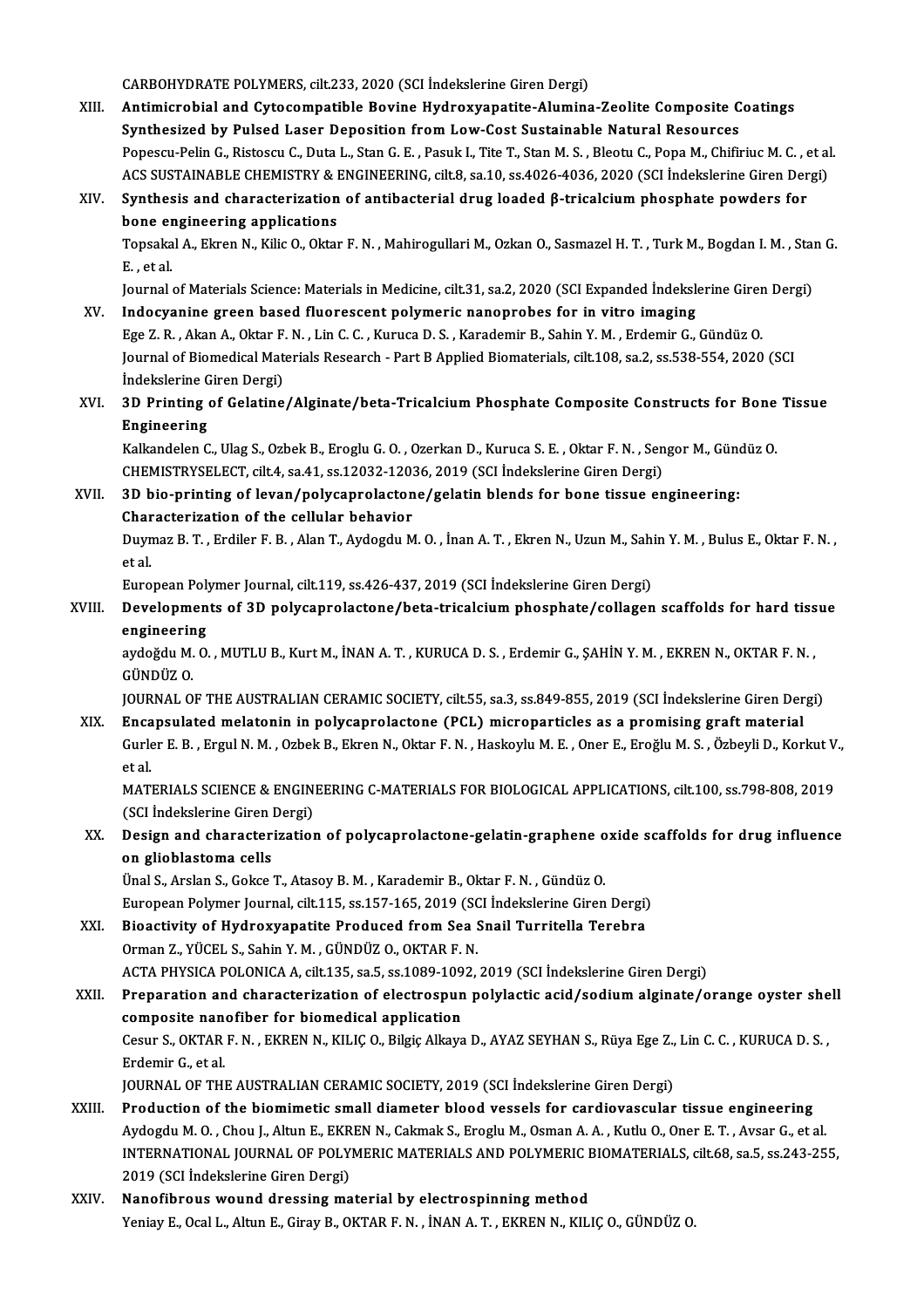INTERNATIONAL JOURNAL OF POLYMERIC MATERIALS AND POLYMERIC BIOMATERIALS, cilt.68, ss.11-18, 2019<br>(SCI Indekslavine Civen Dexgi) INTERNATIONAL JOURNAL OF<br>(SCI İndekslerine Giren Dergi)<br>2D Printing Artificial Blood INTERNATIONAL JOURNAL OF POLYMERIC MATERIALS AND POLYMERIC BIOMATERIALS, cilt.68, ss.11-1<br>(SCI Indekslerine Giren Dergi)<br>XXV. 3D Printing Artificial Blood Vessel Constructs Using PCL/Chitosan/Hydrogel Biocomposites<br>Illag S

(SCI İndekslerine Giren Dergi)<br>3D Printing Artificial Blood Vessel Constructs Using PCL/Chitosan/Hydrogel Biocomposites<br>Ulag S., Kalkandelen C., OKTAR F. N. , UZUN M., ŞAHİN Y. M. , KARADEMİR B., Arslan S., Ozbolat I. T. , 3D Printing Artificial Blood Vessel Constructs Using PCL/Chitosan/Hydrogel Biocomposites<br>Ulag S., Kalkandelen C., OKTAR F. N. , UZUN M., ŞAHİN Y. M. , KARADEMİR B., Arslan S., Ozbolat I. T. , Mahi<br>M., GÜNDÜZ O.<br>CHEMISTRYSE Ulag S., Kalkandelen C., OKTAR F. N. , UZUN M., ŞAHİN Y. M. , KARADEMİR B., Arslan<br>M., GÜNDÜZ O.<br>CHEMISTRYSELECT, cilt.4, sa.8, ss.2387-2391, 2019 (SCI İndekslerine Giren Dergi)<br>Novel elestrospun polysanralastane (sranbane

### M., GÜNDÜZ O.<br>CHEMISTRYSELECT, cilt.4, sa.8, ss.2387-2391, 2019 (SCI İndekslerine Giren Dergi)<br>XXVI. Novel electrospun polycaprolactone/graphene oxide/Fe3O4 nanocomposites for biomedical<br>annligations CHEMISTRYSE<br>Novel electro<br>applications<br>Audordu M.O. Novel electrospun polycaprolactone/graphene oxide/Fe3O4 nanocomposites for biomedical<br>applications<br>Aydogdu M. O. , EKREN N., Suleymanoglu M., Erdem-Kuruca S., Lin C., Bulbul E., Erdol M. N. , OKTAR F. N. , TERZİ Ü.<br>K. KU K

applications<br>Aydogdu M. O. , E.<br>K. , KILIÇ O., et al.<br>COLLOIDS AND S. Aydogdu M. O. , EKREN N., Suleymanoglu M., Erdem-Kuruca S., Lin C., Bulbul E., Erdol M. N. , OKTAR F. N.<br>K. , KILIÇ O., et al.<br>COLLOIDS AND SURFACES B-BIOINTERFACES, cilt.172, ss.718-727, 2018 (SCI İndekslerine Giren Dergi

K., KILIÇ 0., et al.<br>COLLOIDS AND SURFACES B-BIOINTERFACES, cilt.172, ss.718-727, 2018 (SCI İndekslerine Giren Dergi)<br>XXVII. Encapsulation of indocyanine green in poly(lactic acid) nanofibers for using as a nanoprobe i COLLOIDS AND SURFACES<br>Encapsulation of indoctrial<br>biomedical diagnostics<br>Ege 7 B AKANA OKTAR Encapsulation of indocyanine green in poly(lactic acid) nanofibers for using as a nanoprobe in<br>biomedical diagnostics<br>Ege Z.R., AKAN A., OKTAR F.N., Lin C., KARADEMİR B., GÜNDÜZ O. biomedical diagnostics<br>Ege Z. R. , AKAN A., OKTAR F. N. , Lin C., KARADEMİR B., GÜNDÜZ O.<br>MATERIALS LETTERS, cilt.228, ss.148-151, 2018 (SCI İndekslerine Giren Dergi)<br>Chitesan (nalu(athulana slusal) (hualunania asid hiasam

- Ege Z. R. , AKAN A., OKTAR F. N. , Lin C., KARADEMİR B., GÜNDÜZ O.<br>MATERIALS LETTERS, cilt.228, ss.148-151, 2018 (SCI İndekslerine Giren Dergi)<br>XXVIII. Chitosan/poly(ethylene glycol)/hyaluronic acid biocompatible patches o MATERIALS LETTERS, cilt.228, ss.148-151, 2018 (SCI İndekslerine Giren Der<br>Chitosan/poly(ethylene glycol)/hyaluronic acid biocompatible patc<br>MUTLU E., Ficai A., Ficai D., YILDIRIM A., YILDIRIM M., OKTAR F. N. , Demir A.<br>PIO Chitosan/poly(ethylene glycol)/hyaluronic acid biocompatible pat<br>MUTLU E., Ficai A., Ficai D., YILDIRIM A., YILDIRIM M., OKTAR F. N. , Demir A<br>BIOMEDICAL MATERIALS, cilt.13, sa.5, 2018 (SCI İndekslerine Giren Dergi)<br>Sunthe MUTLU E., Ficai A., Ficai D., YILDIRIM A., YILDIRIM M., OKTAR F. N. , Demir A.<br>BIOMEDICAL MATERIALS, cilt.13, sa.5, 2018 (SCI Indekslerine Giren Dergi)<br>XXIX. Synthesis, characterization, and biological properties of compos
- **BIOMEDICAL MATERIALS, confluent**<br>Synthesis, characterization<br>hexagonal boron nitride<br><sup>TIMAL S. EVPEN N. Songil A</sup> Synthesis, characterization, and biological properties of composites of hydroxyapatite and<br>hexagonal boron nitride<br>ÜNAL S., EKREN N., Sengil A. Z. , OKTAR F. N. , Irmak S., Oral O., Sahin Y. M. , KILIÇ O., Agathopoulos S.,

hexagonal boron nitride<br>ÜNAL S., EKREN N., Sengil A. Z. , OKTAR F. N. , Irmak S., Oral O., Sahin Y. M. , KILIÇ O., Agathopoulos S., GÜNDÜZ O.<br>JOURNAL OF BIOMEDICAL MATERIALS RESEARCH PART B-APPLIED BIOMATERIALS, cilt.106, ÜNAL S., EKREN N., Sengil A. Z. , OKT<br>JOURNAL OF BIOMEDICAL MATERIA<br>2018 (SCI İndekslerine Giren Dergi)<br>Develenment of amexisillin load JOURNAL OF BIOMEDICAL MATERIALS RESEARCH PART B-APPLIED BIOMATERIALS, cilt106, sa.6, ss.2384-2.<br>2018 (SCI İndekslerine Giren Dergi)<br>XXX. Development of amoxicillin-loaded electrospun polyurethane/Chitosan/β-tricalcium pho

2018 (SCI İndekslerine Giren Dergi)<br>Development of amoxicillin-loaded ele<br>scaffold for bone tissue regeneration<br>Tonsakal A. Uzun M. Ugar G. Öggan A. Altu Development of amoxicillin-loaded electrospun polyurethane/Chitosan/β-tricalcium phosphate<br>scaffold for bone tissue regeneration<br>Topsakal A., Uzun M., Ugar G., Özcan A., Altun E., Oktar F. N. , Ikram F., Özkan O., Türkoğl

scaffold for bone tissue regeneration<br>Topsakal A., Uzun M., Ugar G., Özcan A., Altun E., Oktar F. N. , Ikram F., Özkan O., Türkoğlu Şaşmazel H., Gündüz O.<br>IEEE Transactions on Nanobioscience, cilt.17, sa.3, ss.321-328, 201 Topsakal A., Uzun M., Ugar G., Özcan A., Altun E., Oktar F. N. , Ikram F., Özkan O., Türkoğlu Şaşmazel H., Gündüz O.<br>IEEE Transactions on Nanobioscience, cilt.17, sa.3, ss.321-328, 2018 (SCI Expanded Indekslerine Giren Der

**IEEE Transactions on Nanobioscience, cilt.17**<br>Development of Amoxicillin-Loaded Ele<br>Scaffold for Bone Tissue Regeneration<br>Tensakal A. UZUN M. User G. Ozsan A. Altu Development of Amoxicillin-Loaded Electrospun Polyurethane/Chitosan/ beta-Tricalcium Pho:<br>Scaffold for Bone Tissue Regeneration<br>Topsakal A., UZUN M., Ugar G., Ozcan A., Altun E., OKTAR F. N. , Ikram F., Ozkan O., TÜRKOĞLU Scaffold for Bone Tissue Regeneration<br>Topsakal A., UZUN M., Ugar G., Ozcan A., Altun E., OKTAR F. N. , Ikram F., Ozkan O., TÜRKOĞLU ŞAŞMAZEL H.,<br>GÜNDÜZ O. Topsakal A., UZUN M., Ugar G., Ozcan A., Altun E., OKTAR F. N. , Ikram F., Ozkan O., TÜRKOĞLU ŞAŞMAZEL F<br>GÜNDÜZ O.<br>IEEE TRANSACTIONS ON NANOBIOSCIENCE, cilt.17, sa.3, ss.321-328, 2018 (SCI İndekslerine Giren Dergi)<br>Effecte

GÜNDÜZ 0.<br>IEEE TRANSACTIONS ON NANOBIOSCIENCE, cilt.17, sa.3, ss.321-328, 2018 (SCI İndekslerine Giren Dergi)<br>XXXII. Effects of Polymethylsilsesquioxane concentration on morphology shape of electrosprayed particles<br>INA IEEE TRANSACTIONS ON NANOBION<br>Effects of Polymethylsilsesquion<br>ÜNAL S., OKTAR F. N. , GÜNDÜZ O.<br>MATEPIALS LETTERS silt 221 ss.1 Effects of Polymethylsilsesquioxane concentration on morphology shape of electrosprayed particles<br>ÜNAL S., OKTAR F. N. , GÜNDÜZ O.<br>MATERIALS LETTERS, cilt.221, ss.107-110, 2018 (SCI İndekslerine Giren Dergi)

UNAL S., OKTAR F. N. , GUNDUZ O.<br>MATERIALS LETTERS, cilt.221, ss.107-110, 2018 (SCI Indekslerine Giren Dergi)<br>XXXIII. Production of the novel fibrous structure of poly(epsilon-caprolactone)/tri-calcium<br>nhasphata (havaganal MATERIALS LETTERS, cilt.221, ss.107-110, 2018 (SCI Indekslerine Giren Dergi)<br>Production of the novel fibrous structure of poly(epsilon-caprolactone)/tri-<br>phosphate/hexagonal boron nitride composites for bone tissue enginee Production of the novel fibrous structure of poly(epsilon-caprolactone)/tri-calcium<br>phosphate/hexagonal boron nitride composites for bone tissue engineering<br>Ozbek B., Erdogan B., EKREN N., OKTAR F. N. , Akyol S., Ben-Nissa **phosphate/hexa**<br>Ozbek B., Erdogan<br>Kuruca S. E. , et al.<br>IOUPMAL OF THE Ozbek B., Erdogan B., EKREN N., OKTAR F. N. , Akyol S., Ben-Nissan B., Sasmazel H. T. , Kalkandelen C., Mergen A.,<br>Kuruca S. E. , et al.<br>JOURNAL OF THE AUSTRALIAN CERAMIC SOCIETY, cilt.54, sa.2, ss.251-260, 2018 (SCI İndek

Kuruca S. E. , et al.<br>JOURNAL OF THE AUSTRALIAN CERAMIC SOCIETY, cilt.54, sa.2, ss.251-260, 2018 (SCI İndekslerine Giren Dergi)<br>XXXIV. The natural nano-bioceramic powder production from organ pipe red coral (Tubipora m JOURNAL OF THE AUSTRALIAN CERAMIC<br>The natural nano-bioceramic powde<br>simple chemical conversion method<br>Karasan L CÜNDÜZ O Orvegin L S - Cok The natural nano-bioceramic powder production from organ pipe red co<br>simple chemical conversion method<br>Karacan I., GÜNDÜZ O., Ozyegin L. S. , Gokce H., Ben-Nissan B., Akyol S., OKTAR F. N.<br>JOUPMAL OF THE AUSTRALIAN CERAMIC simple chemical conversion method<br>Karacan I., GÜNDÜZ O., Ozyegin L. S. , Gokce H., Ben-Nissan B., Akyol S., OKTAR F. N.<br>JOURNAL OF THE AUSTRALIAN CERAMIC SOCIETY, cilt.54, sa.2, ss.317-329, 2018 (SCI İndekslerine Giren Der

Karacan I., GÜNDÜZ O., Ozyegin L. S. , Gokce H., Ben-Nissan B., Akyol S., OKTAR F. N.<br>JOURNAL OF THE AUSTRALIAN CERAMIC SOCIETY, cilt.54, sa.2, ss.317-329, 2018 (SCI İndekslerine Giren Dergi)<br>XXXV. Physical-chemical charac JOURNAL OF THE AUSTRALIAN CERAMIC SOCIETY, cilt.54, sa.2, ss.317-329, 2018 (SCI<br>Physical-chemical characterization and biological assessment of simple and<br>derived hydroxyapatite thin films for a new generation of metallic Physical-chemical characterization and biological assessment of simple and lithium-doped biologic<br>derived hydroxyapatite thin films for a new generation of metallic implants<br>Popescu A.C. , Florian P., Stan G., Popescu-Peli derived hydroxyapatite thin films for a new generation of metallic implants<br>Popescu A. C., Florian P., Stan G., Popescu-Pelin G., Zgura I., Enculescu M., OKTAR F. N.<br>Roşeanu A. M., et al.<br>APPLIED SURFACE SCIENCE, cilt.439, Popescu A. C., Florian P., Stan G., Popescu-Pelin G., Zgura I., Enculescu M., OKTAR F. N., Trusca R. D., Sima L. E.,

Roseanu A. M. , et al.<br>APPLIED SURFACE SCIENCE, cilt.439, ss.724-735, 2018 (SCI Indekslerine Giren Dergi)<br>XXXVI. Production and characterization of electrospun fish sarcoplasmic protein based nanofibers<br>SAHIN V. M. Sy S. O APPLIED SURFACE SCIENCE, cilt.439, ss.724-735, 2018 (SCI İndekslerine Giren Dergi)<br><mark>Production and characterization of electrospun fish sarcoplasmic protein based na</mark><br>ŞAHİN Y. M. , Su S., Ozbek B., YÜCEL S., PİNAR O., KAZA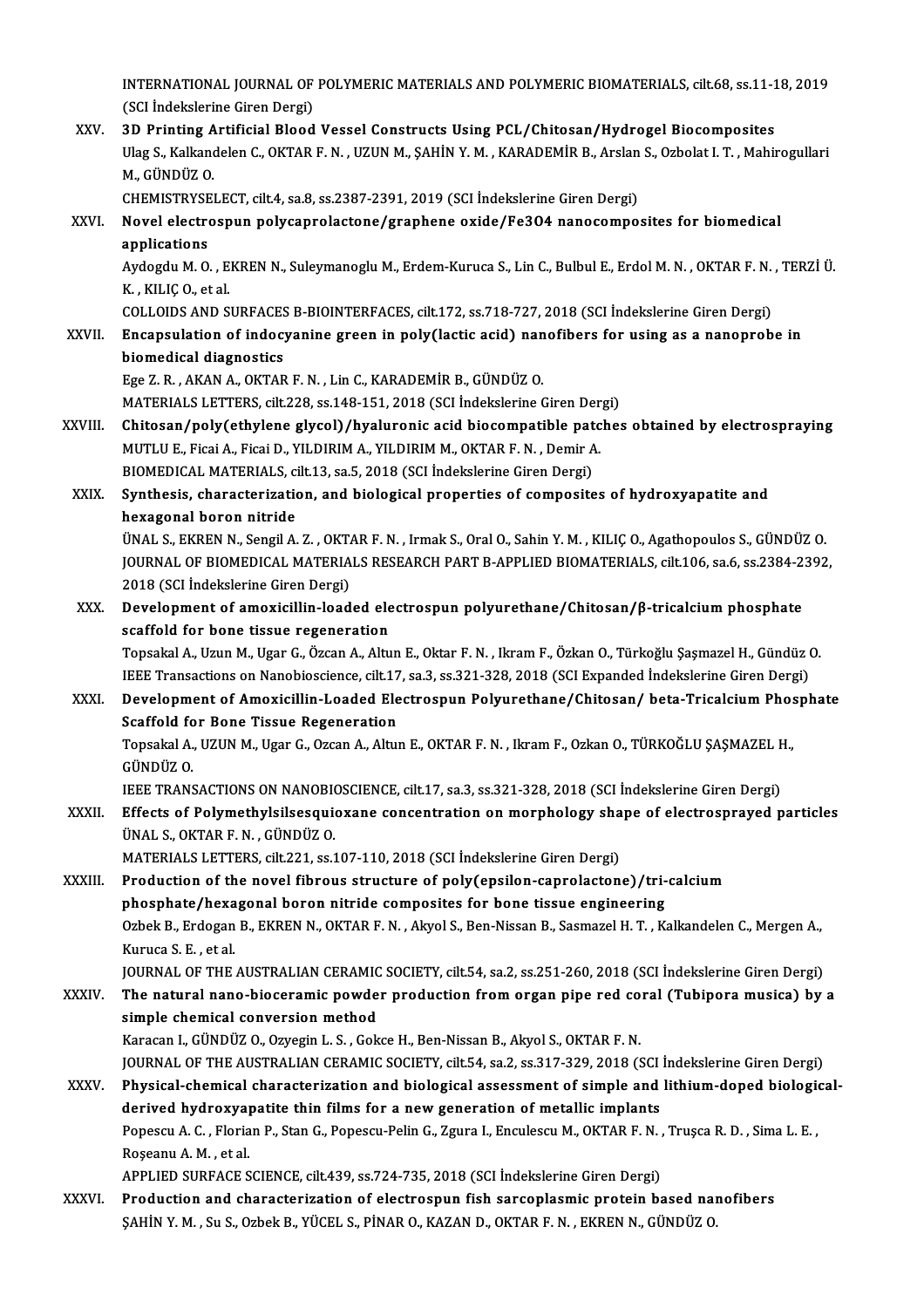Journal of Food Engineering, cilt.222, ss.54-62, 2018 (SCI Expanded İndekslerine Giren Dergi)<br>Preduction and characterization of electrosuur fish sarsonlasmiannatein based nar

- Journal of Food Engineering, cilt.222, ss.54-62, 2018 (SCI Expanded Indekslerine Giren Dergi)<br>XXXVII. Production and characterization of electrospun fish sarcoplasmicprotein based nanofibers<br>Sebin X M . Su S. Örbek B. Vüge Journal of Food Engineering, cilt.222, ss.54-62, 2018 (SCI Expanded Indekslerine Giren<br>Production and characterization of electrospun fish sarcoplasmicprotein bas<br>Şahin Y. M. , Su S., Özbek B., Yücel S., Pınar O., Kazan D. Production and characterization of electrospun fish sarcoplasmicprotein based nanofib<br>Şahin Y. M. , Su S., Özbek B., Yücel S., Pınar O., Kazan D., Oktar F. N. , Ekren N., Gündüz O.<br>Journal Of Food Engineering, cilt.222, sa Sahin Y. M. , Su S., Özbek B., Yücel S., Pınar O., Kazan D., Oktar F. N. , Ekren N., Gündüz O.<br>Journal Of Food Engineering, cilt.222, sa.1, ss.54-62, 2017 (SCI Expanded Indekslerine Giren Dergi)<br>XXXVIII. Comparative physic Journal Of Food Engineering, cilt.222, sa.1, ss.54-62, 2017 (SCI Expanded Indekslerine Giren Dergi)
- Comparative physical, chemical and biological assessment of simple and titanium-doped ovine<br>dentine-derived hydroxyapatite coatings fabricated by pulsed laser deposition<br>Duta L., Mihailescu N., Popescu A. C. , Luculescu C. **dentine-derive<br>Duta L., Mihailes<br>Kuncser A., et al.<br>APPLIED SUPEA** Kuncser A., et al.<br>APPLIED SURFACE SCIENCE, cilt.413, ss.129-139, 2017 (SCI İndekslerine Giren Dergi)

Kuncser A., et al.<br>APPLIED SURFACE SCIENCE, cilt.413, ss.129-139, 2017 (SCI Indekslerine Giren Dergi)<br>XXXIX. Sintering effects of mullite-doping on mechanical properties of bovine hydroxyapatite<br>Vetmes M. Erlmen 7. E. Kelk APPLIED SURFACE SCIENCE, cilt.413, ss.129-139, 2017 (SCI<br>Sintering effects of mullite-doping on mechanical proximents of mullite-doping on mechanical proximents  $\overline{F}$ .N.<br>MATERIALS SCIENCE & ENCINEERING G MATERIALS FOR R Sintering effects of mullite-doping on mechanical properties of bovine hydroxyapatite<br>Yetmez M., Erkmen Z. E. , Kalkandelen C., Ficai A., Oktar F. N.<br>MATERIALS SCIENCE & ENGINEERING C-MATERIALS FOR BIOLOGICAL APPLICATIONS, Yetmez M., Erkmen Z. E. , Kalkandelen C., Ficai A., Oktar F. N.<br>MATERIALS SCIENCE & ENGINEERING C-MATERIALS FOR BIOLOGICAL APPLICATIONS, cilt.77, ss.470-475, 2017<br>(SCI İndekslerine Giren Dergi) MATERIALS SCIENCE & ENGINEERING C-MATERIALS FOR BIOLOGICAL APPLICATIONS, cilt.77, s:<br>(SCI Indekslerine Giren Dergi)<br>XL. Part 1: clinoptilolite-alumina-hydroxyapatite composites for biomedical engineering<br>Kaliandelan G. Cun

- (SCI İndekslerine Giren Dergi)<br>Part 1: clinoptilolite-alumina-hydroxyapa<br>Kalkandelen C., Gunduz O., Akan A., Oktar F. N.<br>JOUPMAL OF THE AUSTRALIAN CERAMIC SOC Part 1: clinoptilolite-alumina-hydroxyapatite composites for biomedical engineering<br>Kalkandelen C., Gunduz O., Akan A., Oktar F. N.<br>JOURNAL OF THE AUSTRALIAN CERAMIC SOCIETY, cilt.53, sa.1, ss.91-99, 2017 (SCI İndekslerine JOURNAL OF THE AUSTRALIAN CERAMIC SOCIETY, cilt.53, sa.1, ss.91-99, 2017 (SCI İndekslerine Giren Dergi)
- Kalkandelen C., Gunduz O., Akan A., Oktar F. N.<br>JOURNAL OF THE AUSTRALIAN CERAMIC SOCIETY, cilt.53, sa.1, ss.91-99, 2017 (SCI İndekslerine Giren Dergi)<br>XLI. Part 2: biocompatibility evaluation of hydroxyapatite-based clino Part 2: biocompatibility evaluation of hydroxyapatite-based clinoptilolite and Al2O3 composites<br>Kalkandelen C., Suleymanoglu M., Kuruca S. E. , Akan A., Oktar F. N. , Gunduz O.<br>JOURNAL OF THE AUSTRALIAN CERAMIC SOCIETY, ci Kalkandelen C., Suleymanoglu M., Kuruca S. E. , Akan A., Oktar F. N. , Gunduz O.<br>JOURNAL OF THE AUSTRALIAN CERAMIC SOCIETY, cilt.53, sa.1, ss.217-223, 2017 (SCI Indekslerine Giren Dergi)<br>XLII. Starch/PCL composite nanofibe
- JOURNAL OF THE AUSTRALIAN CERAMIC SOCIETY, cilt.53, sa.1, ss.217-223, 2017 (SCI İndekslerine G<br>Starch/PCL composite nanofibers by co-axial electrospinning technique for biomedical a<br>Komur B., Bayrak F., Ekren N., Eroglu M. Starch/PCL composite nanofibers by co-axial electrospinning technique<br>Komur B., Bayrak F., Ekren N., Eroglu M. S. , Oktar F. N. , Sinirlioglu Z. A. , Yucel S., (<br>BIOMEDICAL ENGINEERING ONLINE, cilt.16, 2017 (SCI İndeksleri Komur B., Bayrak F., Ekren N., Eroglu M. S. , Oktar F. N. , Sinirlioglu Z. A. , Yucel S., Guler O., Gunduz O.<br>BIOMEDICAL ENGINEERING ONLINE, cilt.16, 2017 (SCI Indekslerine Giren Dergi)<br>XLIII. Characterization of Cu/Ag/Eu/
- BIOMEDICAL ENGINEERING ONLINE, cilt.16, 2017 (SCI İndekslerine Giren Dergi)<br>Characterization of Cu/Ag/Eu/hydroxyapatite composites produced by wet chow<br>Komur B., Ozturk E. R. , Ekren N., Inan A. T. , Gunduz O., Andronescu Characterization of Cu/Ag/Eu/hydroxyapatite composites produced by wet chem<br>Komur B., Ozturk E. R. , Ekren N., Inan A. T. , Gunduz O., Andronescu E., Ficai A., Oktar F. N.<br>Acta Physica Polonica A, cilt.131, ss.392-396, 201 Komur B., Ozturk E. R., Ekren N., Inan A. T., Gunduz O., Andronescu E., Ficai A., Oktar F. N.<br>Acta Physica Polonica A, cilt.131, ss.392-396, 2017 (SCI Expanded Indekslerine Giren Dergi)<br>XLIV. Hydroxyapatite synthesis from
- Acta Physica Polonica A, cilt.131, ss.392-396, 2017 (SCI Expanded İndekslerine Giren Dergi)<br>**Hydroxyapatite synthesis from fish bones: Atlantic Salmon (Salmon salar)**<br>Komur B., Altun E., Aydogdu M. O. , Bilgic D., Gokce H. Hydroxyapatite synthesis from fish bones: Atlantic Salmon (Salmon salar)<br>Komur B., Altun E., Aydogdu M. O. , Bilgic D., Gokce H., Ekren N., Salman S., Inan A. T. , Oktar F.<br>Acta Physica Polonica A, cilt.131, ss.400-402, 20 Komur B., Altun E., Aydogdu M. O. , Bilgic D., Gokce H., Ekren N., Salman S., Inan A. T. , Oktar F. N. , Gu<br>Acta Physica Polonica A, cilt.131, ss.400-402, 2017 (SCI Expanded Indekslerine Giren Dergi)<br>XLV. Physical characte
- Acta Physica Polonica A, cilt.131, ss.400-402, 2017 (SCI Expanded Indekslerine Giren Dergi)<br>Physical characterization of turbot (Psetta maxima) originated natural hydroxyapatite<br>Inan A. T. , Komur B., Ekren N., Aydogdu M. Physical characterization of turbot (Psetta maxima) originated natural hydroxya<sub>l</sub><br>Inan A. T. , Komur B., Ekren N., Aydogdu M. O. , Gokce H., Ficai A., Salman S., Oktar F. N. , Gund<br>Acta Physica Polonica A, cilt.131, ss.39 Inan A. T. , Komur B., Ekren N., Aydogdu M. O. , Gokce H., Ficai A., Salman S., Oktar F. N. , Gunduz O.<br>Acta Physica Polonica A, cilt.131, ss.397-399, 2017 (SCI Expanded Indekslerine Giren Dergi)<br>XLVI. Characterization of
- Acta Physica Polonica A, cilt.131, ss.397-399, 2017 (SCI Expanded İndekslerine Giren Dergi)<br>Characterization of Cu Ag Eu Hydroxyapatites Composites by Using Wet Chemical<br>Kömür B. H. , Ozturk R. E. , Ekren N., İnan A. T. , Characterization of Cu Ag Eu Hydroxyapatites Composites by Using Wet (<br>Kömür B. H. , Ozturk R. E. , Ekren N., İnan A. T. , Gündüz O., Andronescu E., Ficai A., (<br>Acta Physica Polonica A, cilt.1, sa.1, 2017 (SCI Expanded İnd Kömür B. H. , Ozturk R. E. , Ekren N., İnan A. T. , Gündüz O., Andronescu E., Ficai A., Oktar F. N.<br>Acta Physica Polonica A, cilt.1, sa.1, 2017 (SCI Expanded İndekslerine Giren Dergi)<br>XLVII. Drug delivery systems for denta

Ficai D., Sandulescu M., Ficai A., Andronescu E., Yetmez M., Ağralı Ö. B. , Elemek E., Gündüz O., Şahin Y. M. , Oktar F.<br>N. Dr<br>Fic<br>N. Ficai D., Sandulescu M., Ficai A., Andronescu E., Yetmez M., Ağralı Ö. B. , Elemek E., Gündüz O.<br>N.<br>Current Organic Chemistry, cilt.21, ss.64-73, 2017 (SCI Expanded İndekslerine Giren Dergi)<br>Production of the novel fibrous

XLVIII. Production of the novel fibrous structure of poly ( $\varepsilon$ -caprolactone)/tri-calcium phosphate/hexagonal<br>boron nitride composites for bone tissue engineering Current Organic Chemistry, cilt.21, ss.64-73, 2017 (SCI Expand<br>Production of the novel fibrous structure of poly (ε-ca<br>boron nitride composites for bone tissue engineering<br>Örhel: P. Erdoğan B. EKPEN N. OKTAB E.N., AKYOL S. Production of the novel fibrous structure of poly (ε-caprolactone)/tri-calcium phosphate/hexagona<br>boron nitride composites for bone tissue engineering<br>Özbek B., Erdoğan B., EKREN N., OKTAR F. N. , AKYOL S., Ben Nissan B., boron nitride composites for<br>Özbek B., Erdoğan B., EKREN N., O<br>C., Mergen A., KURUCA D. S. , et al.<br>JOUPNAL OF THE AUSTRALIAN CL Özbek B., Erdoğan B., EKREN N., OKTAR F. N. , AKYOL S., Ben Nissan B., TÜRKOĞLU ŞAŞMAZEL H., K.<br>C., Mergen A., KURUCA D. S. , et al.<br>JOURNAL OF THE AUSTRALIAN CERAMIC SOCIETY, 2017 (SCI Expanded İndekslerine Giren Dergi)<br>F C., Mergen A., KURUCA D. S. , et al.<br>JOURNAL OF THE AUSTRALIAN CERAMIC SOCIETY, 2017 (SCI Expanded Indekslerine Giren Derg<br>XLIX. Fabrication of naturel pumice/hydroxyapatite composite for biomedical engineering<br>Komur B. Jo

JOURNAL OF THE AUSTRALIAN CERAMIC SOCIETY, 2017 (SCI Expanded Indekslerine Giren Dergi)<br>Fabrication of naturel pumice/hydroxyapatite composite for biomedical engineering<br>Komur B., Lohse T., Can H. M., Khalilova G., Gecimli Fabrication of 1<br>Komur B., Lohse<br>Sengil A. Z. , et al.<br>PIOMEDICAL ENG Komur B., Lohse T., Can H. M. , Khalilova G., Gecimli Z. N. , Aydogdu M. O. , Kalkand<br>Sengil A. Z. , et al.<br>BIOMEDICAL ENGINEERING ONLINE, cilt.15, 2016 (SCI İndekslerine Giren Dergi)<br>Journal of NanamatarialaValuma 2016 20

L. Journal of NanomaterialsVolume 2016 2016Nanomaterials for Medical Applications Benefits and BIOME<br>Journ<br>Risks<br>Andre Journal of NanomaterialsVolume 2016 2016Nanomaterials for Medica<br>Risks<br>Andronescu E., Brown J. M. , OKTAR F. N. , Agathopoulos S. A. , Chou J., Obata A.<br>Journal of Nanomatorials, 2016 (SCLEunanded Indekslering Ginen Dergi)

Risks<br>Andronescu E., Brown J. M. , OKTAR F. N. , Agathopoulos S. A. , Chou J., Ob<br>Journal of Nanomaterials, 2016 (SCI Expanded İndekslerine Giren Dergi)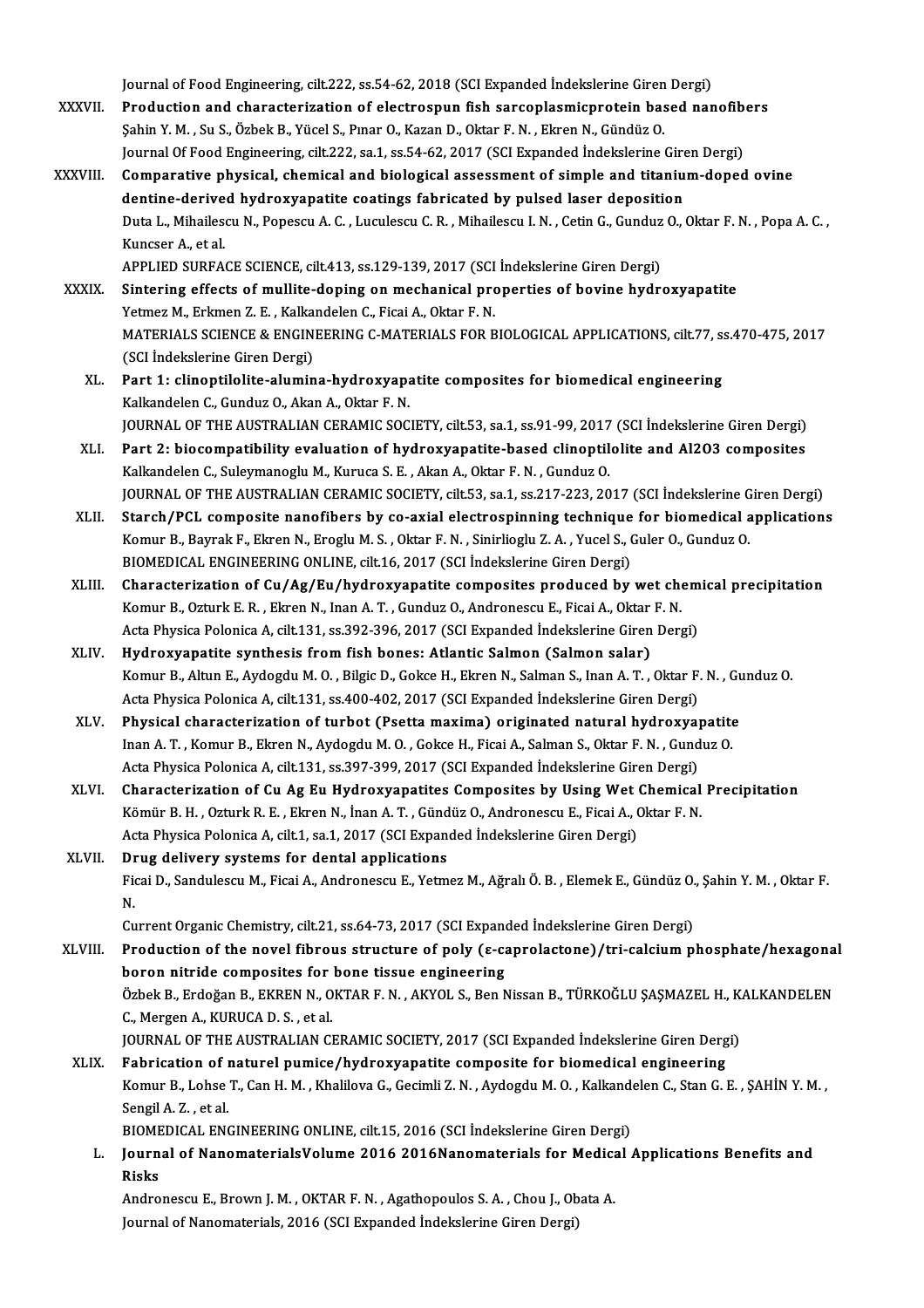LI. Structural, compositional,mechanical characterization and biological assessment of bovine-derived Structural, compositional, mechanical characterization and biological assessment of b<br>hydroxyapatite coatings reinforced with MgF2 or MgO for implants functionalization<br>Mihailessu N. Star C. E., Duta L. Chifinius M. C., Bl Structural, compositional, mechanical characterization and biological assessment of bovine-derive<br>hydroxyapatite coatings reinforced with MgF2 or Mg0 for implants functionalization<br>Mihailescu N., Stan G. E. , Duta L., Chif hydroxyapatite coatings reinforced with MgF2 or Mg0 for implants functionalization<br>Mihailescu N., Stan G. E. , Duta L., Chifiriuc M. C. , Bleotu C., Sopronyi M., Luculescu C., Oktar F. N. , Mihailescu I. N.<br>MATERIALS SCIEN Mihailescu N., Stan G. E. , Duta I<br>MATERIALS SCIENCE & ENGIN<br>(SCI İndekslerine Giren Dergi)<br>Tissue Engineering Scaffeld LII. Tissue Engineering Scaffolds from La2O3 - Hydroxyapatite\Boron Glass Composites (SCI İndekslerine Giren Dergi)<br>Tissue Engineering Scaffolds from La2O3 - Hydro<br>Sych O., GÜNDÜZ O., Pinchuk N., Stan G. E. , OKTAR F. N.<br>JOUPNAL OF THE AUSTRALIAN CERAMIC SOCIETY silt JOURNAL OF THE AUSTRALIAN CERAMIC SOCIETY, cilt.52, sa.2, ss.103-110, 2016 (SCI İndekslerine Giren Dergi)<br>Nanotechnology in dentistry Sych O., GÜNDÜZ O., Pinchuk N., S<br>JOURNAL OF THE AUSTRALIAN (<br>LIII. Nanotechnology in dentistry JOURNAL OF THE AUSTRALIAN CERAMIC SOCIETY, cilt.52, sa.2, ss.103-110, 2016 (SCI İndekslerine Giren De<br>Nanotechnology in dentistry<br>Ficai A., Ficai D., Andronescu E., Yetmez M., Ozkalayci N., AĞRALI Ö. B. , Sahin Y. M. , GÜN Nanotechnology in dentistry<br>Ficai A., Ficai D., Andronescu E., Yetmez M., Ozkalayci N., AĞRALI Ö. B. , Sahin Y. M. , GÜNDÜZ O., OKTAR F. N<br>NANOBIOMATERIALS IN DENTISTRY: APPLICATIONS OF NANOBIOMATERIALS, VOL 11, ss.187-210 Ficai A., Ficai D., Andrones<br>NANOBIOMATERIALS IN I<br>İndekslerine Giren Dergi)<br>Cuvatallization of lougit NANOBIOMATERIALS IN DENTISTRY: APPLICATIONS OF NANOBIOMATERIALS, VOL 11, ss.187-210, 2016 (SCI<br>Indekslerine Giren Dergi)<br>LIV. Crystallization of leucite in potassium-alumino-silicate glasses Indekslerine Giren Dergi)<br>Crystallization of leucite in potas<br>Yilmaz S., Agathopoulos S., Oktar F. N.<br>JOUPNAL OF OPTOFLECTRONICS AND JOURNAL OF OPTOELECTRONICS AND ADVANCED MATERIALS, cilt.17, ss.681-685, 2015 (SCI İndekslerine Giren<br>Dergi) Yilmaz<br>JOURN<br>Dergi)<br>Nano JOURNAL OF OPTOELECTRONICS AND ADVANCED MATERIALS, cilt.17, ss.681-685, 2015 (SCI İndekslerine G<br>Dergi)<br>LV. Nano-Bioceramic Synthesis from Tropical Sea Snail Shells (Tiger Cowrie - Cypraea Tigris) with<br>Simple Chamical Trea Dergi)<br>Nano-Bioceramic Synthesis<br>Simple Chemical Treatment<br>Sehin Y.M., Cundur O. Bulut B Nano-Bioceramic Synthesis from Tropical Sea Snail Shells (Tiger Cowrie - Cypraea Tigris) with<br>Simple Chemical Treatment<br>Sahin Y. M. , Gunduz O., Bulut B., Ozyegin L. S. , Gokce H., Agaogullari D., Chou J., Kayali E. S. , B Sil<br>Sa<br>N. Sahin Y. M. , Gunduz O., Bulut B., Ozyegin L. S. , Gokce H., Agaogullari D., Chou J., Kayali E. S. , Be<br>N.<br>ACTA PHYSICA POLONICA A, cilt.127, sa.4, ss.1055-1058, 2015 (SCI İndekslerine Giren Dergi)<br>Convergion of Ostrich Eg N.<br>ACTA PHYSICA POLONICA A, cilt.127, sa.4, ss.1055-1058, 2015 (SCI İndekslerine Giren Dergi)<br>LVI. Conversion of Ostrich Eggshells (Struthio camelus) to Calcium Phosphates Macha I. J., Ozyegin L. S., OKTAR F. N., Ben-Nissan B. Conversion of Ostrich Eggshells (Struthio camelus) to Calcium Phosphates<br>Macha I. J. , Ozyegin L. S. , OKTAR F. N. , Ben-Nissan B.<br>JOURNAL OF THE AUSTRALIAN CERAMIC SOCIETY, cilt.51, sa.1, ss.125-133, 2015 (SCI İndekslerin Macha I. J. , Ozyegin L. S. , OKTAR F. N. , Ben-Nissan B.<br>JOURNAL OF THE AUSTRALIAN CERAMIC SOCIETY, cilt.51, sa.1, ss.125-133, 2015 (SCI Indekslerine<br>LVII. Molecular Mechanism and Targets of the Antimicrobial Activity of JOURNAL OF THE AUSTRALIAN CERAMIC SOCIETY, cilt.51, sa<br>Molecular Mechanism and Targets of the Antimicrobia<br>OKTAR F. N. , YETMEZ M., Ficai D., Ficai A., Dumitru F., Pica A.<br>CURRENT TORICS IN MEDICINAL CHEMISTRY silt 15, sa Molecular Mechanism and Targets of the Antimicrobial Activity of Metal Nanoparticles<br>OKTAR F. N. , YETMEZ M., Ficai D., Ficai A., Dumitru F., Pica A.<br>CURRENT TOPICS IN MEDICINAL CHEMISTRY, cilt.15, sa.16, ss.1583-1588, 201 OKTAR F. N. , YETMEZ M., Ficai D., Ficai A., Dumitru F., Pica A.<br>CURRENT TOPICS IN MEDICINAL CHEMISTRY, cilt.15, sa.16, ss.1583-1588, 2015 (SCI İndekslerine Giren Derg<br>LVIII. Comparative study of Coral Conversion, Part 2: Comparative study of Coral Conversion, Part 2: Microstructural evolution of calcium phosphate<br>Macha i., boonyang U., Cazalbou S., Ben-Nissan B., Charvillat C., OKTAR F. N., Grossin D. Comparative study of Coral Conversion, Part 2: Microstructural evolution of calcium phosphate<br>Macha i., boonyang U., Cazalbou S., Ben-Nissan B., Charvillat C., OKTAR F. N. , Grossin D.<br>JOURNAL OF THE AUSTRALIAN CERAMIC SOC LIX. Preparation and evaluation of cerium oxide-bovine hydroxyapatite composites for biomedical engineering applications **JOURNAL OF THE AUSTRALI<br>Preparation and evaluations<br>engineering applications** Preparation and evaluation of cerium oxide-bovine hydroxyapatite composites<br>engineering applications<br>Gunduz O., Gode C., Ahmad Z., Gokce H., Yetmez M., Kalkandelen C., Sahin Y. M. , Oktar F. N.<br>JOUPMAL OF THE MECHANICAL PE JOURNAL OF THE MECHANICAL BEHAVIOR OF BIOMEDICAL MATERIALS, cilt.35, ss.70-76, 2014 (SCI İndekslerine Gunduz O., Go<br>JOURNAL OF<br>Giren Dergi)<br>A Now Moth LX. A New Method for Fabrication of Nanohydroxyapatite and TCP from the Sea Snail Cerithium<br>vulgatum Giren Dergi) A New Method for Fabrication of Nanohydroxyapatite and<br>vulgatum<br>Gunduz O., Sahin Y. M. , Agathopoulos S., Ben-Nissan B., Oktar F. N.<br>JOUPNAL OE NANOMATERIALS 2014 (SCL Indekslering Giren Der. vulgatum<br>Gunduz O., Sahin Y. M. , Agathopoulos S., Ben-Nissan B., Oktar F. N.<br>JOURNAL OF NANOMATERIALS, 2014 (SCI İndekslerine Giren Dergi)<br>Nanostrustured biomaterials with antimisrabial properties Gunduz O., Sahin Y. M., Agathopoulos S., Ben-Nissan B., Oktar F. N.<br>JOURNAL OF NANOMATERIALS, 2014 (SCI Indekslerine Giren Dergi<br>LXI. Nanostructured biomaterials with antimicrobial properties<br>Sohin Y. M., Yotmar M. Oktar E JOURNAL OF NANOMATERIALS, 2014 (SCI İndekslerine Giren Dergi)<br>Nanostructured biomaterials with antimicrobial properties<br>Şahin Y. M. , Yetmez M., Oktar F. N. , Gündüz O., Agathopoulos S., Andronescu E., Ficai D., Sonmez M., Nanostructured biomaterials with antimicrobial properties<br>Sahin Y. M. , Yetmez M., Oktar F. N. , Gündüz O., Agathopoulos S., Andronescu E., Ficai D., Sonmez M.,<br>Current Medicinal Chemistry, cilt.21, ss.3391-3404, 2014 (SCI Sahin Y. M. , Yetmez M., Oktar F. N. , Gündüz O., Agathopoulos S., Andronescu E., Ficai D., Sonmez M., Ficai A.<br>Current Medicinal Chemistry, cilt.21, ss.3391-3404, 2014 (SCI Expanded Indekslerine Giren Dergi)<br>LXII. Product Current Medicinal Chemistry, cilt.21, ss.3391-3404, 2014 (SCI Expanded İndekslerine Giren Dergi)<br>Production and Mechanical Properties of Commercial Synthetic Hydroxyapatite CSHA (<br>DEMİRKOL N., OKTAR F. N., KAYALI E. S. Production and Mechanical Properties of Commercial Synthetic Hydroxyapatite CSHA Composites LXIII. ZnO Applications and Challenges<br>Oprea O., Andronescu E., Ficai D., Ficai A., OKTAR F. N., YETMEZ M. Key Engineering Materials, cilt.587, ss.33-38, 2014 (SCI Expanded Indekslerine Giren Dergi) ZnO Applications and Challenges<br>Oprea O., Andronescu E., Ficai D., Ficai A., OKTAR F. N. , YETMEZ M.<br>CURRENT ORGANIC CHEMISTRY, cilt.18, sa.2, ss.192-203, 2014 (SCI İndekslerine Giren Dergi)<br>Pielogiael hydrovyanatite thin Oprea O., Andronescu E., Ficai D., Ficai A., OKTAR F. N. , YETMEZ M.<br>CURRENT ORGANIC CHEMISTRY, cilt.18, sa.2, ss.192-203, 2014 (SCI Indekslerine Girer<br>LXIV. Biological hydroxyapatite thin films synthesized by pulsed laser CURRENT ORGANIC CHEMISTRY, cilt.18, sa.2, s<br>Biological hydroxyapatite thin films synt<br>Duta L., Serban N., Oktar F. N. , Mihailescu I. N.<br>OPTOELECTRONICS AND ADVANCED MATERL Biological hydroxyapatite thin films synthesized by pulsed laser deposition<br>Duta L., Serban N., Oktar F. N. , Mihailescu I. N.<br>OPTOELECTRONICS AND ADVANCED MATERIALS-RAPID COMMUNICATIONS, cilt.7, ss.1040-1044, 2013 (SCI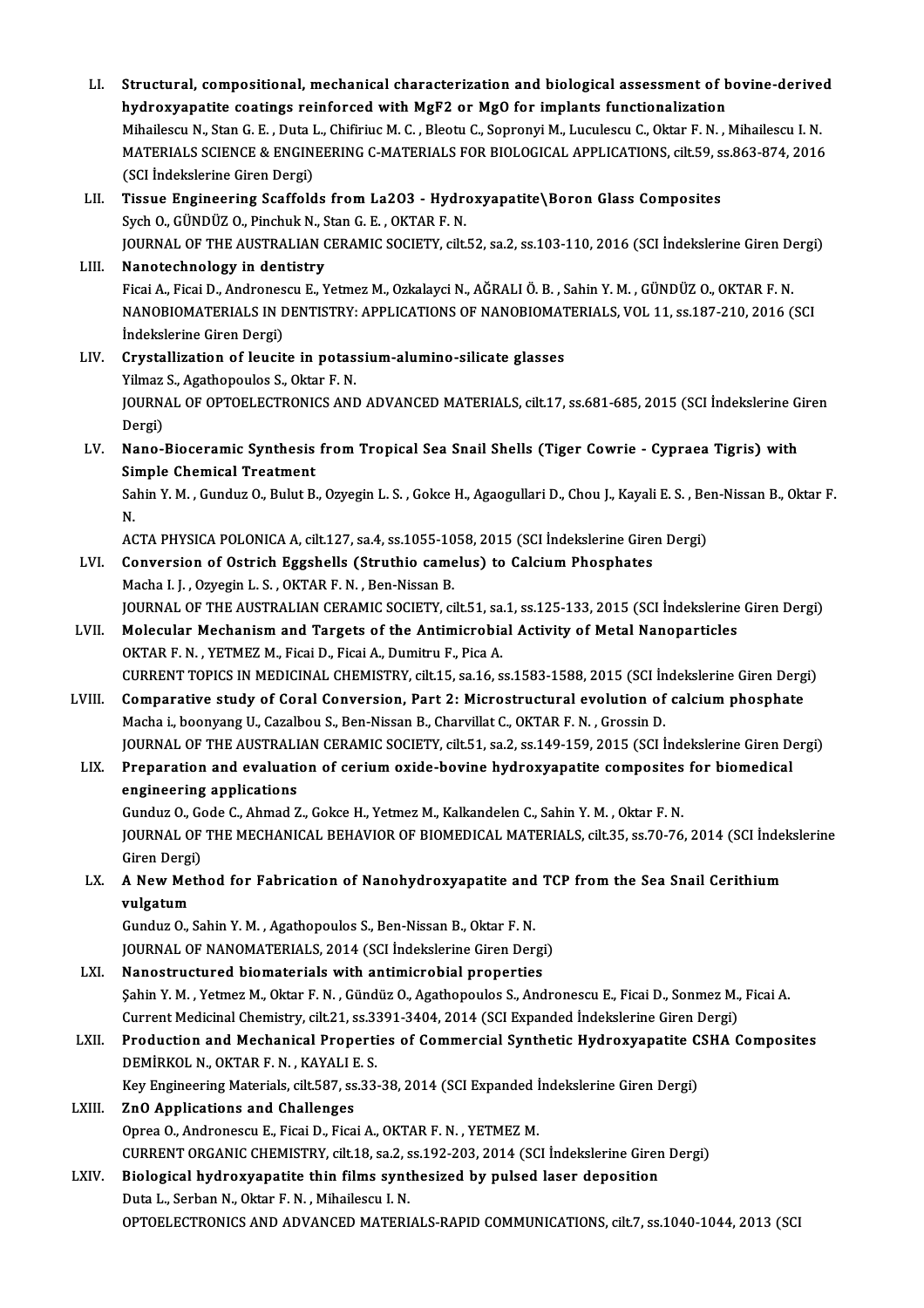İndekslerine Giren Dergi)<br>CALCUIM PHOSPHATE I

|               | Indekslerine Giren Dergi)                                                                                                                                                                                            |
|---------------|----------------------------------------------------------------------------------------------------------------------------------------------------------------------------------------------------------------------|
| LXV.          | CALCIUM PHOSPHATE FORMATION FROM SEA URCHIN - (BRISSUS LATECARINATUS) VIA MODIFIED<br>MECHANO-CHEMICAL (ULTRASONIC) CONVERSION METHOD                                                                                |
|               | Samur R., Ozyegin L., Agaogullari D., Oktar F. N., Agathopoulos S., Kalkandelen C., Duman I., Ben-Nissan B.                                                                                                          |
|               | METALURGIJA, cilt.52, sa.3, ss.375-378, 2013 (SCI Indekslerine Giren Dergi)                                                                                                                                          |
| LXVI.         | Characterization of calcium phosphate powders originating from Phyllacanthus imperialis and                                                                                                                          |
|               | Trochidae Infundibulum concavus marine shells                                                                                                                                                                        |
|               | Tamasan M., Ozyegin L. S., Oktar F. N., Simon V.                                                                                                                                                                     |
|               | MATERIALS SCIENCE & ENGINEERING C-MATERIALS FOR BIOLOGICAL APPLICATIONS, cilt.33, sa.5, ss.2569-2577,                                                                                                                |
|               | 2013 (SCI İndekslerine Giren Dergi)                                                                                                                                                                                  |
| LXVII.        | Influence of Commercial Inert Glass Addition on the Mechanical Properties of Commercial Synthetic                                                                                                                    |
|               | Hydroxyapatite                                                                                                                                                                                                       |
|               | Demirkol N., OKTAR F. N., Kayali E. S.                                                                                                                                                                               |
|               | ACTA PHYSICA POLONICA A, cilt.123, sa.2, ss.427-429, 2013 (SCI Indekslerine Giren Dergi)                                                                                                                             |
| LXVIII.       | Novel doped hydroxyapatite thin films obtained by pulsed laser deposition                                                                                                                                            |
|               | Duta L., Oktar F. N., Stan G. E., Popescu-Pelin G., Serban N., Luculescu C., Mihailescu I. N.                                                                                                                        |
|               | APPLIED SURFACE SCIENCE, cilt.265, ss.41-49, 2013 (SCI Indekslerine Giren Dergi)                                                                                                                                     |
| LXIX.         | An Alternative Synthesis Method for Di Calcium Phosphate (Monetite) Powders from Mediterranean                                                                                                                       |
|               | Mussel (Mytilus galloprovincialis) Shells                                                                                                                                                                            |
|               | Macha I. J., Ozyegin L. S., Chou J., SAMUR R., OKTAR F. N., Ben-Nissan B.                                                                                                                                            |
|               | JOURNAL OF THE AUSTRALIAN CERAMIC SOCIETY, cilt.49, sa.2, ss.122-128, 2013 (SCI Indekslerine Giren Dergi)                                                                                                            |
| LXX.          | Sol-gel derived alumina-hydroxyapatite-tricalcium phosphate porous composite powders                                                                                                                                 |
|               | Yelten A., Yilmaz S., OKTAR F. N.                                                                                                                                                                                    |
| LXXI.         | CERAMICS INTERNATIONAL, cilt.38, sa.4, ss.2659-2665, 2012 (SCI İndekslerine Giren Dergi)<br>Mechanical and Microstructural Properties of Sheep Hydroxyapatite (SHA)-Niobium Oxide                                    |
|               | Composites                                                                                                                                                                                                           |
|               | Demirkol N., Oktar F. N., Kayali E. S.                                                                                                                                                                               |
|               | ACTA PHYSICA POLONICA A, cilt.121, sa.1, ss.274-276, 2012 (SCI Indekslerine Giren Dergi)                                                                                                                             |
| LXXII.        | <b>Bioceramic Production from Sea Urchins</b>                                                                                                                                                                        |
|               | Ağaoğulları D., Kel D., Gökçe H., Duman İ., Öveçoğlu M. L., Akarsubaşı A. T., Bilğiç Alkaya D., Oktar F. N.                                                                                                          |
|               | Acta Physica Polonica A, cilt.212, ss.23-26, 2012 (SCI Expanded Indekslerine Giren Dergi)                                                                                                                            |
| <b>LXXIII</b> | Attachment and Proliferation of Osteoblasts on Lithium-Hydroxyapatite Composites                                                                                                                                     |
|               | Shainberg A. P. M., Valerio P., Zonari A., OKTAR F. N., Ozyegin L. S., Graca M. P. F., Leite M. F., Goes A. M.                                                                                                       |
|               | ADVANCES IN MATERIALS SCIENCE AND ENGINEERING, 2012 (SCI Indekslerine Giren Dergi)                                                                                                                                   |
| <b>LXXIV</b>  | <b>Bioceramic Production from Sea Urchins</b>                                                                                                                                                                        |
|               | Agaogullari D., Kel D., Gokce H., Duman I., Ovecoglu M. L., Akarsubasi A. T., Bilgic D., Oktar F. N.                                                                                                                 |
|               | ACTA PHYSICA POLONICA A, cilt.121, sa.1, ss.23-26, 2012 (SCI Indekslerine Giren Dergi)                                                                                                                               |
| <b>LXXV</b>   | Bioceramic production from sea urchines                                                                                                                                                                              |
|               | Ağaoglu D., Kel D., Gokce H., Duman I., Öveçoğlu L., Öveçoğlu L., Akarsubaşı A., Bilgiç D., OKTAR F. N.                                                                                                              |
|               | Acta Physica Polonica A, cilt.121, ss.23-26, 2012 (SSCI İndekslerine Giren Dergi)                                                                                                                                    |
| <b>LXXVI</b>  | COMPOSITES OF HYDROXYAPATITE DOPED WITH NANO-POWDER OF TITANIUM OXIDE                                                                                                                                                |
|               | Karacayli U., Yetmez M., Kayali E. S., Yesilbek B., Gunduz O., Agathopoulos S., Salman S., Oktar F. N.<br>INTERNATIONAL JOURNAL OF ARTIFICIAL ORGANS, cilt.34, sa.8, ss.699-700, 2011 (SCI İndekslerine Giren Dergi) |
| <b>LXXVII</b> | MICROSTRUCTURE AND MECHANICAL PROPERTIES OF COMPOSITES OF BOVINE DERIVED                                                                                                                                             |
|               | HYDROXYAPATITE (BHA) DOPED WITH NANO-POWDER OF LANTHANUM OXIDE                                                                                                                                                       |
|               | Pazarlioglu S. S., Karacayli U., Salman S., Yetmez M., Ozyegin L. S., Yilmaz S., Agathopoulos S., Oktar F. N.                                                                                                        |
|               | INTERNATIONAL JOURNAL OF ARTIFICIAL ORGANS, cilt.34, sa.8, ss.700-701, 2011 (SCI İndekslerine Giren Dergi)                                                                                                           |
| LXXVIII.      | PRODUCTION OF BIOCERAMICS NANO-PARTICLES FROM EGG SHELLS WASTE                                                                                                                                                       |
|               | Kel D., Karacayli U., Yetmez M., Ozyegin L. S., Kayali E. S., Oktar F. N.                                                                                                                                            |
|               | INTERNATIONAL JOURNAL OF ARTIFICIAL ORGANS, cilt.34, sa.8, ss.700, 2011 (SCI İndekslerine Giren Dergi)                                                                                                               |
| <b>LXXIX</b>  | HYDROXYAPATITE PRODUCTION WITH VARIOUS TECHNIQUES FROM SEA URCHIN                                                                                                                                                    |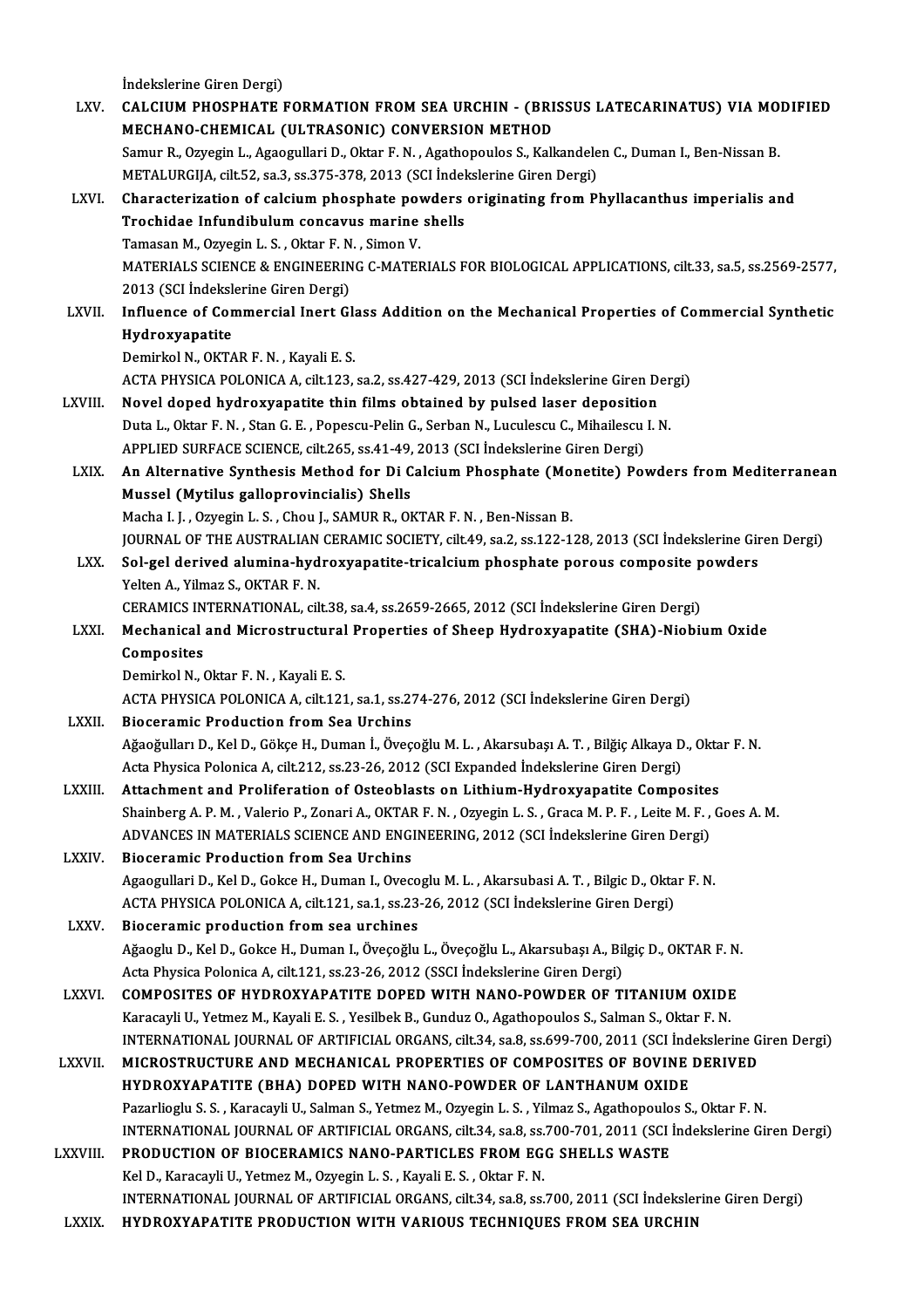Kel D., Karacayli U., Yetmez M., Gokce H., Agaogullari D., Ovecoglu M. L. , Duman I., Kayali E. S. , Oktar F. N<br>INTERNATIONAL JOURNAL OF ARTIFICIAL ORGANS, silt 34, so 8, ss 700, 2011 (SCL Indekslering Giren De Kel D., Karacayli U., Yetmez M., Gokce H., Agaogullari D., Ovecoglu M. L. , Duman I., Kayali E. S. , Oktar F. N<br>INTERNATIONAL JOURNAL OF ARTIFICIAL ORGANS, cilt.34, sa.8, ss.700, 2011 (SCI İndekslerine Giren Dergi)<br>MICROST

Kel D., Karacayli U., Yetmez M., Gokce H., Agaogullari D., Ovecoglu M. L. , Duman I., Kayali E. S. , Oktar F. N.<br>INTERNATIONAL JOURNAL OF ARTIFICIAL ORGANS, cilt.34, sa.8, ss.700, 2011 (SCI İndekslerine Giren De<br>LXXX. MICR INTERNATIONAL JOURNAL OF ARTIFICIAL ORGANS, cilt.34, sa.8, ss.700, 2011 (SCI İndekslerine Giren Dergi)<br>MICROSTRUCTURE AND MECHANICAL PROPERTIES OF SINTERED SHEEP ENAMEL-DERIVED<br>HYDROXYAPATITE Akyurt N., Karacayli U., Yetmez M., Pazarlioglu S. S., Oktar F. N. HYDROXYAPATITE<br>Akyurt N., Karacayli U., Yetmez M., Pazarlioglu S. S. , Oktar F. N.<br>INTERNATIONAL JOURNAL OF ARTIFICIAL ORGANS, cilt.34, sa.8, ss.700, 2011 (SCI İndekslerine Giren Dergi)<br>MECHANICAL PROPERTIES OF POVINE ENAM Akyurt N., Karacayli U., Yetmez M., Pazarlioglu S. S. , Oktar F. N.<br>INTERNATIONAL JOURNAL OF ARTIFICIAL ORGANS, cilt.34, sa.8, ss.700, 2011 (SCI Inde<br>LXXXI. MECHANICAL PROPERTIES OF BOVINE ENAMEL DERIVED HYDROXYAPATITE INTERNATIONAL JOURNAL OF ARTIFICIAL ORGANS, cilt.34, sa.8, ss.700, 2011 (SCI Indel<br>MECHANICAL PROPERTIES OF BOVINE ENAMEL DERIVED HYDROXYAPATITE<br>Demirkol N., Yetmez M., Karacayli U., Kayali E. S. , Gunduz O., Agathopoulos MECHANICAL PROPERTIES OF BOVINE ENAMEL DERIVED HYDROXYAPATITE<br>Demirkol N., Yetmez M., Karacayli U., Kayali E. S. , Gunduz O., Agathopoulos S., Oktar F. N.<br>INTERNATIONAL JOURNAL OF ARTIFICIAL ORGANS, cilt.33, sa.7, ss.468, Demirkol N., Yetmez M., Karacayli U., Kayali E. S. , Gunduz O., Agathopoulos S., Oktar F. N.<br>INTERNATIONAL JOURNAL OF ARTIFICIAL ORGANS, cilt.33, sa.7, ss.468, 2010 (SCI İndekslerine Giren Dergi)<br>LXXXII. A NEW SAFE METHOD INTERNATIONAL JOURNAL OF ARTIFICIAL ORGANS, cilt.33, sa.7, ss.468, 2010 (SCI<br>A NEW SAFE METHOD TO PRODUCE BIOCERAMIC NANO-POWDERS FROM<br>Oktar F. N. , Tuyel U., Demirkol N., Gunduz O., Samur R., Kannan S., Agathopoulos S.<br>IN A NEW SAFE METHOD TO PRODUCE BIOCERAMIC NANO-POWDERS FROM NACRE VENUS VERRUCOSA<br>Oktar F. N. , Tuyel U., Demirkol N., Gunduz O., Samur R., Kannan S., Agathopoulos S.<br>INTERNATIONAL JOURNAL OF ARTIFICIAL ORGANS, cilt.33, sa.7 Oktar F. N. , Tuyel U., Demirkol N., Gunduz O., Samur R., Kannan S., Agathopoulos S.<br>INTERNATIONAL JOURNAL OF ARTIFICIAL ORGANS, cilt.33, sa.7, ss.467-468, 2010 (SCI İndekslerine Giren Dergi)<br>LXXXIII. MECHANICAL PROPERTIES Yetmez M., Demirkol N., Oktar F. N., Gunduz O., Kayali S., Agathopoulos S. MECHANICAL PROPERTIES OF HYDROXYAPATITE-TANTALUM COMPOSITES<br>Yetmez M., Demirkol N., Oktar F. N. , Gunduz O., Kayali S., Agathopoulos S.<br>INTERNATIONAL JOURNAL OF ARTIFICIAL ORGANS, cilt.33, sa.7, ss.467, 2010 (SCI İndeksler Yetmez M., Demirkol N., Oktar F. N. , Gunduz O., Kayali S., Agathopoulos S.<br>INTERNATIONAL JOURNAL OF ARTIFICIAL ORGANS, cilt.33, sa.7, ss.467, 2010 (SCI Indekslerine Giren Dergi)<br>LXXXIV. Sintering effect on mechanical prop INTERNATIONAL JOURNAL OF ARTIFICIAL ORGANS, cilt.33, sa.7, ss.467, 2010 (SCI İndek<br>Sintering effect on mechanical properties of composites of natural hydroxyap<br>Salman S., Gunduz O., Yilmaz S., Ovecoglu M. L. , Snyder R. L. Sintering effect on mechanical properties of composites of natural hydroxyapatites and titanium<br>Salman S., Gunduz O., Yilmaz S., Ovecoglu M. L. , Snyder R. L. , Agathopoulos S., Oktar F. N.<br>CERAMICS INTERNATIONAL, cilt.35, Salman S., Gunduz O., Yilmaz S., Ovecoglu M. L. , Snyder R. L. , Agathopoulos S., Oktar F. N.<br>CERAMICS INTERNATIONAL, cilt.35, sa.7, ss.2965-2971, 2009 (SCI Indekslerine Giren Dergi<br>LXXXV. Biological activities of bioceram CERAMICS INTERNATIONAL, cilt.35, sa.7, ss.2<br>Biological activities of bioceramic power<br>Tuyel A. U. , Valerio P., Oner E. T. , Oktar F. N.<br>NEW PIOTECUNOLOCY silt 25, 2000 (SCL Inc Biological activities of bioceramic powders of various natur<br>Tuyel A. U. , Valerio P., Oner E. T. , Oktar F. N.<br>NEW BIOTECHNOLOGY, cilt.25, 2009 (SCI İndekslerine Giren Dergi)<br>Peinforsing of Biologically Derived Anatite wi Tuyel A. U. , Valerio P., Oner E. T. , Oktar F. N.<br>NEW BIOTECHNOLOGY, cilt.25, 2009 (SCI Indekslerine Giren Dergi)<br>LXXXVI. Reinforcing of Biologically Derived Apatite with Commercial Inert Glass NEW BIOTECHNOLOGY, cilt.25, 2009 (SCI Indekslerine Giren Dergi)<br>Reinforcing of Biologically Derived Apatite with Commercial I<br>Gunduz O., Ahmad Z., Ekren N., Agathopoulos S., Salman S., Oktar F. N.<br>JOUPMAL OF THEPMOPLASTIC Reinforcing of Biologically Derived Apatite with Commercial Inert Glass<br>Gunduz O., Ahmad Z., Ekren N., Agathopoulos S., Salman S., Oktar F. N.<br>JOURNAL OF THERMOPLASTIC COMPOSITE MATERIALS, cilt.22, sa.4, ss.407-419, 2009 ( Gundu<mark>:</mark><br>JOURN<br>Dergi)<br>Effect JOURNAL OF THERMOPLASTIC COMPOSITE MATERIALS, cilt.22, sa.4, ss.407-419, 2009 (SCI İndekslerine Giren<br>Dergi)<br>LXXXVII. Effect of sintering temperature on mechanical properties and microstructure of sheep bone derived<br>hydrow Dergi)<br>Effect of sintering te<br>hydroxyapatite SHA<br>Karagali U. CÜNDÜZ Q Effect of sintering temperature on mechanical properties and micro<br>hydroxyapatite SHA<br>Karacali U., GÜNDÜZ O., SALMAN S., Ozyegin s., Agathopoulos S., OKTAR F. N.<br>12th International Conference on Biomedical Engineering, 200 hydroxyapatite SHA<br>Karacali U., GÜNDÜZ O., SALMAN S., Ozyegin s., Agathopoulos S., OKTAR F. N.<br>13th International Conference on Biomedical Engineering, 2009 (SCI Expanded İndekslerine Giren Dergi)<br>Rovine hydrovyanatite (PH Karacali U., GÜNDÜZ O., SALMAN S., Ozyegin s., Agathopoulos S., OK<br>13th International Conference on Biomedical Engineering, 2009 (S<br>LXXXVIII. Bovine hydroxyapatite (BHA) strontium oxide composites<br>(CÜNDÜZ O. Ozyegin J. Dor 13th International Conference on Biomedical Engineering, 2009 (SCI Expanded Indekslerine Giren Dergi)<br>Bovine hydroxyapatite (BHA) strontium oxide composites<br>GÜNDÜZ O., Ozyegin L., Dorozhkin S., Meydanoglu O., Eruslu N., Ka Bovine hydroxyapatite (BHA) strontium oxide composites<br>GÜNDÜZ O., Ozyegin L., Dorozhkin S., Meydanoglu O., Eruslu N., Kayali S., Göller G., Agatho<br>Key Engineering Materials, cilt.396-398, ss.407-410, 2009 (SCI İndekslerine GÜNDÜZ O., Ozyegin L., Dorozhkin S., Meydanoglu O., Eruslu N.<br>Key Engineering Materials, cilt.396-398, ss.407-410, 2009 (SCI<br>LXXXIX. Bovine hydroxyapatite (BHA) boron oxide composites Bovine hydroxyapatite (BHA) boron oxide composites<br>GÜNDÜZ O., Ozyegin L., Dorozhkin S., Meydanoglu O., Eruslu N., Kayali S., Agathopoulos S., OKTAR F. N. Bovine hydroxyapatite (BHA) boron oxide composites<br>GÜNDÜZ O., Ozyegin L., Dorozhkin S., Meydanoglu O., Eruslu N., Kayali S., Agathopoulos S.,<br>Key Engineering Materials, cilt.396-398, ss.403-406, 2009 (SCI İndekslerine Gire XC. Effect of yttria-doping on mechanical properties of bovine hydroxyapatite (BHA)<br>Gunduz O., Daglilar S., Salman S., Ekren N., Agathopoulos S., Oktar F. N. Key Engineering Materials, cilt.396-398, ss.403-406, 2009 (SCI İndeksl<br>Effect of yttria-doping on mechanical properties of bovine hydenduz O., Daglilar S., Salman S., Ekren N., Agathopoulos S., Oktar F. N. Effect of yttria-doping on mechanical properties of bovine hydroxyapatite (BHA)<br>Gunduz O., Daglilar S., Salman S., Ekren N., Agathopoulos S., Oktar F. N.<br>Journal of Composite Materials, cilt.42, ss.1281-1287, 2008 (SCI Exp XCI. Composites of bovine hydroxyapatite (BHA) and ZnO<br>GÜNDÜZ O., Erkan E. M., DAĞLILAR S., SALMAN S., Agathopoulos S., OKTAR F. N. Journal of Composite Materials, cilt.42, ss.1281-1287, 2008 (SCI Expanded Indek<br>Composites of bovine hydroxyapatite (BHA) and ZnO<br>GÜNDÜZ O., Erkan E. M. , DAĞLILAR S., SALMAN S., Agathopoulos S., OKTAR F. N.<br>JOURNAL OE MAT Composites of bovine hydroxyapatite (BHA) and ZnO<br>GÜNDÜZ O., Erkan E. M. , DAĞLILAR S., SALMAN S., Agathopoulos S., OKTAR F. N.<br>JOURNAL OF MATERIALS SCIENCE, cilt.43, sa.8, ss.2536-2540, 2008 (SCI İndekslerine Giren Dergi) GÜNDÜZ 0., Erkan E. M. , DAĞLILAR S., SALMAN S., Agathopoulos S., OKTAR F. N.<br>JOURNAL OF MATERIALS SCIENCE, cilt.43, sa.8, ss.2536-2540, 2008 (SCI İndekslerine Giren Dergi)<br>XCII. Histomorphometric evaluation of implants co **JOURNAL OF MATERL<br>Histomorphometric<br>substituted apatite<br>KÜPKCÜ M. PENLIDA** Histomorphometric evaluation of implants coated with enamel or dentin<br>substituted apatite<br>KÜRKÇÜ M., BENLİDAYI M. E. , Ozsoy S., Ozyegin L. S. , OKTAR F. N. , KURTOĞLU C.<br>JOUPNAL OF MATERIALS SCIENCE MATERIALS IN MEDICINE substituted apatite<br>KÜRKÇÜ M., BENLİDAYI M. E. , Ozsoy S., Ozyegin L. S. , OKTAR F. N. , KURTOĞLU C.<br>JOURNAL OF MATERIALS SCIENCE-MATERIALS IN MEDICINE, cilt.19, sa.1, ss.59-65, 2008 (SCI İndekslerine Giren<br>Dergi) KÜRKÇÜ M., BENLİDAYI M. E., Ozsov S., Ozvegin L. S., OKTAR F. N., KURTOĞLU C. JOURNAL OF MATERIALS SCIENCE-MATERIALS IN MEDICINE, cilt.19, sa.1, ss.59-65, 2008 (SCI<br>Dergi)<br>XCIII. Microstructural and mechanical properties of hydroxyapatite-zirconia composites Dergi)<br>Microstructural and mechani<br>Erkmen Z. E. , Genc Y., Oktar F. N.<br>JOUPMAL OF THE AMERICAN CEL Microstructural and mechanical properties of hydroxyapatite-zirconia composites<br>Erkmen Z. E. , Genc Y., Oktar F. N.<br>JOURNAL OF THE AMERICAN CERAMIC SOCIETY, cilt.90, sa.9, ss.2885-2892, 2007 (SCI İndekslerine Giren Dergi)<br> Erkmen Z. E., Genc Y., Oktar F. N.<br>JOURNAL OF THE AMERICAN CERAMIC SOCIETY, cilt.90, sa.9, ss.2885-28<br>XCIV. Water resistance of bone-cements reinforced with bioceramics<br>Deciller S. Erken M. E., Cundur O. Owesin J. S. Selme JOURNAL OF THE AMERICAN CERAMIC SOCIETY, cilt.90, sa.9, ss.2885-2892, 2007 (SCI i<br>Water resistance of bone-cements reinforced with bioceramics<br>Daglilar S., Erkan M. E. , Gunduz O., Ozyegin L. S. , Salman S., Agathopoulos S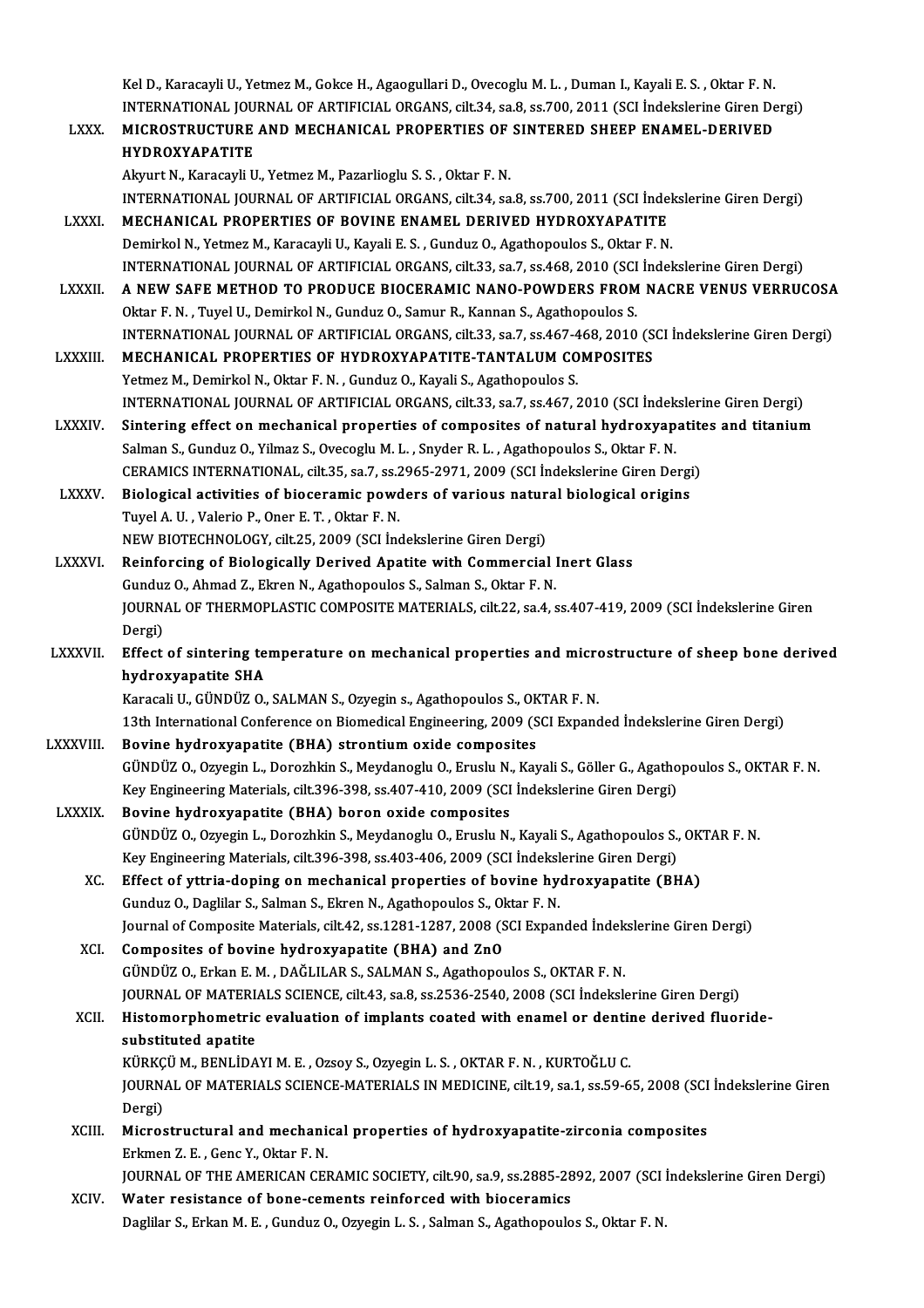|                | MATERIALS LETTERS, cilt.61, ss.2295-2298, 2007 (SCI Indekslerine Giren Dergi)                                                                                                                                            |
|----------------|--------------------------------------------------------------------------------------------------------------------------------------------------------------------------------------------------------------------------|
| XCV.           | Microstructure and mechanical properties of sintered enamel hydroxyapatite                                                                                                                                               |
|                | Oktar F N                                                                                                                                                                                                                |
|                | CERAMICS INTERNATIONAL, cilt.33, sa.7, ss.1309-1314, 2007 (SCI Indekslerine Giren Dergi)                                                                                                                                 |
| XCVI.          | Bond-coating in plasma-sprayed calcium-phosphate coatings                                                                                                                                                                |
|                | Oktar F. N., Yetmez M., Agathopoulos S., Goerne T. M. L., Goller G., Ipeker I., Ferreira J. M. F.                                                                                                                        |
|                | JOURNAL OF MATERIALS SCIENCE-MATERIALS IN MEDICINE, cilt.17, sa.11, ss.1161-1171, 2006 (SCI İndekslerine                                                                                                                 |
|                | Giren Dergi)                                                                                                                                                                                                             |
| <b>XCVII</b>   | Hydroxyapatite-TiO2 composites                                                                                                                                                                                           |
|                | OKTAR F N                                                                                                                                                                                                                |
|                | MATERIALS LETTERS, cilt.60, ss.2207-2210, 2006 (SCI Indekslerine Giren Dergi)                                                                                                                                            |
| XCVIII.        | Sintering effect on mechanical properties of composites of hydroxyapatite lanthanum oxide (HA-                                                                                                                           |
|                | La203)                                                                                                                                                                                                                   |
|                | OKTAR F. N., Ozyegin S., Meydanoglu O., Aydin H., Agathopoulos S., Rocha G., SENNAROĞLU B., Kayali S.                                                                                                                    |
|                | Key Engineering Materials, ss 101-104, 2006 (SCI Indekslerine Giren Dergi)                                                                                                                                               |
| <b>XCIX</b>    | Effect of sintering temperature on mechanical and microstructural properties of bovine                                                                                                                                   |
|                | hydroxyapatite (BHA)                                                                                                                                                                                                     |
|                | GÖLLER G., OKTAR F. N., Agathopoulos S., Tulyaganov D., Ferreira C., KAYALI E. S., Peker I.                                                                                                                              |
|                | JOURNAL OF SOL-GEL SCIENCE AND TECHNOLOGY, cilt.37, sa.2, ss.111-115, 2006 (SCI Indekslerine Giren Dergi)                                                                                                                |
| $\mathsf{C}$ . | Plasma sprayed zirconia hydroxyapatite composite coatings                                                                                                                                                                |
|                | Aydin M., Ozyegin L., OKTAR F. N., ERKMEN Z. E., Anzabi O., Gross K.                                                                                                                                                     |
|                | Key Engineering Materials, cilt.309, ss.631-634, 2006 (SSCI İndekslerine Giren Dergi)                                                                                                                                    |
| CI.            | Hydroxyapatite nano-powders produced hydrothermally from nacreous material                                                                                                                                               |
|                | Lemos A. F., Rocha J. H. G., Quaresma S. S. F., Kannan S., Oktar F. N., Agathopoulos S., Ferreira J. M. F.<br>JOURNAL OF THE EUROPEAN CERAMIC SOCIETY, cilt.26, sa.16, ss.3639-3646, 2006 (SCI İndekslerine Giren Dergi) |
| CII.           | The influence of sintering temperature on mechanical and microstructural properties of bovine                                                                                                                            |
|                | hydroxyapatite                                                                                                                                                                                                           |
|                | GÖLLER G., OKTAR F. N., Agathopoulos S., Tulyaganov D., Ferreira J., Kayali E., Peker I.                                                                                                                                 |
|                | BIOCERAMICS 17, ss.325-328, 2005 (SCI Indekslerine Giren Dergi)                                                                                                                                                          |
| CIII.          | Sintering effect on mechanical properties of enamel derived andsynthetic hydroxyapatite zirconia                                                                                                                         |
|                | composites                                                                                                                                                                                                               |
|                | GENÇ Y., OKTAR F. N., ERKMEN Z. E., GÖLLER G., TOYKAN D., HAYBAT H.                                                                                                                                                      |
|                | EURO CERAMICS VIII, PTS 1-3, cilt.264, ss.1961-1964, 2004 (SCI Expanded Indekslerine Giren Dergi)                                                                                                                        |
| CIV.           | Sintering of Syntetic Hydroxyapatite Zirconia Compacts                                                                                                                                                                   |
|                | Genç Y., OKTAR F. N., ERKMEN Z. E., GÖLLER G., Derya T., Toykan D., Haybat H.                                                                                                                                            |
|                | Key Engineering Materrials, cilt.264268, ss.2087-2090, 2004 (SCI Expanded İndekslerine Giren Dergi)                                                                                                                      |
| CV.            | Sintering effects on mechanical properties of biologically derived dentine hydroxyapatite                                                                                                                                |
|                | GÖLLER G., OKTAR F. N.                                                                                                                                                                                                   |
|                | Materials Letters, cilt.56, ss.142-147, 2002 (SSCI İndekslerine Giren Dergi)                                                                                                                                             |
| CVI.           | Characterization of processed tooth hydroxyapatite for potential biomedical implant applications                                                                                                                         |
|                | OKTAR F. N., Kesenci K., Piskin E.                                                                                                                                                                                       |
|                | ARTIFICIAL CELLS BLOOD SUBSTITUTES AND IMMOBILIZATION BIOTECHNOLOGY, cilt.27, sa.4, ss.367-379, 1999                                                                                                                     |
|                | (SCI İndekslerine Giren Dergi)                                                                                                                                                                                           |
|                |                                                                                                                                                                                                                          |

#### Diğer Dergilerde Yayınlanan Makaleler

- Iger Dergilerde Yayınlanan Makaleler<br>I. 3D printed bioactive composite scaffolds for bone tissue engineering<br>Maulthi V, Jaindag B, Cavin V, Orbel: B, Haskavh, M, E, Open E, T, Olten E, N Moukbil Y., Isindag B., Gayir V., Ozbek B., Haskoylu M. E. , Oner E. T. , Oktar F. N. , Ikram F., Sengor M., Gündüz O.<br>Bioprinting, cilt.17, 2020 (Diğer Kurumların Hakemli Dergileri) 3D printed bioactive composite scaffolds for bone tissue<br>Moukbil Y., Isindag B., Gayir V., Ozbek B., Haskoylu M. E. , Oner E<br>Bioprinting, cilt.17, 2020 (Diğer Kurumların Hakemli Dergileri)<br>Biohydnogala for modiaal annlisat
- II. Biohydrogels for medical applications: A short review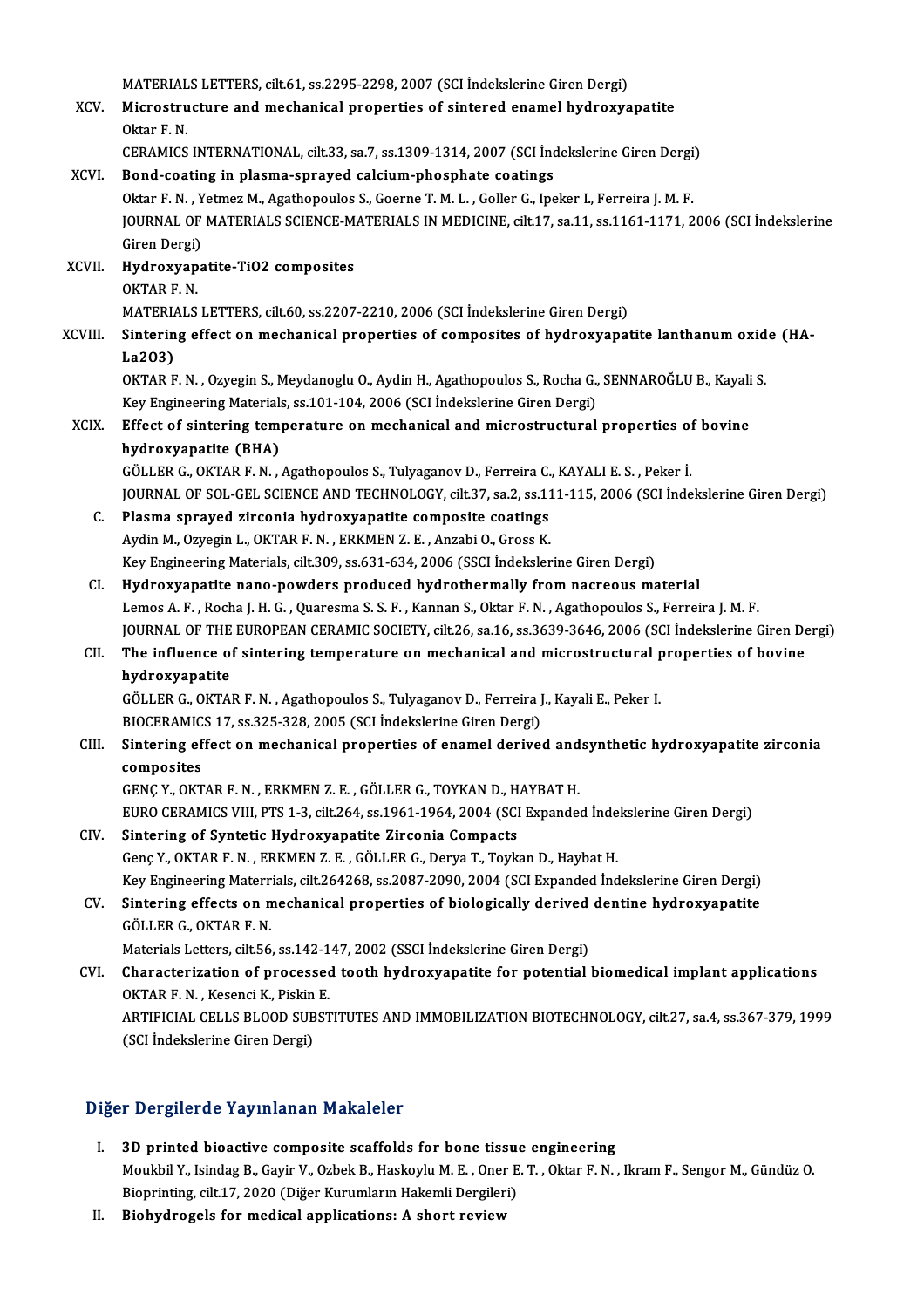Moukbil Y., OKTAR F. N. , Ozbek B., Ficai D., Ficai A., Andronescu E., EROĞLU M. S. , GÜNDÜZ O.<br>ORCANIC COMMINICATIONS, silt 11, sə 3, sə 133, 141, 2019 (ESCI İndekakına Ciran Dergi). Moukbil Y., OKTAR F. N. , Ozbek B., Ficai D., Ficai A., Andronescu E., EROĞLU M. S. , GÜNDÜZ O<br>ORGANIC COMMUNICATIONS, cilt.11, sa.3, ss.123-141, 2018 (ESCI İndekslerine Giren Dergi)<br>Flastniaal Proportias of Clipoptilalite ORGANIC COMMUNICATIONS, cilt.11, sa.3, ss.123-141, 2018 (ESCI Indekslerine Giren Dergi)

- III. Electrical Properties of Clinoptilolite/Aluminium Oxide/Bovine Hydroxyapatite Composites CROSS-DISCIPLINARY APPLIED RESEARCH IN MATERIALS SCIENCE AND TECHNOLOGY, cilt.2018, sa.923, ss.98-<br>101, 2018 (Diğer Kurumların Hakemli Dergileri) Kalkandelen C., Moukbil Y., Oktar F. N., Ekren N., Kılıç O., Gündüz O. CROSS-DISCIPLINARY APPLIED RESEARCH IN MATERIALS SCIENCE AND TECHNOLOGY, cilt.2018, sa.923, ss.98-<br>101, 2018 (Diğer Kurumların Hakemli Dergileri)<br>IV. Microstructural and Mechanical Properties of Nano-Yttria-Oxide Doped Hyd
- 101, 2018 (Diğer Kurumların Hakemli Dergileri)<br>Microstructural and Mechanical Properties of Nano-Yttria<br>Gündüz O., Yetmez M., Ekren N., Kılıç O., Ben Nissan B., Oktar F. N.<br>CPOSS DISCIPLINARY ARRUED RESEARCH IN MATERIALS S Microstructural and Mechanical Properties of Nano-Yttria-Oxide Doped Hydroxyapatite Composites<br>Gündüz O., Yetmez M., Ekren N., Kılıç O., Ben Nissan B., Oktar F. N.<br>CROSS-DISCIPLINARY APPLIED RESEARCH IN MATERIALS SCIENCE A Gündüz O., Yetmez M., Ekren N., Kılıç O., Ben<br>CROSS-DISCIPLINARY APPLIED RESEARCH I<br>2018 (Diğer Kurumların Hakemli Dergileri)<br>Produstion and Charasterisation of Wh CROSS-DISCIPLINARY APPLIED RESEARCH IN MATERIALS SCIENCE AND TECHNOLOGY, cilt.2018, sa.9<br>2018 (Diğer Kurumların Hakemli Dergileri)<br>V. Production and Characterization of Whey Protein Concentrate (WPC) Based Nano-Fibers<br>OKTA
- 2018 (Diğer Kurumların Hakemli Dergileri)<br>Production and Characterization of Whey Protein Con<br>OKTAR F. N. , Su S., Özbek B., YÜCEL S., KAZAN D., GÜNDÜZ O.<br>CPOSS DISCIPLINARY APRLIED RESEARCH IN MATERIALS SC Production and Characterization of Whey Protein Concentrate (WPC) Based Nano-Fibers<br>OKTAR F. N. , Su S., Özbek B., YÜCEL S., KAZAN D., GÜNDÜZ O.<br>CROSS-DISCIPLINARY APPLIED RESEARCH IN MATERIALS SCIENCE AND TECHNOLOGY, 2018 OKTAR F. N. , Su S., Özbek B., YÜCEL S., KAZAN D., GÜNDÜZ O.<br>CROSS-DISCIPLINARY APPLIED RESEARCH IN MATERIALS SCIENCE AND TECHNOLOGY, 2018 (Diğer Kurumların<br>Hakemli Dergileri) CROSS-DISCIPLINARY APPLIED RESEARCH IN MATERIAL<br>Hakemli Dergileri)<br>VI. 3D Liquid Bioprinting of the PCL/β-TCP Scaffolds<br>Audoždu M.O. Flynan N. KikoO. Okton E.N. Cündüz O.
- Hakemli Dergileri)<br>3D Liquid Bioprinting of the PCL/β-TCP Scaffolds<br>Aydoğdu M.O., Ekren N., Kılıç O., Oktar F. N. , Gündüz O.<br>CPOSS DISCIPLINARY APPLIED PESEARCH IN MATERIA 3D Liquid Bioprinting of the PCL/β-TCP Scaffolds<br>Aydoğdu M. O. , Ekren N., Kılıç O., Oktar F. N. , Gündüz O.<br>CROSS-DISCIPLINARY APPLIED RESEARCH IN MATERIALS SCIENCE AND TECHNOLOGY, cilt.2018, sa.923, ss.79-83,<br>2018 (Diže Aydoğdu M. O. , Ekren N., Kılıç O., Oktar F. N.<br>CROSS-DISCIPLINARY APPLIED RESEARCH I<br>2018 (Diğer Kurumların Hakemli Dergileri)<br>Production and Characterisation of Ari CROSS-DISCIPLINARY APPLIED RESEARCH IN MATERIALS SCIENCE AND TECHNOLOGY, cilt.2018, sa.923, ss.79-83<br>2018 (Diğer Kurumların Hakemli Dergileri)<br>VII. Production and Characterization of Antimicrobial Electrospun Nanofibers Co
- 2018 (Diğer Kurumların Hakeml<br>Production and Characteriza<br>Zirconium Oxide and Zeolite<br>Audardu M.O. Opres A.E. Trus Production and Characterization of Antimicrobial Electrospun Nanofibers Containing Polyurethane<br>Zirconium Oxide and Zeolite<br>Aydogdu M. O. , Oprea A. E. , Trusca R., Surdu A. V. , Ficai A., Holban A. M. , Iordache F., Padur

Zirconium Oxide and Zeolite<br>Aydogdu M. O. , Oprea A. E. , Trusca R., Surdu A. V. , Ficai A., Holban A. M. , Iordache F., Paduraru A. V. , Filip D. G. ,<br>Altun E., et al. Aydogdu M. O. , Oprea A. E. , Trusca R., Surdu A. V. , Ficai A., Holban A. M. , Iordac<br>Altun E., et al.<br>BIONANOSCIENCE, cilt.8, sa.1, ss.154-165, 2018 (ESCI İndekslerine Giren Dergi)<br>Adhasian and Saratah Tasting of Antihia

#### VIII. Adhesion and Scratch Testing of Antibiotic Loaded Poly-Lactic Acid Biocomposite Thin Films on<br>Metallic Implants BIONANOSCIENCE, o<br>Adhesion and Scr<br>Metallic Implants<br>KABACAN L Chou L Adhesion and Scratch Testing of Antibiotic Loaded Poly-Lactic Acid Biocomposite Thin Films on<br>Metallic Implants<br>KARACAN I., Chou J., Ben Nissan B., Macha I. J. , Arion J., Wang A. H. , Muller W. H. , Grossin D., Taraschi V

Metallic<br>KARACA<br>N. , et al.<br>Kov Engi KARACAN I., Chou J., Ben Nissan B., Macha I. J. , Arion J., Wang A. H. , Muller W. H. , Grossin D<br>N. , et al.<br>Key Engineering Materials, cilt.782, ss.195-200, 2018 (Diğer Kurumların Hakemli Dergileri)<br>Effect of temperature

### N. , et al.<br>Key Engineering Materials, cilt.782, ss.195-200, 2018 (Diğer Kurumların Hakemli Dergileri)<br>IX. Effect of temperature, viscosity and surface tension on gelatine structures produced by modified 3D<br>nnintor Key Engi<br><mark>Effect o</mark><br>printer<br><sup>Kolkand</sup> Effect of temperature, viscosity and surface tension on gelatine structures produced by mod<br>printer<br>Kalkandelen C., Özbek B., Ergül N. M. , Akyol S., Moukbil Y., Oktar F. N. , Ekren N., Kılıç O., Gündüz O., Kılıç B.<br>JOB Co

printer<br>Kalkandelen C., Özbek B., Ergül N. M. , Akyol S., Moukbil Y., Oktar F. N. , Ekren N., Kılıç O., Gündüz O., Kılıç B.<br>IOP Conference Series: Materials Science and Engineering, cilt.1, sa.1, 2017 (Diğer Kurumların Hak Kalkandelen C., Özbek B., Ergül N. M., Akyol S., Moukbil Y., Oktar F. N., Ekren N., Kılıç O.,<br>IOP Conference Series: Materials Science and Engineering, cilt.1, sa.1, 2017 (Diğer Kuru<br>X. Natural Hydoxyapatite Syntheis from

### IOP Conference Series: Materials Science and Engineering, cilt.1, sa.1, 201<br>Natural Hydoxyapatite Syntheis from Fish Bone Atlantic Bonito<br>GÜNDÜZ O., KILIÇ O., EKREN N., gökçe h., KALKANDELEN C., OKTAR F. N.<br>Kav Engineering X. Natural Hydoxyapatite Syntheis from Fish Bone Atlantic Bonito sarda sarda<br>GÜNDÜZ O., KILIÇ O., EKREN N., gökçe h., KALKANDELEN C., OKTAR F. N.<br>Key Engineering Materials, 2016 (Diğer Kurumların Hakemli Dergileri)

XI. Production of Apatite from Shellsfor Biomedical Engineering Applications EKREN N., GÜNDÜZ O., çelik s., ayata b., ŞAHİN Y. M., chou j., nissan b. b., SALMAN S., gökçe h., OKTAR F. N. Production of Apatite from Shellsfor Biomedical Engineering Applications<br>EKREN N., GÜNDÜZ O., çelik s., ayata b., ŞAHİN Y. M. , chou j., nissan b. b. , SALMAN S., gökç<br>Key Engineering Materials, cilt.696, ss.51-56, 2016 (D

### XII. Can European Sea Bass Dicentrarchus labrax Scale Be a Good Candidate for Nano Bioceranics<br>Production Key Engineer<br>Can Europe<br>Production<br>Sabin Y.M. G

ŞahinY.M. ,GündüzO.,FicaiA.,EkrenN.,TunaA., İnanA.T. ,Oktar F.N.

Key Engineering Materials, cilt.1, sa.1, 2016 (Diğer Kurumların Hakemli Dergileri)

#### XIII. Production of Apatite from Snail Shells for Biomedical EngineeringApplications Key Engineering Materials, cilt.1, sa.1, 2016 (Diğer Kurumların Hakemli Dergileri)<br>Production of Apatite from Snail Shells for Biomedical EngineeringApplications<br>Ekren N., Gündüz O., Çelik S., Ayata B., Şahin Y. M. , Chou Production of Apatite from Snail Shells for Biomedical EngineeringApplications<br>Ekren N., Gündüz O., Çelik S., Ayata B., Şahin Y. M. , Chou J., Bennissan B., Salman S., Gökçe H., O.<br>Key Engineering Materials, cilt.696, sa.1 Key Engineering Materials, cilt.696, sa.1, ss.51-56, 2016 (Diğer Kurumların Hakemli Dergileri)

### XIV. Novel Bioceramic Production via Mechanochemical Conversion from Plate Limpet Tectura scutum<br>Shells Novel Bioceramic Production via Mechanochemical Conversion from Plate Limpet Tect<mark><br>Shells</mark><br>İnan A.T. , Gündüz O., Şahin Y. M. , Ekren N., Salman S., Joshua C., Bennissan B., Gökçe H., Oktar F. N.<br>Kay Engineering Materials,

Shells<br>İnan A. T. , Gündüz O., Şahin Y. M. , Ekren N., Salman S., Joshua C., Bennissan B., Gökçe H., Oktar<br>Key Engineering Materials, cilt.696, sa.1, ss.45-50, 2016 (Diğer Kurumların Hakemli Dergileri)<br>Meshanisal habayiar Key Engineering Materials, cilt.696, sa.1, ss.45-50, 2016 (Diğer Kurumların Hakemli Dergileri) XV. Mechanical behavior of PCL Nano fibers

### Keler M.K., Dağlılar S., Gündüz O., Yüksek M., Şahin Y.M., Ekren N., Oktar F.N., Salman S.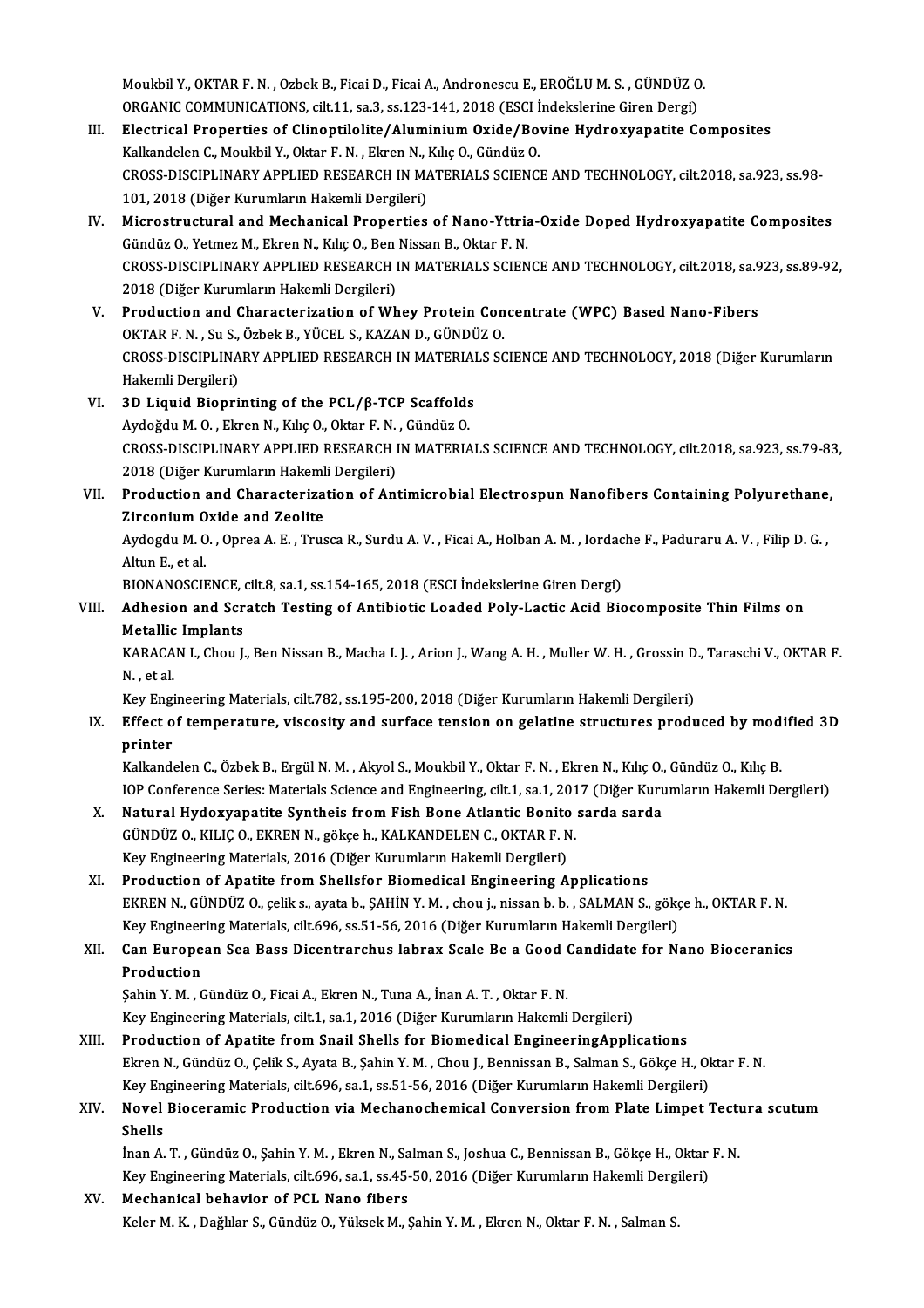Key Engineering Materials, cilt.696, sa.2016, ss.196-201, 2016 (Diğer Kurumların Hakemli Dergileri)<br>Structural and Characterization Analysis of Zins Substituted Hydrowyanatite Zn HAn with

|         | Key Engineering Materials, cilt.696, sa.2016, ss.196-201, 2016 (Diğer Kurumların Hakemli Dergileri)                                                                                             |
|---------|-------------------------------------------------------------------------------------------------------------------------------------------------------------------------------------------------|
| XVI.    | Structural and Characterization Analysis of Zinc Substituted Hydroxyapatite Zn HAp with Wet                                                                                                     |
|         | <b>Chemical Precipitation Method</b>                                                                                                                                                            |
|         | Karacan I., Oktar F. N., Senturk D., Ficai A., Ficai D., Trusca R., Vasıle B., Gokce H., Ozuyar D., Gündüz O.                                                                                   |
|         | International Journal of Nano and Biomaterials, cilt.1, sa.1, 2016 (Diğer Kurumların Hakemli Dergileri)                                                                                         |
| XVII.   | Can European Sea Bass Dicentrarchus labrax Scale Be a GoodCandidate for Nano Bioceramics                                                                                                        |
|         | Production                                                                                                                                                                                      |
|         | Şahin Y. M., Gündüz O., Ficai A., Ekren N., Tuna A., İnan A. T., Oktar F. N.                                                                                                                    |
|         | Key Engineering Materials, cilt.696, sa.1, ss.60-65, 2016 (Diğer Kurumların Hakemli Dergileri)                                                                                                  |
| XVIII.  | Structural and characterisation analysis of zinc-substituted hydroxyapatite with wet chemical                                                                                                   |
|         | precipitation method                                                                                                                                                                            |
|         | Karacan I., Senturk D., Oktar F. N., Ficai A., Ficai D., Trusca R., Vasile B. S., Gokce H., Ozuyar H. D., Gündüz O.                                                                             |
|         | International Journal of Nano and Biomaterials, cilt.6, ss.188-204, 2016 (Diğer Kurumların Hakemli Dergileri)                                                                                   |
| XIX.    | Bioceramic Production from Giant Purple Barnacle i Megabalanus i i tintinnabulum i                                                                                                              |
|         | Oktar F. N., Gökçe H., Gündüz O., Şahin Y. M., Duygu A., İrene T., Özyeğin S., Bennissan B.<br>Key Engineering Materials, cilt.631, sa.1, ss.137-142, 2015 (Diğer Kurumların Hakemli Dergileri) |
| XX.     |                                                                                                                                                                                                 |
|         | Bioceramic Production from Giant Purple Barnacle Megabalanus tintinnabulum<br>Oktar F. N., Gokçe H., Gündüz O., Şahin Y. M., Ağaoğulları D., Turner I. G., Özyeğin L. S., Ben Nissan B.         |
|         | Key Engineering Materials, cilt.631, sa.1, ss.137-142, 2015 (Diğer Kurumların Hakemli Dergileri)                                                                                                |
| XXI.    | Nano Bioceramics Production from Razor Shell                                                                                                                                                    |
|         | Agathopoulos S., Ozyegin L., Ahmad Z., Gündüz O., Kayalı E. S., Meydanoğlu O., Oktar F. N.                                                                                                      |
|         | Key Engineering Materials, cilt.493494, sa.1, ss.775-780, 2012 (Diğer Kurumların Hakemli Dergileri)                                                                                             |
| XXII.   | Production of Natural Bioceramic from Land Snails                                                                                                                                               |
|         | Kel D., Gökçe H., Bilğiç Alkaya D., Ağaoğulları D., Duman İ., Öveçoğlu M. L. , Kayalı E. S. , Kıyıcı İ., Agathapoulos S.,                                                                       |
|         | Oktar F N                                                                                                                                                                                       |
|         | Key Engineering Materials, cilt.493, ss.287-292, 2012 (Diğer Kurumların Hakemli Dergileri)                                                                                                      |
| XXIII.  | A New Natural Biomaterial Sheep Dentine Derived Hydroxyapatite                                                                                                                                  |
|         | Akyurt N., Yetmez M., Karacayli U., Gündüz O., Agathopoulos S., Gokce H., Öveçoğlu L., Oktar F. N.                                                                                              |
|         | Key Engineering Materials, cilt.493494, sa.1, ss.281-286, 2011 (ESCI İndekslerine Giren Dergi)                                                                                                  |
| XXIV.   | Predicting the Mechanical Properties of BHA Li2O Composites Using Artificial Neural Networks                                                                                                    |
|         | Çelik H. H., Gündüz O., Ekren N., Ahmad Z., Oktar F. N.                                                                                                                                         |
|         | Journal of Biomaterials and Nanobiotechnology, cilt.2, sa.1, ss.98-101, 2011 (Diğer Kurumların Hakemli Dergileri)                                                                               |
| XXV.    | Katodik Vakum Ark Yöntemi İle Kaplanan ZrN Kaplamalara Pulse Bias Voltajının Etkisi                                                                                                             |
|         | GÜNDÜZ O., OKTAR F. N., SALMAN S.                                                                                                                                                               |
|         | Journal of Engineering and Natural Sciences Mühendislik ve Fen Bilimleri Dergisi, cilt.3, ss.49-57, 2006 (Diğer                                                                                 |
|         | Kurumların Hakemli Dergileri)                                                                                                                                                                   |
| XXVI.   | Sintering effect on mechanical properties of composites of enamel derived hydroxyapatite (EHA)                                                                                                  |
|         | and titanium                                                                                                                                                                                    |
|         | GÜNDÜZ O., OKTAR F. N., Oz B., Altundal H., Agathopoulos S., SALMAN S., Öveçoğlu M. L.                                                                                                          |
|         | Key Engineering Materials, cilt.309-311 II, ss.1137-1140, 2006 (Diğer Kurumların Hakemli Dergileri)                                                                                             |
| XXVII.  | Sintering effect on mechanical properties of composites of bovine derived hydroxyapatite (BHA)                                                                                                  |
|         | with titanium                                                                                                                                                                                   |
|         | Ozyegin L., GÜNDÜZ O., OKTAR F. N., Oz B., Agathopoulos S., SALMAN S., Öveçoğlu M. L.                                                                                                           |
|         | Key Engineering Materials, cilt.309-311 I, ss.359-362, 2006 (Diğer Kurumların Hakemli Dergileri)                                                                                                |
| XXVIII. | Sintering effect on mechanical properties of composites of bovine hydroxyapatite (BHA) and Li2O                                                                                                 |
|         | OKTAR F. N., Demirer M., GÜNDÜZ O., GENÇ Y. E., Agathopoulos S., Peker I., Ozyegin L., SALMAN S.                                                                                                |
|         | Key Engineering Materials, cilt.309-311 I, ss.49-52, 2006 (Diğer Kurumların Hakemli Dergileri)                                                                                                  |
| XXIX.   | EFFECT OF PULSE BIAS VOLTAGE ON ZrN COATINGS BY CATHODIC VACUUM ARC                                                                                                                             |
|         | OKTAR F. N., GÜNDÜZ O., SALMAN S.                                                                                                                                                               |
|         | ournal of Engineering and Natural Sciences Mühendislik ve Fen Bilimleri Dergisi, YTU, Istanbul,, cilt.1, sa.3, ss.49-57,                                                                        |
|         | 2005 (Diğer Kurumların Hakemli Dergileri)                                                                                                                                                       |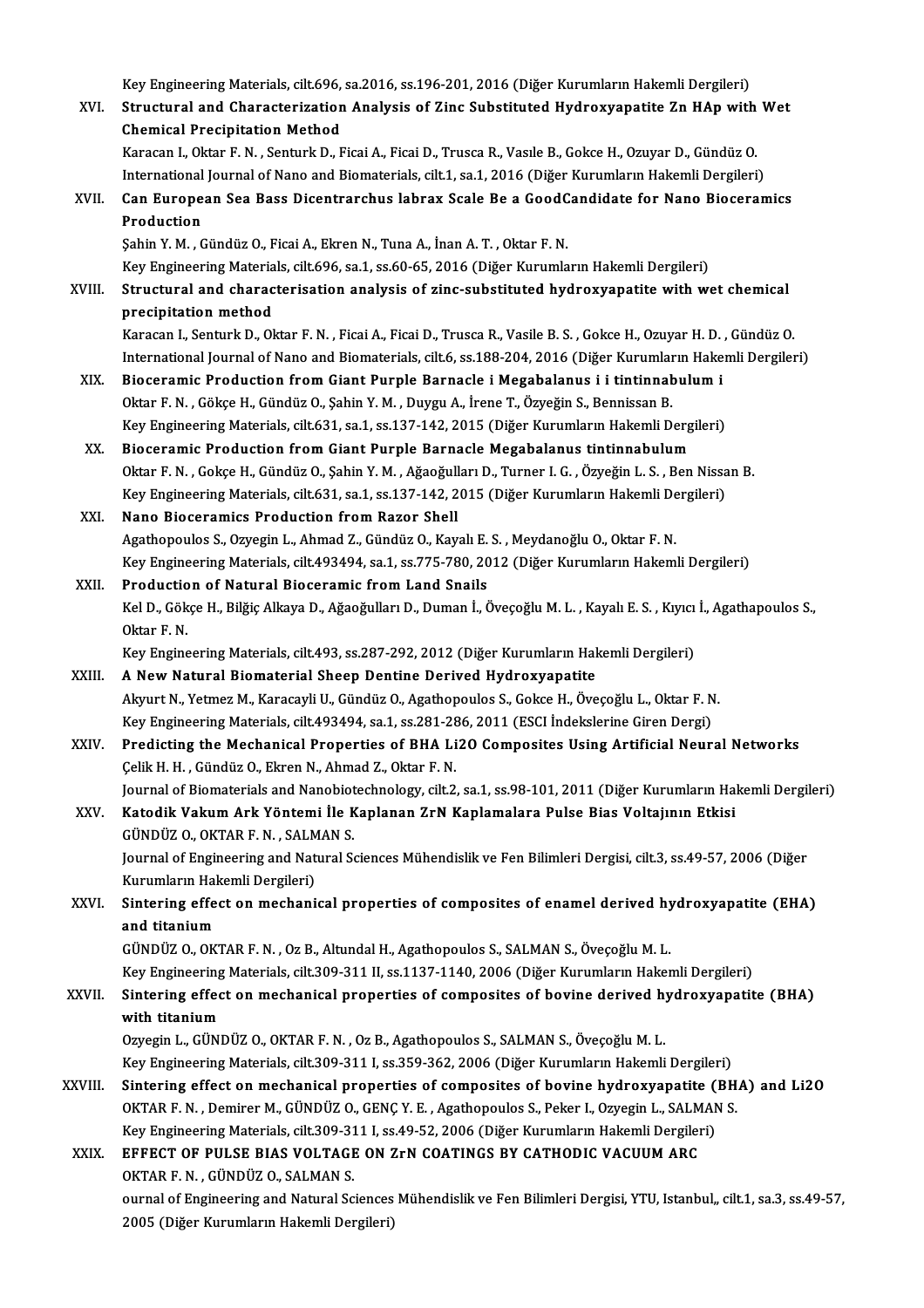#### Kitap & Kitap Bölümleri

İtap & Kitap Bölümleri<br>I. Sağlık Eğitiminde Sanal Gerçeklik - Radyolojide Sanalgerçekliğin Kullanımı ve Uygulamaları<br>Alpurt N. Oktar E.N. Asar Büyülmebliyen C. Buğdaya O p & III (Brotamici)<br>Sağlık Eğitiminde Sanal Gerçeklik - Radyolojide San<br>Akyurt N., Oktar F. N. , Acar Büyükpehlivan G., Buğdaycı O.<br>Orun Değistiren Güs: Yanev Zeltê, Bref. Dr. Mustafa K. Yılm Sağlık Eğitiminde Sanal Gerçeklik - Radyolojide Sanalgerçekliğin Kullanımı ve Uygulamaları<br>Akyurt N., Oktar F. N. , Acar Büyükpehlivan G., Buğdaycı O.<br>Oyun Değiştiren Güç: Yapay Zekâ, Prof. Dr. Mustafa K. Yılmaz Doç. Dr. N Akyurt N., Oktar F. N. , Acar Büy<br>Oyun Değiştiren Güç: Yapay Ze<br>Dağıtım A.Ş., ss.431-458, 2020<br>SAĞLIK FĞİTİMİNDE SANAL Oyun Değiştiren Güç: Yapay Zekâ, Prof. Dr. Mustafa K. Yılmaz Doç. Dr. N. Öykü İyigün, Editör, Beta Basım Ya<br>Dağıtım A.Ş., ss.431-458, 2020<br>II. SAĞLIK EĞİTİMİNDE SANAL GERÇEKLİK - RADYOLOJİDE SANALGERÇEKLİĞİN KULLANIMI Dağıtım A.Ş., ss.431<br>SAĞLIK EĞİTİMİ!<br>UYGULAMALARI<br>AKVUPT N. OKTAR SAĞLIK EĞİTİMİNDE SANAL GERÇEKLİK - RADYOLOJİDE SA<br>UYGULAMALARI<br>AKYURT N., OKTAR F. N. , ACAR BÜYÜKPEHLİVAN G., BUĞDAYCI O.<br>Onun Doğistinen Cüsu YARAY ZEKÂ, Bref. Dr. Mustafa K. XII MAZ Da

UYGULAMALARI<br>AKYURT N., OKTAR F. N. , ACAR BÜYÜKPEHLİVAN G., BUĞDAYCI O.<br>Oyun Değiştiren Güç: YAPAY ZEKÂ, Prof. Dr. Mustafa K. YILMAZ Doç. Dr. N. Öykü İYİGÜN, Editör, Beta Basım Yayım DağıtımA.Ş., İstanbul, ss.431-458,2020

- III. Natural Hydroxyapatite Synthesis from Fish Bones: "Atlantic Bonito" (Sarda sarda) GÜNDÜZ O., KILIÇ O., EKREN N., gökçe h., Kalkandelen Ç., OKTAR F. N. Natural Hydroxyapatite Synthesis from Fish Bones: "Atlantic Bonito" (Sarda sarda)<br>GÜNDÜZ O., KILIÇ O., EKREN N., gökçe h., Kalkandelen Ç., OKTAR F. N.<br>Multifunctional Bioceramics for Innovative TherapyChapter 6 Methods of GÜNDÜZ O., KILIÇ O., EKREN N., gökçe h., Kalkandelen Ç., OKTAR F. N.<br>Multifunctional Bioceramics for Innovative TherapyChapter 6 Methods of Preparation and Charac<br>Hydroxyapatite Based Implants, Ahmed El-Ghannam, Editör, Tr Multifunctional Bioceramics for Innovative The<br>Hydroxyapatite Based Implants, Ahmed El-Gha<br>IV. Chapter 8 – Nanotechnology in dentistry<br>Eisei A. Fisei D. Yetmer M. Örkelaver N. Ağralı
- Hydroxyapatite Based Implants, Ahmed El-Ghannam, Editör, Trans Tech Publication, ss.<br>Chapter 8 Nanotechnology in dentistry<br>Ficai A., Ficai D., Yetmez M., Özkalaycı N., Ağralı Ö. B. , Şahin Y. M. , Gündüz O., Oktar F. N.<br> IV. Chapter 8 – Nanotechnology in dentistry<br>Ficai A., Ficai D., Yetmez M., Özkalaycı N., Ağralı Ö. B., Şahin Y. M., Gündüz O., Oktar F. N.<br>Nanobiomaterials in Dentistry, Alexandru Mihai Grumezescu, Editör, Elsevier Science Ficai A., Ficai D., Yetmez M.,<br>Nanobiomaterials in Dentis<br>London, ss.187-210, 2016<br>Mechanical and Physica Nanobiomaterials in Dentistry, Alexandru Mihai Grumezescu, Editör, Elsev<br>London, ss.187-210, 2016<br>V. Mechanical and Physical Properties of Dentine-Glass Composites<br>Örbel: B. KU ICO, CÜNDÜZ O, EKREN N. CÖLECH, OKTAR E. N.
- London, ss.187-210, 2016<br>Mechanical and Physical Properties of Dentine-Glass Com<br>Özbek B., KILIÇ O., GÜNDÜZ O., EKREN N., Gökçe H., OKTAR F. N.<br>Multifungtional Biogeramics for Innevative TherepuChenter 7 S. Özbek B., KILIÇ O., GÜNDÜZ O., EKREN N., Gökçe H., OKTAR F. N.<br>Multifunctional Bioceramics for Innovative TherapyChapter 7 Synthesis and Characterization of Bioactive Glasses and Composites, Ahmed El-Gahannam, Editör, Trans Tech Publications Ltd., ss.257, 2016

#### Hakemli Kongre / Sempozyum Bildiri Kitaplarında Yer Alan Yayınlar

- akemli Kongre / Sempozyum Bildiri Kitaplarında Yer Alan Yayınlar<br>I. Production of 3D-Printed Tympanic Membrane Scaffolds as a Tissue Engineering Application<br>Ilhan E. Was Sobin A. Elman N. Kılıs O. Oktar E. N. Gündüz O. Ilhan Ilhang S., Somponyam Diam Ilhang Ilhan Ilhan<br>Production of 3D-Printed Tympanic Membrane Scaffolds<br>Ilhan E., Ulag S., Şahin A., Ekren N., Kılıç O., Oktar F. N. , Gündüz O.<br>9th International Werk Conference on Bioinfer Production of 3D-Printed Tympanic Membrane Scaffolds as a Tissue Engineering Application<br>Ilhan E., Ulag S., Şahin A., Ekren N., Kılıç O., Oktar F. N. , Gündüz O.<br>8th International Work-Conference on Bioinformatics and Biom Ilhan E., Ulag S., Şahin A., Ekren N., Kılıç O., Oktar F. N. , Gi<br>8th International Work-Conference on Bioinformatics an<br>İspanya, 6 - 08 Mayıs 2020, cilt.12108 LNBI, ss.175-184<br>Care shall structured byelurenis asid and kar Ispanya, 6 - 08 Mayıs 2020, cilt.12108 LNBI, ss.175-184<br>II. Core-shell structured hyaluronic acid and keratin nanofibers for wound dressing Hyaluronik asit ve
- keratin içeren çekirdek-kilif yapili nanofiber yara örtüleri Core-shell structured hyaluronic acid and keratin nanofibers for wound dress<br>keratin içeren çekirdek-kilif yapili nanofiber yara örtüleri<br>Su S., Eroglu M., KALKANDELEN C., EKREN N., OKTAR F. N. , Mahirogullari M., GÜNDÜZ O keratin içeren çekirdek-kilif yapili nanofiber yara örtüleri<br>Su S., Eroglu M., KALKANDELEN C., EKREN N., OKTAR F. N. , Mahirogullari M., GÜNDÜZ O<br>2019 Medical Technologies Congress, TIPTEKNO 2019, İzmir, Türkiye, 3 - 05 Ek Su S., Eroglu M., KALKANDELEN C., EKREN N., OKTAR F. N. , Mahirogullari M., GÜNDÜZ O.<br>2019 Medical Technologies Congress, TIPTEKNO 2019, İzmir, Türkiye, 3 - 05 Ekim 2019<br>III. Production and characterization of hexagonal bo
- 2019 Medical Technologies<br>Production and characte<br>bone tissue engineering<br>Ali D. Congin S. Uloğ S. ÜNA Production and characterization of hexagonal boron nitride doped th<br>bone tissue engineering<br>Aki D., Cengiz S., Ulağ S., ÜNAL S., KILIÇ O., EKREN N., OKTAR F. N. , GÜNDÜZ O.<br>IWPPIO 2019 (7th International Wark Conference on

bone tissue engineering<br>Aki D., Cengiz S., Ulağ S., ÜNAL S., KILIÇ O., EKREN N., OKTAR F. N. , GÜNDÜZ O.<br>IWBBIO 2019 (7th International Work-Conference on Bioinformatics and Biomedical Engineering), 8 - 10 Mayıs<br>2019 Aki D<br>IWBB<br>2019<br>Invec IWBBIO 2019 (7th International Work-Conference on Bioinformatics and Biomedical Engineering), 8 - 10 M.<br>2019<br>IV. Investigation of the Polycaprolactone/Polyvinylpyrrolidone basedBiocomposite Constructs for<br>Contileze Impoinm

2019<br>Investigation of the Polycaprolactone/Poly<br>Cartilage Impairment by using 3D Plotting IV. Investigation of the Polycaprolactone/Polyvinylpyrrolidone basedBiocomposite Constructs for

IWBBIO 2019 (7th International Work-Conference on Bioinformatics and Biomedical Engineering), 8 - 10 Mayıs<br>2019 İzgördü M. S., Ulag S., OKTAR F. N., KILIÇ O., EKREN N., GÜNDÜZ O. IWBBIO 2019 (7th International Work-Conference on Bioinformatics and Biomedical Engineering), 8 - 10 Mayıs<br>2019<br>V. Characteristic properties of 3D Printed Polycaprolactone/Polyvinylpyrrolidone/Chitosan Constructs<br>for Conti

2019<br>Characteristic properties of 3D P<br>for Cartilage Tissue Engineering<br>Uggur E.J. Ulağ S. OKTAB E.N., KU L

for Cartilage Tissue Engineering<br>Uzgur E. İ. , Ulağ S., OKTAR F. N. , KILIÇ O., EKREN N., GÜNDÜZ O.

for Cartilage Tissue Engineering<br>Uzgur E. İ. , Ulağ S., OKTAR F. N. , KILIÇ O., EKREN N., GÜNDÜZ O.<br>IWBBIO 2019 (7th International Work-Conference on Bioinformatics and Biomedical Engineering), 8 - 10 Mayıs<br>2019 Uzgur<br>IWBB<br>2019<br>Pred: IWBBIO 2019 (7th International Work-Conference on Bioinformatics and Biomedical Engineering), 8 - 1<br>2019<br>VI. Production and Characterization of HA Coated GO/PCL 3D Printing Scaffold for Bone Tissue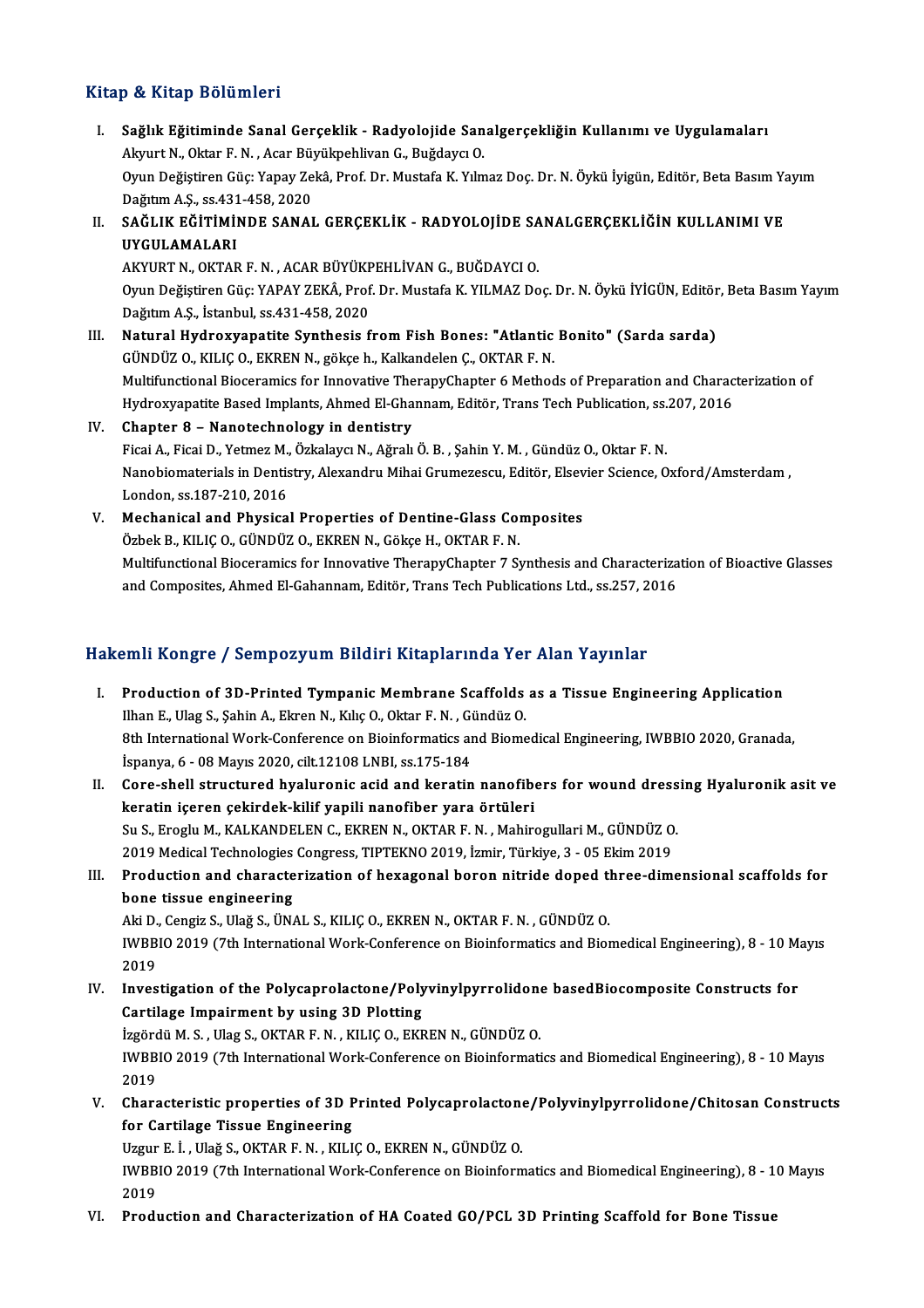#### Engineering

E<mark>ngineering</mark><br>Özen S., Topsakal A., Özbek B., Rüya Ege Z., Ekren N., Terzi Ü. K. , Oktar F. N. , Gündüz O.<br>WRRHO 2019 (7th International Work Conference on Pieinformatics and Piemodical I IWBBIO 2019 (7th International Work-Conference on Bioinformatics and Biomedical Engineering), Granada, İspanya, 8 - 10 Mayıs 2019 Özen S., Topsakal A., Özbek<br>IWBBIO 2019 (7th Internat<br>İspanya, 8 - 10 Mayıs 2019<br>Sunthesis and Chanastar IWBBIO 2019 (7th International Work-Conference on Bioinformatics and Biomedical Engineering), Granada,<br>İspanya, 8 - 10 Mayıs 2019<br>VII. Synthesis and Characterization of Hydroxyapatite by Wet Chemical Precipitation at Diffe

İspanya, 8 - 10 Mayıs 2019<br>Synthesis and Characte<br>Sintering Temperature<br>Mahmutoğlu C. Tensakal Synthesis and Characterization of Hydroxyapatite by Wet Chemical Precipi<br>Sintering Temperature<br>Mahmutoğlu G., Topsakal A., KUŞKONMAZ N., DAĞLILAR S., OKTAR F. N. , GÜNDÜZ O.<br>International Werk Conference en Bioinfermatics

Sintering Temperature<br>Mahmutoğlu G., Topsakal A., KUŞKONMAZ N., DAĞLILAR S., OKTAR F. N. , GÜNDÜZ O.<br>International Work-Conference on Bioinformatics and Biomedical Engineering (IWBBIO 2019), 8 - 10 Mayıs 2019 Mahmutoğlu G., Topsakal A., KUŞKONMAZ N., DAĞLILAR S., OKTAR F. N. , GÜNDÜZ O.<br>International Work-Conference on Bioinformatics and Biomedical Engineering (IWBBIO 2019), 8 - 10 Mayıs<br>VIII. Effect of the Sintering Temperatur International Work-Conference on Bioinformatics and Biomedical Enginee<br>Effect of the Sintering Temperature on Hydroxyapatite Powder Sy<br>Ergül N. M., Özen G., EKREN N., OKTAR F. N., Mahiroğulları M., GÜNDÜZ O.<br>WPPLO 2019 (7t

Effect of the Sintering Temperature on Hydroxyapatite Powder Synthesized by Sol-Gel Method<br>Ergül N. M. , Özen G., EKREN N., OKTAR F. N. , Mahiroğulları M., GÜNDÜZ O.<br>IWBBIO 2019 (7th International Work-Conference on Bioinf Ergül N. M. , Özen G., EKREN N., OKTAR F. N. , Mahiroğulları M., GÜNDÜZ O.<br>IWBBIO 2019 (7th International Work-Conference on Bioinformatics and Biomedical Engineering), 8 - 10 Mayıs<br>2019 IWBBIO 2019 (7th International Work-Conference on Bioinformatics and Biomedical Engineering), 8 - 10 May<br>2019<br>IX. Hyaluronic acid-modified bacterial cellulose scaffolds for three-dimensional glioblastoma model<br><sup>TIMAL S</sup>. A

2019<br><mark>Hyaluronic acid-modified bacterial cellulose scaffo</mark><br>ÜNAL S., Arslan S., Karademir B., GÜNDÜZ O., OKTAR F. N.<br>International Work Conference on Bioinfermatics and Bio Hyaluronic acid-modified bacterial cellulose scaffolds for three-dimensional glioblastoma model<br>ÜNAL S., Arslan S., Karademir B., GÜNDÜZ O., OKTAR F. N.<br>International Work-Conference on Bioinformatics and Biomedical Engine

UNAL S., Arslan S., Karademir B., GUNDUZ O., OKTAR F. N.<br>International Work-Conference on Bioinformatics and Biomedical Engineering (IWBBIO 2019), 8 - 10 Mayıs<br>X. Investigation of the Polycaprolactone/Polyvinypyrrolidone b International Work-Conference on Bioinformation<br>Investigation of the Polycaprolactone/Poly<br>Cartilage Impairment by using 3D Plotting<br>Issaed: M.S. Hež S. OKTAB E.N., KH C.O. EKE X. Investigation of the Polycaprolactone/Polyvinypyrrolidone based Biocomposite Constructs for<br>Cartilage Impairment by using 3D Plotting<br>İzgördü M.S., Ulağ S., OKTAR F.N., KILIÇ O., EKREN N., GÜNDÜZ O.

Cartilage Impairment by using 3D Plotting<br>İzgördü M. S. , Ulağ S., OKTAR F. N. , KILIÇ O., EKREN N., GÜNDÜZ O.<br>International Work-Conference on Bioinformatics and Biomedical Engineering (IWBBIO 2019), 8 - 10 Mayıs 2019<br>Feb İzgördü M. S. , Ulağ S., OKTAR F. N. , KILIÇ O., EKREN N., GÜNDÜZ O.<br>International Work-Conference on Bioinformatics and Biomedical Engineering (IWBBIO 2019), 8 - 10<br>XI. Fabrication of Poly(EthyleneOxide)/Chitosan/Indocyan

- International Work-Conference on Bioinformatics<br>Fabrication of Poly(EthyleneOxide)/Chitosa<br>Electrospinning Method for EarlyDetection<br>Fĕe 7 P AKAN A OKTAR E N KARADEMIR R Fabrication of Poly(EthyleneOxide)/Chitosan/Indocy<br>Electrospinning Method for EarlyDetection<br>Eğe Z.R., AKAN A., OKTAR F.N., KARADEMİR B., GÜNDÜZ O.<br>ICNMA: 2019 20th International Conference on Nanostructu Electrospinning Method for EarlyDetection<br>Eğe Z. R. , AKAN A., OKTAR F. N. , KARADEMİR B., GÜNDÜZ O.<br>ICNMA: 2018 20th International Conference on Nanostructured Materials and Applications, 13 - 14 Eylül 2018<br>Eskrigation an Eğe Z. R. , AKAN A., OKTAR F. N. , KARADEMİR B., GÜNDÜZ O.<br>ICNMA: 2018 20th International Conference on Nanostructured Materials and Applications, 13<br>XII. Fabrication and Characterization of Hazelnut ShellPowder with Reinf
- ICNMA: 2018 20th Intern<br>Fabrication and Chara<br>CompositeNanofibers<br>Sengër <sup>I</sup>. Cesur S. KAPT Fabrication and Characterization of Hazelnut ShellPowder with Rein<br>CompositeNanofibers<br>Şengör İ., Cesur S., KARTAL İ., OKTAR F. N. , EKREN N., İNAN A. T. , GÜNDÜZ O.<br>ICNMA: 2019 20th International Conference on Nanostrustu

CompositeNanofibers<br>Sengör İ., Cesur S., KARTAL İ., OKTAR F. N. , EKREN N., İNAN A. T. , GÜNDÜZ O.<br>ICNMA: 2018 20th International Conference on Nanostructured Materials and Applications, 13 - 14 Eylül 2018

- XIII. Hydroxyapatıte Is Biomaterials: Its Chemical Synthesis Characterization Shell Of Cypaea Annulus ICNMA: 2018 20th International Conference on Nanostructured Materials and Applications, 13 - 14 Ey<br>Hydroxyapatite Is Biomaterials: Its Chemical Synthesis Characterization Shell Of Cypaea A<br>BİLĞİÇ ALKAYA D., AYAZ SEYHAN S., Hydroxyapatıte Is Bıomaterials: Its Chemical Synthesis Characterization Shell O<br>BİLĞİÇ ALKAYA D., AYAZ SEYHAN S., ÖZTÜRK B. N. , CESUR S., TOPSAKAL A., OKTAR F. N. ,<br>KOMPEGE 2018-IV. International Composite Material Sympos BİLĞİÇ ALKAYA D., AYAZ SEYHAN S., ÖZTÜRK B. N. , CESUR S., TOPSAKAL A., OKTAR F. N. , GÜNDÜZ O.<br>KOMPEGE 2018-IV. International Composite Material Symposium 2018, 6 - 09 Eylül 2018<br>XIV. Preparation Of Hydroxyapatite Bio
- KOMPEGE 2018-IV. International Composite Material Symposium 2018, 6 09 Eylül 2018<br>Preparation Of Hydroxyapatite Biomaterials For Benzoic Acid Delivery From Scotch Bonnets<br>Seashell By Microwave Processing Preparation Of Hydroxyapatite Biomaterials For Benzoic Acid Delivery From Scotch Bonn<br>Seashell By Microwave Processing<br>ÖZTÜRK B.N. , BİLĞİÇ ALKAYA D., AYAZ SEYHAN S., CESUR S., TOPSAKAL A., OKTAR F.N. , GÜNDÜZ O.<br>KOMBECE 2

Seashell By Microwave Processing<br>ÖZTÜRK B. N. , BİLĞİÇ ALKAYA D., AYAZ SEYHAN S., CESUR S., TOPSAKAL A., OKTAR F. N. , (<br>KOMPEGE 2018-IV. International Composite Material Symposium 2018", 6 - 09 Eylül 2018<br>Preperation And ÖZTÜRK B. N. , BİLĞİÇ ALKAYA D., AYAZ SEYHAN S., CESUR S., TOPSAKAL A., OKTAR F. N. , GÜNDÜZ O.<br>KOMPEGE 2018-IV. International Composite Material Symposium 2018", 6 - 09 Eylül 2018<br>XV. Preparation And Characterization

## KOMPEGE<br>Preparat<br>Methods<br>AVAZ SEV Preparation And Characterization Of Silver-Doped Hydroxyapatite From Seashell By Diffe<br>Methods<br>AYAZ SEYHAN S., BİLĞİÇ ALKAYA D., ÖZTÜRK B. N. , CESUR S., TOPSAKAL A., OKTAR F. N. , GÜNDÜZ O.<br>KOMBECE 2019 IV. International

Methods<br>AYAZ SEYHAN S., BİLĞİÇ ALKAYA D., ÖZTÜRK B. N. , CESUR S., TOPSAKAL A., OKTAR F. N. , GÜNDÜZ O.<br>KOMPEGE 2018-IV. International Composite Material Symposium 2018", 6 - 09 Eylül 2018 AYAZ SEYHAN S., BİLĞİÇ ALKAYA D., ÖZTÜRK B. N. , CESUR S., TOPSAKAL A., OKTAR F. N. , GÜNDÜZ O.<br>KOMPEGE 2018-IV. International Composite Material Symposium 2018", 6 - 09 Eylül 2018<br>XVI. Production of the GO-doped PLA-based

KOMPEGE 2018-IV. International Composite Material Symposium 2018", 6 - 09 Eylül 2018<br>Production of the GO-doped PLA-based nanofibers and investigation of their electrical properties<br>ÖZEN S., AYDOĞDU M. O. , EĞE Z. R. , CES Prod<br>ÖZEN<br>et al.<br>4th L ÖZEN S., AYDOĞDU M. O. , EĞE Z. R. , CESUR S., TERZİ Ü. K. , KORKMAZ H., EKREN N., OKTAR F. N. , KILI<br>et al.<br>4th International Conference on Biomedical Polymers Polymeric Biomaterials, 15 - 18 Temmuz 2018<br>PRODUCTION of HYD

- et al.<br>4th International Conference on Biomedical Polymers Polymeric Biomaterials, 15 18 Temmuz 2018<br>XVII. PRODUCTION of HYDROXYAPATITE–POLY(VINYL ALCOHOL) BASED SCAFFOLD for DRUG DELIVERY<br>from OBANCE SPINY OVSTER SEASUE 4th International Conference on Biomedical Polymers Polymeric Biomateria<br>PRODUCTION of HYDROXYAPATITE–POLY(VINYL ALCOHOL) BASEI<br>from ORANGE SPINY OYSTER SEASHELL (SPONDYLUS BARBATUS)<br>AXAZ SEXHAN S. PU ČÍC ALKAYA D. CESUR S PRODUCTION 0f HYDROXYAPATITE–POLY(VINYL ALCOHOL) BAS<br>from ORANGE SPINY OYSTER SEASHELL (SPONDYLUS BARBATU<br>AYAZ SEYHAN S., BİLĞİÇ ALKAYA D., CESUR S., OKTAR F. N. , GÜNDÜZ O.<br>ISPPPP 4th International Seciety for Biomedical from ORANGE SPINY OYSTER SEASHELL (SPONDYLUS BARBATUS)<br>AYAZ SEYHAN S., BİLĞİÇ ALKAYA D., CESUR S., OKTAR F. N. , GÜNDÜZ O.<br>ISBPPB 4th International Society for Biomedical Polymers and Polymeric Biomaterials (ISBPPB), 15 - AYAZ<br>ISBPP<br>2018<br>Echri ISBPPB 4th International Society for Biomedical Polymers and Polymeric Biomaterials (ISBPPB), 15 - 18 Temmuz<br>2018<br>XVIII. Fabrication and Characterization of PLA/SA/HA Composite Nanofiber by Electrospinning for Bone
- 2018<br>Fabrication and Characterization<br>Tissue Engineering Applications<br>CESUP S. EVPEN N. VU IC O. OVTAP Fabrication and Characterization of PLA/SA/HA Composite Nanofiber by Electrospinning !<br>Tissue Engineering Applications<br>CESUR S., EKREN N., KILIÇ O., OKTAR F. N. , BİLĞİÇ ALKAYA D., AYAZ SEYHAN S., EGE Z. R. , GÜNDÜZ O.<br>4th

Tissue Engineering Applications<br>CESUR S., EKREN N., KILIÇ O., OKTAR F. N. , BİLĞİÇ ALKAYA D., AYAZ SEYHAN S., EGE Z. R. , GÜNDÜZ O.<br>4th International Conference on Biomedical Polymers Polymeric Biomaterials (ISBPPB 2018),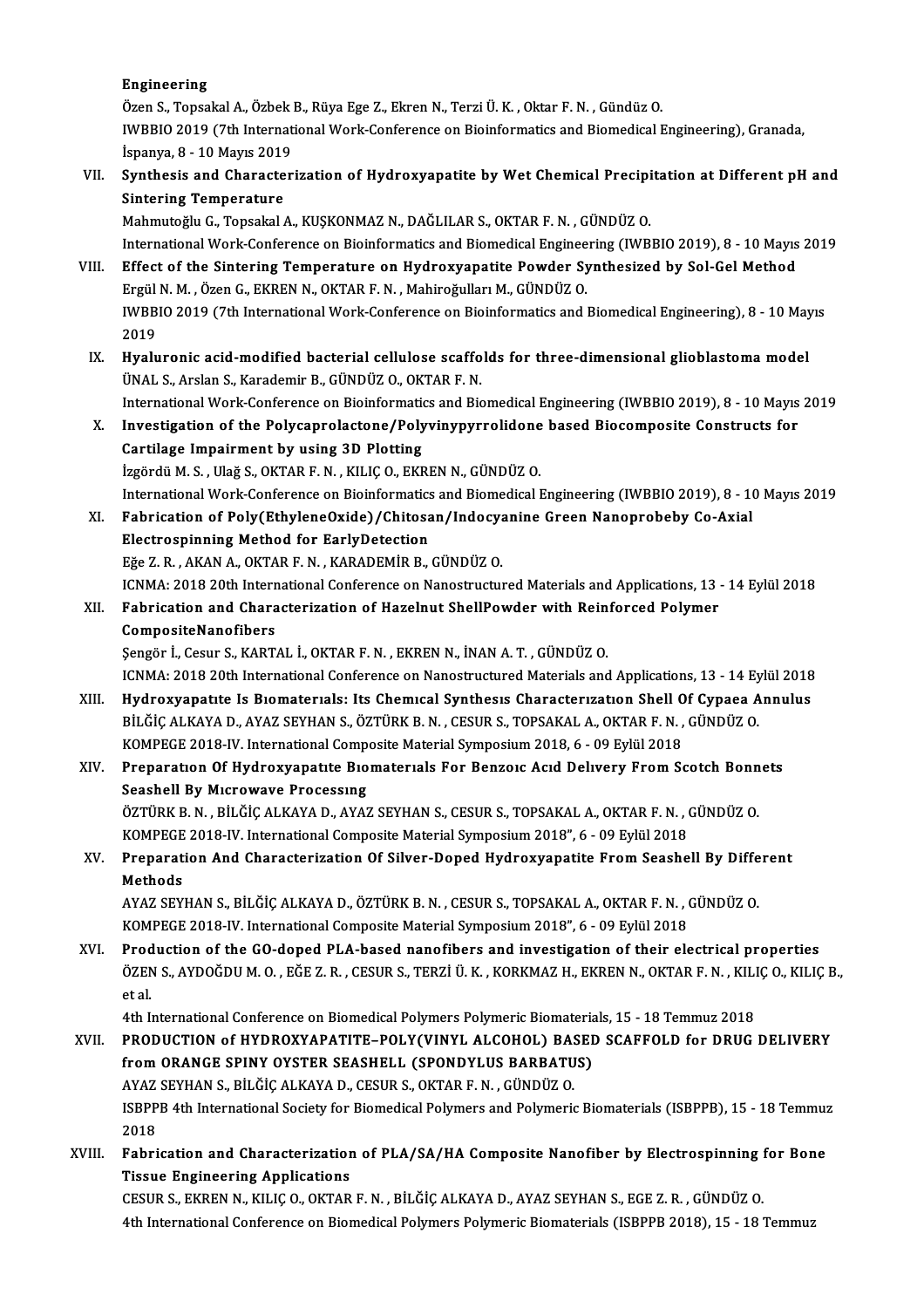|         | 2018                                                                                                                                            |
|---------|-------------------------------------------------------------------------------------------------------------------------------------------------|
| XIX.    | Investigation Of Chitosan / Tricalcium Phosphate (Tcp) Composite Powders From Scotch Bonnets (                                                  |
|         | Semicassis Granulata) As A Drug Controlled Release Matrices                                                                                     |
|         | BİLĞİÇ ALKAYA D., AYAZ SEYHAN S., CESUR S., GÜNDÜZ O., OKTAR F. N.                                                                              |
|         | ISBPPB 4th International Society for Biomedical Polymers and Polymeric Biomaterials, 15 - 18 Temmuz 2018                                        |
| XX.     | Polycaprolactone/Beta TricalciumPhosphate/ Collagen as a 3D PrintedTissue Scaffold<br>Aydoğdu M. O., EKREN N., OKTAR F. N., KILIÇ O., GÜNDÜZ O. |
|         | 4th International Society for Biomedical Polymers and Polymeric Biomaterials (ISBPPB) conference, 15 - 18                                       |
|         | Temmuz 2018                                                                                                                                     |
| XXI.    | Bioceramic synthesis and characterization to be used in major tissue engineering applications                                                   |
|         | Başlica Doku Mühendisliği Uygulamalarinda Kullanilabilecek Biyoseramik Sentezi ve                                                               |
|         | Karakterizasyonu                                                                                                                                |
|         | Bulus E., Mansiroglu D. S., SAKARYA D., Sahin Y. M., OKTAR F. N., GÜNDÜZ O., Gökçe H.                                                           |
|         | 4th Electric Electronics, Computer Science, Biomedical Engineerings' Meeting, EBBT 2018, İstanbul, Türkiye, 18 - 19                             |
|         | Nisan 2018, ss 1-4                                                                                                                              |
| XXII.   | ENCAPSULATION OF SYNTHESIZED HYDROXYAPATITE IN PCLMICROSPHERES BY USING                                                                         |
|         | <b>ELECTROSPRAYING METHOD</b>                                                                                                                   |
|         | Bozkurt Y., Ergul N. M., Ozbek B., Ekren N., Salman S., Oktar F. N., Mahirogullari M., Gündüz O.                                                |
|         | 4 TH INTERNATIONAL CONFERENCE ON ENGINEERING AND NATURAL SCIENCES, Lviv, Ukrayna, 02 Mayıs 2018,                                                |
|         | cilt 1, ss 753-760                                                                                                                              |
| XXIII.  | DC and AC conductivity properties of bovine dentine hydroxyapatite (BDHA)                                                                       |
|         | Dumludag F., Gunduz O., Kilic O., Ekren N., Kalkandelen C., Ozbek B., Oktar F. N.                                                               |
|         | 3rd International Conference on Smart Material Research (ICSMR), Melbourne, Avustralya, 15 - 17 Kasım 2017,                                     |
|         | cilt 293                                                                                                                                        |
| XXIV.   | Effect of temperature, viscosity and surface tension on gelatine structures produced by modified 3D                                             |
|         | printer                                                                                                                                         |
|         | Kalkandelen C., Ozbek B., Ergul N. M., Akyol S., Moukbil Y., Oktar F. N., Ekren N., Kilic O., Kilic B., Gunduz O.                               |
|         | 3rd International Conference on Smart Material Research (ICSMR), Melbourne, Avustralya, 15 - 17 Kasım 2017,                                     |
|         | cilt 293                                                                                                                                        |
| XXV.    | Effects of sintering temperature on electrical properties of sheep enamel hydroxyapatite                                                        |
|         | Dumludag F., Gunduz O., Kilic O., Kilic B., Ekren N., Kalkandelen C., Oktar F. N.                                                               |
|         | 3rd International Conference on Smart Material Research (ICSMR), Melbourne, Avustralya, 15 - 17 Kasım 2017,                                     |
|         | cilt 293                                                                                                                                        |
| XXVI.   | 3D Liquid Bioprinting of the PCL / $\beta$ -TCP Scaffolds<br>Aydogdu M. O., EKREN N., KILIÇ O., OKTAR F. N., GÜNDÜZ O.                          |
|         | 2017 2nd International Conference on Frontiers of Composite Materials (ICFCM2017), 15 - 17 Kasım 2017                                           |
| XXVII.  | Effect of temperature, viscosity and surface tension on gelatine structures produced by modified 3D                                             |
|         | printer                                                                                                                                         |
|         | KALKANDELEN C., Ozbek B., Ergul N. M., Moukbil Y., OKTAR F. N., EKREN N., KILIC O., GÜNDÜZ O.                                                   |
|         | 2017 2nd International Conference on Frontiers of Composite Materials (ICFCM2017), 15 - 17 Kasım 2017                                           |
| XXVIII. | DC and AC conductivity properties of bovine dentine hydroxyapatite (BDHA)                                                                       |
|         | DUMLUDAĞ F., GÜNDÜZ O., KILIÇ O., EKREN N., KALKANDELEN C., Ozbek B., OKTAR F. N.                                                               |
|         | 2nd International Conference on Frontiers of Composite Materials (ICFCM2017), 15 - 17 Kasım 2017                                                |
| XXIX.   | Effects of Sintering Temperature on Electrical Properties of Sheep Enamel Hydroxyapatite                                                        |
|         | DUMLUDAĞ F., GÜNDÜZ O., KILIÇ O., KILIÇ B., EKREN N., KALKANDELEN C., OKTAR F. N.                                                               |
|         | ICSMR2017, 3rd International Conference on Smart Material Research, Melbourne, Avustralya, 15 - 17 Kasım 2017                                   |
| XXX.    | Microstructural and Mechanical Properties of Nano-Yttria-Oxide doped Hydroxyapatite Composites                                                  |
|         | GÜNDÜZ O., YETMEZ M., EKREN N., KILIÇ O., Bennissan B., OKTAR F. N.                                                                             |
|         | 2017 2nd International Conference on Frontiers of Composite Materials (ICFCM2017), 15 - 17 Kasım 2017                                           |
| XXXI.   | DC and AC Conductivity Properties of Bovine Dentine Hydroxyapatite (BDHA)                                                                       |
|         | Dumludağ F., Gündüz O., Kılıç O., Ekren N., Kalkandelen C., Özbek B., Oktar F. N.                                                               |
|         |                                                                                                                                                 |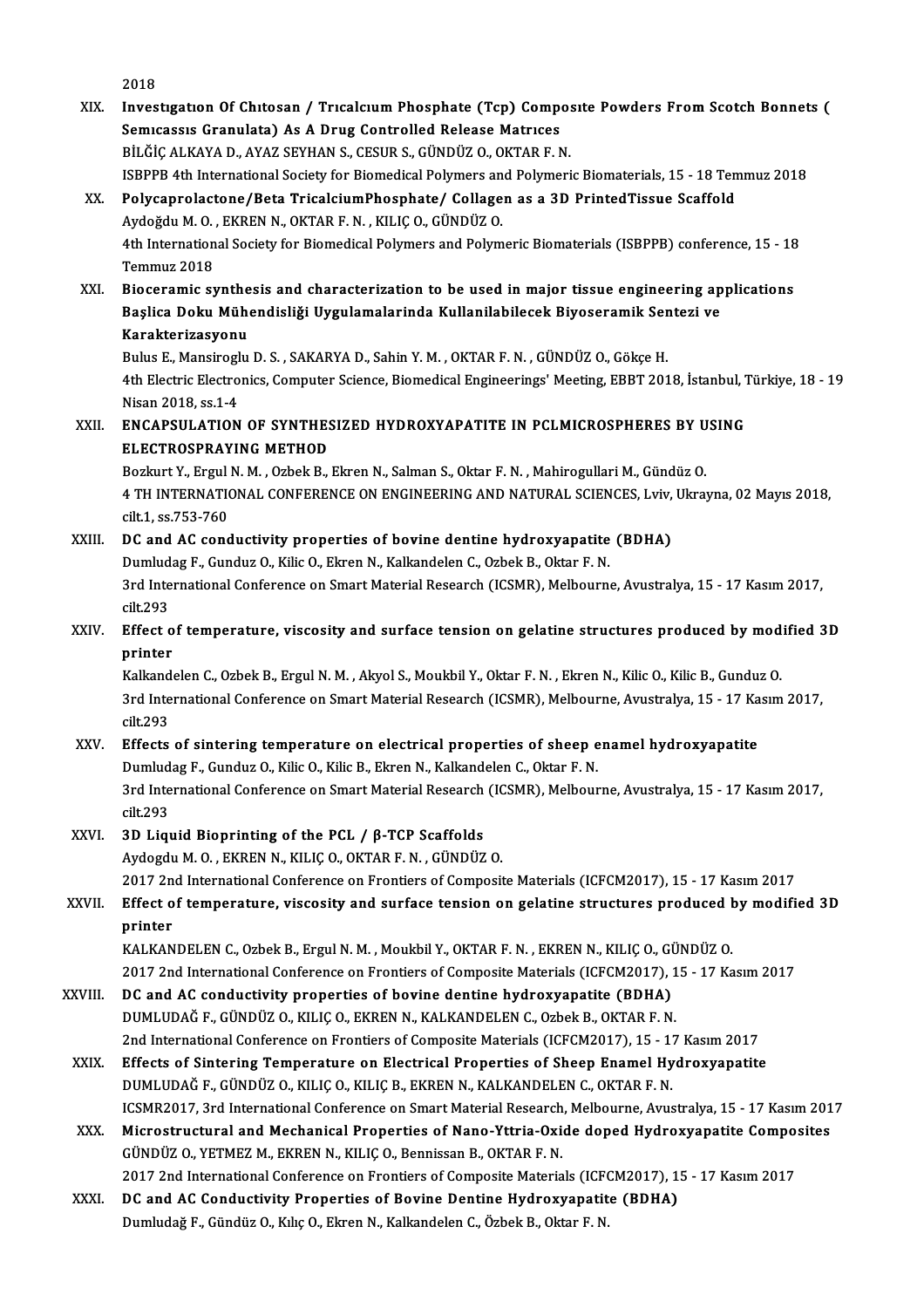ICSMR2017, 3rd International Conference on Smart Material Research, Melbourne, Avustralya, 15 - 17 Kasım<br>2017-62.21 **ICSMR2017,<br>2017, ss.21**<br>Production ICSMR2017, 3rd International Conference on Smart Material Research, Melbourne, Avustralya, 15 - 1<br>2017, ss.21<br>XXXII. Production and Characterization of Whey Protein Concentrate (WPC) based Nano-fibers<br>QVTAR E.N. Su.S. Orbe

2017, ss.21<br>Production and Characterization of Whey Protein Concentrate (WPC) based Nano-fibers<br>OKTAR F. N. , Su S., Ozbek B., YÜCEL S., KAZAN D., GÜNDÜZ O. OKTAR F. N. , Su S., Ozbek B., YÜCEL S., KAZAN D., GÜNDÜZ O.<br>2nd International Conference on Frontiers of Composite Materials (ICFCM2017), 15 - 17 Kasım 2017<br>XXXIII. Electrical Properties of Clinoptilolite/Aluminium Oxide/

2nd International Conference on Frontiers of Composite Materials (ICFCM2017), 15 - 17 Kasım 2017

KALKANDELEN C., Moukbil Y., OKTAR F. N. , EKREN N., KILIÇ O., GÜNDÜZ O.<br>2nd International Conference on Frontiers of Composite Materials (ICFCM2017), 15 - 17 Kasım 2017 Electrical Properties of Clinoptilolite/Aluminium Oxide/Bovine Hydroxyapatite Composite<br>KALKANDELEN C., Moukbil Y., OKTAR F. N. , EKREN N., KILIÇ O., GÜNDÜZ O.<br>2nd International Conference on Frontiers of Composite Materia

XXXIV. Effects of sintering temperature on electrical properties of sheep enamel hydroxyapatite 2nd International Conference on Frontiers of Composite Materials (ICFCM2)<br>Effects of sintering temperature on electrical properties of sheep e<br>Dumludağ F., Gündüz O., Kılıç O., Kılıç B., Ekren N., Kalkandelen C., Oktar F. ICSMR 2017, 2017 3rd International Conference on Smart Material Research, Melbourne, Avustralya, 15 - 17<br>Kasım 2017. ss.21 Dumludağ F., Günd<br>ICSMR 2017, 2017<br>Kasım 2017, ss.21<br>Proporation, Cha ICSMR 2017, 2017 3rd International Conference on Smart Material Research, Melbourne, Avustralya, 15 - 17<br>Kasım 2017, ss.21<br>XXXV. Preparation, Characterization and Properties of Melatonin-loaded Polycaprolactone Microsphere

a Drug Delivery System<br>Ergul N. M. , Ozbek B., Ozbeyli D., EKREN N., OKTAR F. N. , AKYOL S., GÜNDÜZ O. Preparation, Characterization and Properties of Melatonin-loaded Pol<br>a Drug Delivery System<br>Ergul N. M. , Ozbek B., Ozbeyli D., EKREN N., OKTAR F. N. , AKYOL S., GÜNDÜZ O.<br>International Meeting on Education and Bessensh in

International Meeting on Education and Research in Health Sciences, 3 - 05 Kasım 2017

### Ergul N. M. , Ozbek B., Ozbeyli D., EKREN N., OKTAR F. N. , AKYOL S., GÜNDÜZ O.<br>International Meeting on Education and Research in Health Sciences, 3 - 05 Kasım 2017<br>XXXVI. Preparation Characterization an Properties Of Mel International Meeting on Ed<br>Preparation Characteriza<br>a Drug Delivery System<br>Cürler E.B., Fraül N.M., Öz Preparation Characterization an Properties Of Melatonin -Ioaded Polycaprol:<br>a Drug Delivery System<br>Gürler E. B. , Ergül N. M. , Özbek B., Özbeyli D., Ekren N., Oktar F. N. , Akyolı S., Gündüz O.<br>International Meeting on Ed

a Drug Delivery System<br>Gürler E. B. , Ergül N. M. , Özbek B., Özbeyli D., Ekren N., Oktar F. N. , Akyolı S., Gündüz O.<br>International Meeting on Education&amp; Research in Health Sciences (IMER-HS), İstanbul, Türkiye, 3 - 0 Gürler E. B. , Ergül N. M. , Özbek B., Özbeyli D., Ekren N., Oktar F. N. , Akyolı S., Gündüz O.<br>International Meeting on Education&amp; Research in Health Sciences (IMER-HS), İstan<br>2017 International Meeting on Education& Research in Health Sciences (IMER-HS), İstanbul, Türkiye, 3 - 05 Kasım<br>2017<br>XXXVII. Production of Biocompatible Poly(E- CAPROLACTONE) / Tri-Calcium Phosphate/ Hegzagonal Boron<br>Nitrid

#### Production of Biocompatible Poly(E-CAPROLACTONE) / Tri-Calcium Phosphate/ Hegzagonal Boron<br>Nitride Fibrous Composites Production of Biocompatible Poly(E- CAPROLACTONE) / Tri-Calcium Phosphate/ Hegzagonal Boron<br>Nitride Fibrous Composites<br>Özbek B., Ergül N. M. , EKREN N., OKTAR F. N. , Mergen A., KALKANDELEN C., Kuruca E., Süleymanoğlu M., Ni<br>Öz<br>In:

Özbek B., Ergül N. M. , EKREN N., OKTAR F. N. , Mergen A., KALKANDELEN C., Kuruca E., Sül<br>O.<br>International Materials Technologies and Metallurgy Conference 2017, 26 - 27 Ekim 2017<br>Controlled Beleasing of Vanillin from Elec

International Materials Technologies and Metallurgy Conference 2017, 26 - 27 Ekim 2017

0.<br>International Materials Technologies and Metallurgy Conference 2017, 26 - 27 Ekim 2<br>XXXVIII. Controlled Releasing of Vanillin from Electrosprayed Starch Nanoparticles<br>İNAN A. T. , Ege Z. R. , KALKANDELEN C., OKTAR F. N. Controlled Releasing of Vanillin from Electrosprayed Starch Nanoparticles<br>INAN A. T. , Ege Z. R. , KALKANDELEN C., OKTAR F. N. , AKAN A., GÜNDÜZ O.<br>International Materials technologies and Metallurgy Conference 2017, 26 -

### XXXIX. Microstructural and Mechanical Properties of Nano-titaniumoxide Reinforced Bovine Hydroxyapatite International<br>Microstructi<br>Composites<br>OVTAD E N

OKTARF.N. ,GökçeH.,YETMEZM.,Agathopoulos S.,KAYALIE.S. ,BesimB.N. ,EKRENN.,GÜNDÜZO.

# Composites<br>OKTAR F. N. , Gökçe H., YETMEZ M., Agathopoulos S., KAYALI E. S. , Besim B. N. , EKREN N., GÜNDÜZ O.<br>29th Symposium and Annual Meeting of International Society for Ceramic in Medicine, 25 Ekim - 27 Aralık 2017<br>M

### OKTAR F. N. , Gökçe H., YETMEZ M., Agathopoulos S., KAYALI E. S. , Besim B. N. , EKREN N., GÜNDÜZ O.<br>29th Symposium and Annual Meeting of International Society for Ceramic in Medicine, 25 Ekim - 27 Aralık 2017<br>29th Symposi 29th S<br>Mecha<br>Bone<br><sup>Bulut l</sub></sup> Mechanical and Microstructural Properties of Anim<br>Bone<br>Bulut B., GÜNDÜZ O., Geçimli Z., OKTAR F. N. , KAYALI E. S.<br>20th Symposium and Annual Meeting of the International

Bulut B., GÜNDÜZ O., Geçimli Z., OKTAR F. N., KAYALI E. S.

Bone<br>Bulut B., GÜNDÜZ O., Geçimli Z., OKTAR F. N. , KAYALI E. S.<br>29th Symposium and Annual Meeting of the International Society for Ceramics in Medicine, 25 Ekim - 27 Aralık<br>2017 29th Symposium and Annual Meeting of the International Society for Ceramics in Medicine, 25 Ekim - 27 Aralık<br>2017<br>XLI. Characterization of bovine Hydroxyapatite-Niobium (V) Oxide Bioceramics Composites Produced<br>with Spark

## 2017<br>Characterization of bovine H<br>with Spark Plasma Sintering<br>Pulut B. Tazegül O. CÜNDÜZ O Characterization of bovine Hydroxyapatite-Niobium<br>with Spark Plasma Sintering<br>Bulut B., Tazegül O., GÜNDÜZ O., OKTAR F. N. , KAYALI E. S.<br>20th Sympesium and Annual Mesting of the International S

with Spark Plasma Sintering<br>Bulut B., Tazegül O., GÜNDÜZ O., OKTAR F. N. , KAYALI E. S.<br>29th Symposium and Annual Meeting of the International Society for Ceramics in Medicine, 25 Ekim - 27 Aralık<br>2017 Bulut<br>29th S<br>2017<br>Febri 29th Symposium and Annual Meeting of the International Society for Ceramics in Medicine,<br>2017<br>XLII. Fabrication of Natural Hydroxyapatite from Gilthead Seabream (Sparus aurata)<br>EXPEN N. CÜNDÜZ O. GÖİKO H. KALKANDELEN G. KA

- 2017<br>Fabrication of Natural Hydroxyapatite from Gilthead Seabream (Sparus aurata)<br>EKREN N., GÜNDÜZ O., Gökçe H., KALKANDELEN C., KAYALI E. S. , Ben Nissan B., Ficai A., OKTAR F. N.<br>20th Sumposium and Annual Meeting of the Fabrication of Natural Hydroxyapatite from Gilthead Seabream (Sparus aurata)<br>EKREN N., GÜNDÜZ O., Gökçe H., KALKANDELEN C., KAYALI E. S. , Ben Nissan B., Ficai A., OKTAR F. N.<br>29th Symposium and Annual Meeting of the Inter EKREN N., GÜNDÜZ O., Gökçe H., KALKANDELEN C., KAYALI E. S. , Ben Nissan B., Ficai A., OKTAR F. N.<br>29th Symposium and Annual Meeting of the International Society for Ceramics in Medicine, 25 - 27 El<br>XLIII. Production of St
- Ege Z.R. ,AKANA.,OKTARF.N. ,KalkandelenC.,GÜNDÜZO. Production of Starch Nanoparticles by Electrospraying as a Delivery System for Vanillin Medical Technologies National Congress (TIPTEKNO), Trabzon, Türkiye, 12 - 14 Ekim 2017
- XLIV. Process Optimization of Electrospun Fish Sarcoplasmic Protein BasedNanofibers<br>su s., Ozbek b., SAHİN Y. M., YÜCEL S., KAZAN D., OKTAR F. N., EKREN N., GÜNDÜZ O.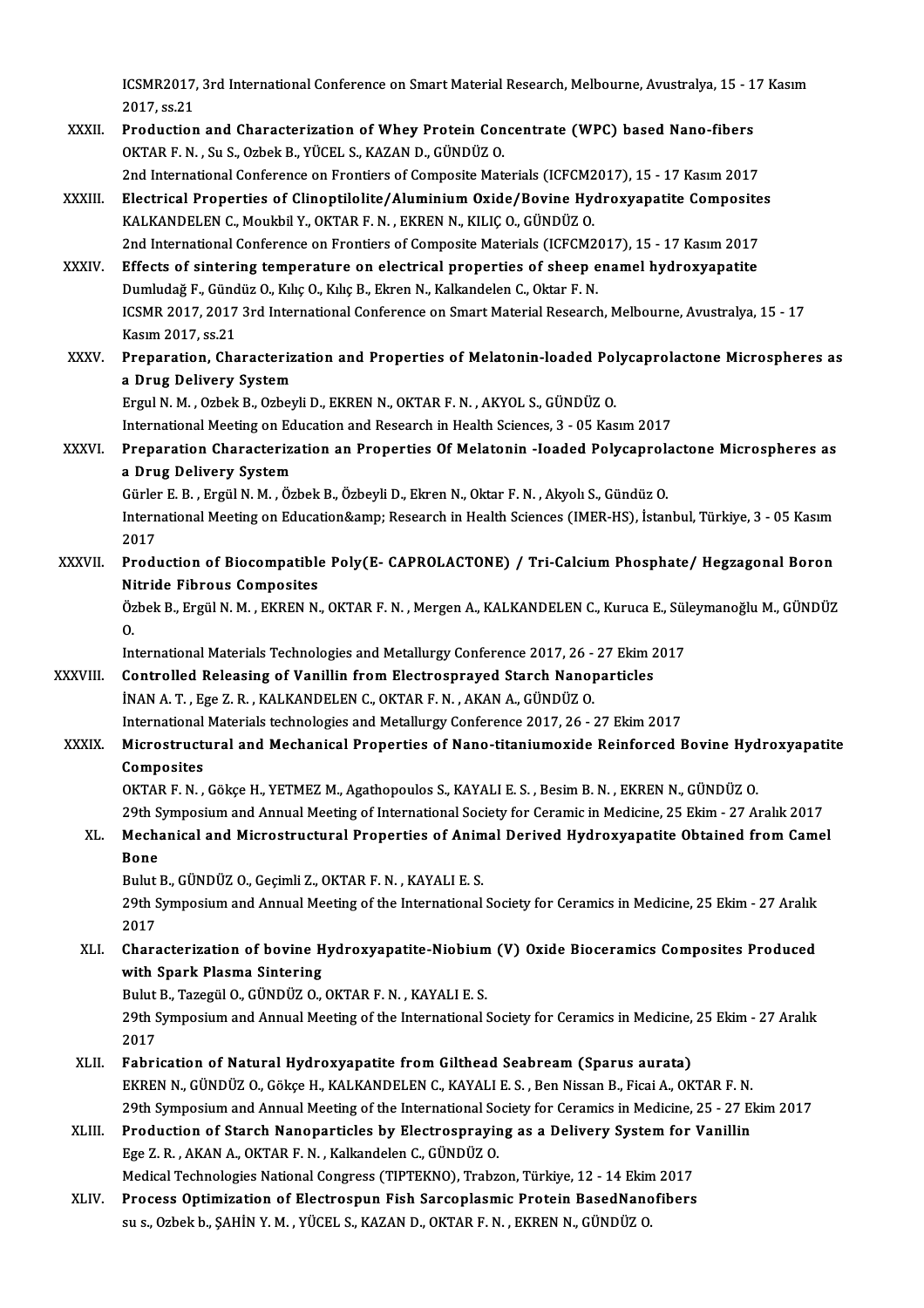FN 2017 : 19th International Conference on Food Nanotechnology, 17 - 18 Ağustos 2017<br>Hefnium and Samanium Hydrowyanatite Compositos and TheirChanatorization FN 2017 : 19th International Conference on Food Nanotechnology, 17 - 18 Ağustos 2017<br>XLV. Hafnium and Samarium Hydroxyapatite Composites and TheirCharacterization FN 2017 : 19th International Conference on Food Nanotechnology, 17 - 18 Ağust<br>Hafnium and Samarium Hydroxyapatite Composites and TheirCharacte<br>Erdol M.N. , Bayrak F., Emanetci E., OKTAR F.N. , KALKANDELEN C., GÜNDÜZ O.<br>ICB Hafnium and Samarium Hydroxyapatite Composites and TheirCharacterization<br>Erdol M. N. , Bayrak F., Emanetci E., OKTAR F. N. , KALKANDELEN C., GÜNDÜZ O.<br>ICBBS 2017 : 19th International Conference on Bioengineering and Biomed Erdol M. N. , Bayrak F., Emanetci E., OKTAR F. N. , KALKANDELEN C., GÜNDÜZ O.<br>ICBBS 2017 : 19th International Conference on Bioengineering and Biomedical Science, 17 -<br>XLVI. Process Optimization of Electrospun Fish Sarcopl ICBBS 2017 : 19th International Conference on Bioengineering and Biomedica<br>Process Optimization of Electrospun Fish Sarcoplasmic Protein Base<br>Su S., Ozbek B., Sahin Y., Yucel S., KAZAN D., OKTAR F. N. , EKREN N., Guzduz O. Process Optimization of Electrospun Fish Sarcoplasmic Protein Based<br>Su S., Ozbek B., Sahin Y., Yucel S., KAZAN D., OKTAR F. N. , EKREN N., Guzduz O.<br>19th International Conference on Food Nanotechnology, 17 - 18 Ağustos 201 Su S., Ozbek B., Sahin Y., Yucel S., KAZAN D., OKTAR F. N. , EKREN N., Guzduz O.<br>19th International Conference on Food Nanotechnology, 17 - 18 Ağustos 2017<br>XLVII. Novel Electrospun Polycaprolactone/Graphene Oxide/Fe3O4 Nan 19th International Conference on Food Nanotechnology, 17 - 18 Ağustos 2017 Novel Electrospun Polycaprolactone/Graphene Oxide/Fe3O4 Nanocomposites for<br>Applications<br>GÜNDÜZ O., Aydogdu M. O. , EKREN N., OKTAR F. N. , KURUCA D. S. , suleymanoglu m., KILIÇ O.<br>12th International Conference on Materials Applications<br>GÜNDÜZ O., Aydogdu M. O. , EKREN N., OKTAR F. N. , KURUCA D. S. , suleymanoglu m., k<br>13th International Conference on Materials Chemistry (MC13), 10 - 13 Temmuz 2017<br>Production of the novel nanofibers of nely XLVIII. Production of the novel nanofibers of poly ( $\varepsilon$ -caprolactone)/tri-calcium phosphate/hexagonal<br>boron nitride composites for bone tissue engineering 13th International Conference on Materials Chemistry (MC13), 10 - 13 Temmuz 2017 Erdogan B., EKREN N., OKTAR F. N., GÜNDÜZ O. boron nitride composites for bone tissue engineering<br>Erdogan B., EKREN N., OKTAR F. N. , GÜNDÜZ O.<br>13th International Conference on Materials Chemistry (MC13), 10 - 13 Temmuz 2017<br>Production of the PCL (Zinc Ovide (Silver Erdogan B., EKREN N., OKTAR F. N. , GÜNDÜZ O.<br>13th International Conference on Materials Chemistry (MC13), 10 - 13 Temmuz 2017<br>XLIX. Production of the PCL/Zinc Oxide/Silver Nitrate Nanofibrous Scaffolds with Enhanced Antim 13th International Conference on Materials Chemistry<br>Production of the PCL/Zinc Oxide/Silver Nitrate<br>Activity Using Co- Axial Electrospinning Method<br>Aydegdy M.O. Cetin C. Altun E. EVDEN N. OVTAD E.N Production of the PCL/Zinc Oxide/Silver Nitrate Nanofibrous Scaffol<br>Activity Using Co- Axial Electrospinning Method<br>Aydogdu M. O. , Cetin G., Altun E., EKREN N., OKTAR F. N. , KILIÇ O., GÜNDÜZ O.<br>12th International Confere 13th International Conference on Materials Method<br>13th International Conference on Materials Chemistry (MC13), 10 - 13 Temmuz 2017<br>13th International Conference on Materials Chemistry (MC13), 10 - 13 Temmuz 2017 Aydogdu M. O., Cetin G., Altun E., EKREN N., OKTAR F. N., KILIÇ O., GÜNDÜZ O.<br>13th International Conference on Materials Chemistry (MC13), 10 - 13 Temmuz 2017<br>L. Production of Bone Tissue Engineering Nanofiber Scaffold by 13th International Conference on Materials Chemistry (MC13), 10 - 13 Temmuz 2017<br>Production of Bone Tissue Engineering Nanofiber Scaffold by Electrospinnin<br>Ozcan A., Ugar G., Topsakal A., Altun E., OKTAR F. N. , EKREN N., Production of Bone Tissue Engineering Nanofiber Scaffold by Electrospinning Method<br>Ozcan A., Ugar G., Topsakal A., Altun E., OKTAR F. N. , EKREN N., GÜNDÜZ O., SALMAN S.<br>The Tenth Japanese-Mediterranean Workshop on Applied Ozcan A., Ugar G., Topsakal A., Altun E., OKTAR F. N. , EKREN N., GÜNDÜZ O., SALMAN S.<br>The Tenth Japanese-Mediterranean Workshop on AppliedElectromagnetic Engineering fo<br>Superconducting, Multifunctional and Nanomaterials(J The Tenth Japanese-Mediterranean Workshop on AppliedElectromagnetic Engineering for Magnetic,<br>Superconducting, Multifunctional and Nanomaterials(JAPMED'10), 4 - 08 Temmuz 2017<br>LI. Mechanical and physical properties of dent Superconducting, Multifunctional and Nanomaterials(JAPMED'1<br>Mechanical and physical properties of dentine-glass con<br>Ozbek B., KILIÇ O., GÜNDÜZ O., EKREN N., Gökçe H., OKTAR F. N.<br>28th Annual Mesting of the International Se Mechanical and physical properties of dentine-glass composites<br>Ozbek B., KILIÇ O., GÜNDÜZ O., EKREN N., Gökçe H., OKTAR F. N.<br>28th Annual Meeting of the International Society for Ceramics in Medicine, Bioceramics 2016, Nor Ozbek B., KILIÇ O., GÜNDÜZ O., EKREN N., Gökçe H., OKTAR F. N.<br>28th Annual Meeting of the International Society for Ceramics in Me<br>Amerika Birleşik Devletleri, 18 - 21 Ekim 2016, cilt.720, ss.257-263<br>Natural budnovyanatita Amerika Birleşik Devletleri, 18 - 21 Ekim 2016, cilt. 720, ss. 257-263<br>LII. Natural hydroxyapatite synthesis from fish bones: "Atlantic Bonito" (Sarda sarda) Amerika Birleşik Devletleri, 18 - 21 Ekim 2016, cilt.720, ss.257-263<br>Natural hydroxyapatite synthesis from fish bones: "Atlantic B<br>GÜNDÜZ O., KILIÇ O., EKREN N., Gökçe H., Kalkandelen C., OKTAR F. N.<br>28th Annual Meeting of 28th Annual Meeting of the International Society for Ceramics in Medicine, Bioceramics 2016, North-Carolina,<br>Amerika Birlesik Devletleri, 18 - 21 Ekim 2016, cilt.720, ss.207-209 GÜNDÜZ O., KILIÇ O., EKREN N., Gökçe H., Kalkandelen C., OKTAR F.<br>28th Annual Meeting of the International Society for Ceramics in Me<br>Amerika Birleşik Devletleri, 18 - 21 Ekim 2016, cilt.720, ss.207-209<br>Electrosnun Nanosom 28th Annual Meeting of the International Society for Ceramics in Medicine, Bioceramics 2016, North-Carol<br>Amerika Birleşik Devletleri, 18 - 21 Ekim 2016, cilt.720, ss.207-209<br>LIII. Electrospun Nanocomposite Materials, A Nov Amerika Birleşik I<br>Electrospun Nar<br>Hydroxyapatite<br><sup>Borlnut V. Sobin (</sup> Electrospun Nanocomposite Materials, A Novel Synergy of Polyurethane and<br>Hydroxyapatite<br>Bozkurt Y., Sahin A., Sunulu A., Aydogdu M. O. , Altun E., Oktar F. N. , Ekren N., Gunduz O.<br>International Conference on Applied Nanot Hydroxyapatite<br>Bozkurt Y., Sahin A., Sunulu A., Aydogdu M. O. , Altun E., Oktar F. N. , Ekren N., Gunduz O.<br>International Conference on Applied Nanotechnology and Nanoscience (ANNIC), Barcelona, İspanya, 9 - 11 Kasım<br>2016. Bozkurt Y., Sahin A., Sunulu A., Aydogdu M. O. , Altun E., Oktar F. N. , Ekren N., Gunduz O.<br>International Conference on Applied Nanotechnology and Nanoscience (ANNIC), Barcel<br>2016, cilt.829<br>Production of novel bioceramic International Conference on Applied Nanotechnology and Nanoscience (ANNIC<br>2016, cilt.829<br>LIV. Production of novel bioceramic ha biomaterials from natural sources<br>OVTAB E.N. altune Avdesdu M.O. Celse H. CÜNDÜZ O OKTAR F. N., altun e., Aydogdu M. O., Gokce H., GÜNDÜZ O. Production of novel bioceramic ha biomaterials from natural sources<br>OKTAR F. N. , altun e., Aydogdu M. O. , Gokce H., GÜNDÜZ O.<br>Uluslararasi Katilimli 8. Ulusal Biyomekanik Kongresi, Türkiye, 19 - 23 Ekim 2016<br>Natural Hydr OKTAR F. N. , altun e., Aydogdu M. O. , Gokce H., GÜNDÜZ O.<br>Uluslararasi Katilimli 8. Ulusal Biyomekanik Kongresi, Türkiye, 19 - 23 Ekim<br>LV. Natural Hydroxyapatite Synthesis from Fish Bones Atlantic Bonito<br>CÜNDÜZ O. KU Natural Hydroxyapatite Synthesis from Fish Bones Atlantic Bonito<br>GÜNDÜZ O., KILIÇ O., EKREN N., Hasan G., KALKANDELEN C., OKTAR F. N. Bioceramics 28, Charlote Noth Carolina, Amerika Birleşik Devletleri, 18 - 21 Ekim 2016 GÜNDÜZ O., KILIÇ O., EKREN N., Hasan G., KALKANDELEN C., OKTAR F. N.<br>Bioceramics 28, Charlote Noth Carolina, Amerika Birleşik Devletleri, 18 - 21 Ekim 2016<br>LVI. Physical Charecterization of Turbot Psetta Maxima Originated Bioceramics 28, Charlote Noth Carolina, Amerika Birleşik Devletleri, 18 - 21 Ekim 2016<br>Physical Charecterization of Turbot Psetta Maxima Originated Natural Hydroxya<br>İNAN A. T. , KÖMÜR B. H. , gökçe h., Ficai A., SALMAN S., Physical Charecterization of Tu<br>İNAN A. T. , KÖMÜR B. H. , gökçe h.,<br>APMAS 2016, 1 - 03 Haziran 2016<br>Production of nanobioseramis INAN A. T. , KÖMÜR B. H. , gökçe h., Ficai A., SALMAN S., EKREN N., OKTAR F. N. , GÜNDÜZ O.<br>APMAS 2016, 1 - 03 Haziran 2016<br>LVII. Production of nanobioceramics partciles from natural calctic sources Quenn scallop Aequipect APMAS 2016,<br><mark>Production</mark><br>opercularis<br>C<sup>inneiz</sup> 0.0 Production of nanobioceramics partciles from natura<br>opercularis<br>GÜNDÜZ O., OKTAR F. N. , özyeğin s., Gökçe H., BenNissan B.<br>6. International Colloids Conference 19, 22 Heriran 2016 opercularis<br>GÜNDÜZ O., OKTAR F. N. , özyeğin s., Gökçe H., BenNissan B<br>6. International Colloids Conference, 19 - 22 Haziran 2016<br>Meshanisal and Misnestnustural properties of sinter GÜNDÜZ O., OKTAR F. N. , özyeğin s., Gökçe H., BenNissan B.<br>6. International Colloids Conference, 19 - 22 Haziran 2016<br>LVIII. Mechanical and Microstructural properties of sintered enamel hydroxyapatite EHA commercial inert 6. International Colloids<br>Mechanical and Micr<br>glass CIG composites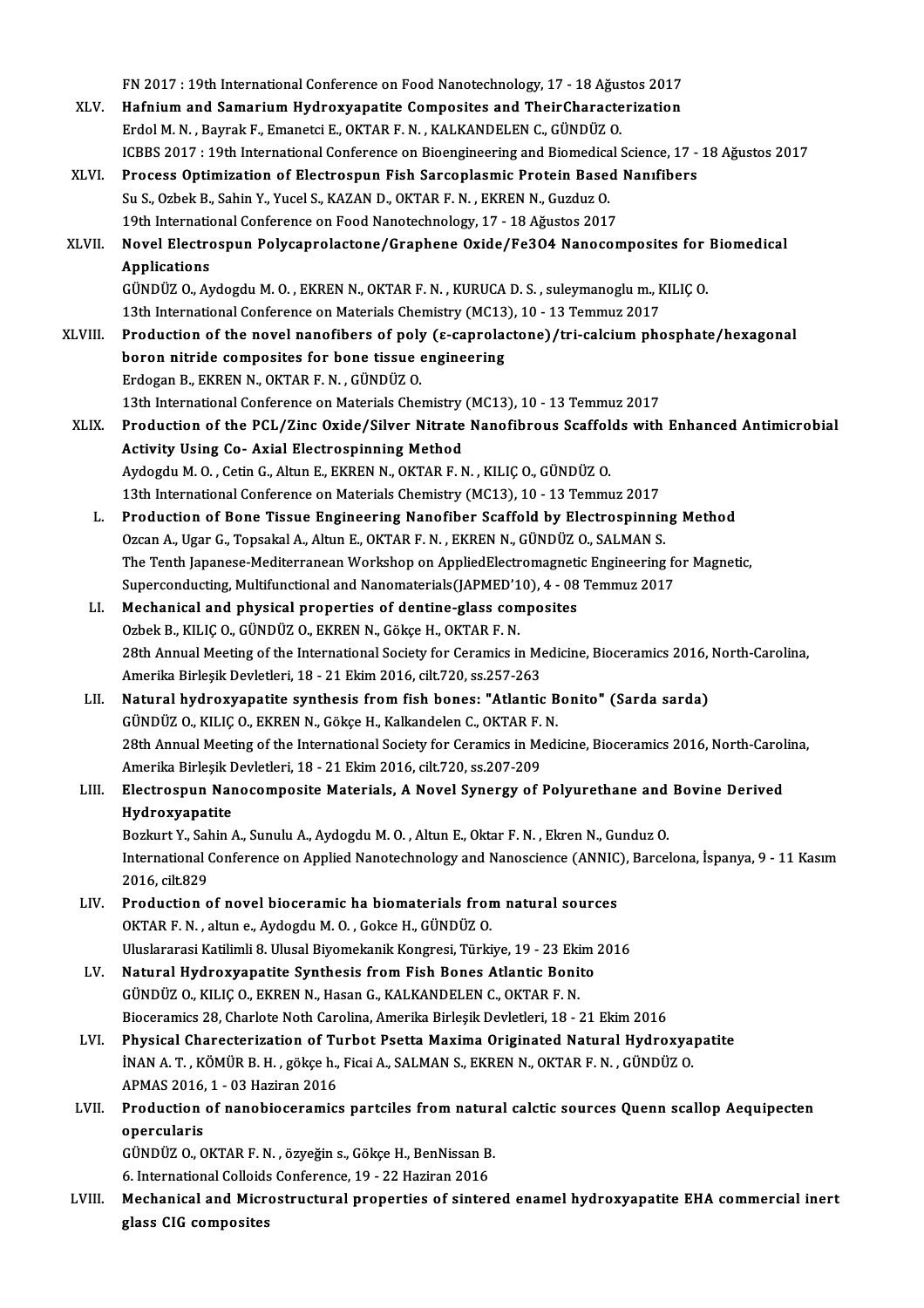OKTAR F. N. , GÜNDÜZ O., Gökçe H., KÖMÜR B. H. , YETMEZ M., Ficai A., KALKANDELEN C.<br>Erb International Callaide Conference, 19, , 22 Hariran 2016 OKTAR F. N. , GÜNDÜZ O., Gökçe H., KÖMÜR B. H. , YETMEZ M<br>6rh International Colloids Conference, 19 - 22 Haziran 2016<br>Investigation of Flestresnun Corn Starsh

- 6rh International Colloids Conference, 19 22 Haziran 2016<br>LIX. Investigation of Electrospun Corn Starch ÇakmakM.,ÖmeroğluA.,BayrakF.,OKTARF.N. ,MoreY.S. ,SALMANS.,GÜNDÜZO. 12th International Nanoscience and Nanotechnology Conference, 3 - 05 Haziran 2016 Cakmak M., Ömeroğlu A., Bayrak F., OKTAR F. N. , More Y. S. , SALMAN S., GÜNDÜZ O.<br>12th International Nanoscience and Nanotechnology Conference, 3 - 05 Haziran 2016<br>LX. Investigation of Electrospun Polyurethane and Bovine
- Sunulu A., Şahin A., Aydoğdu M. O. , OKTAR F. N. , YÜKSEK M., GÜNDÜZ O.<br>12th International Nanoscience and Nanotechnology Conference, 3 05 Haziran 2016 Investigation of Electrospun Polyurethane and Bovine Derived Hydroxyapat<br>Sunulu A., Şahin A., Aydoğdu M. O. , OKTAR F. N. , YÜKSEK M., GÜNDÜZ O.<br>12th International Nanoscience and Nanotechnology Conference, 3 - 05 Haziran Sunulu A., Şahin A., Aydoğdu M. O. , OKTAR F. N. , YÜKSEK M., GÜNDÜZ O.<br>12th International Nanoscience and Nanotechnology Conference, 3 - 05 Haziran 2016<br>LXI. Characterization of Cu Ag Eu Hydroxyapatite Composites by Using
- 12th International Nanoscience and Nanotechnology Conference, 3 05 Haziran 2016<br>Characterization of Cu Ag Eu Hydroxyapatite Composites by Using Wet chemical Pre<br>KÖMÜR B. H. , Öztürk R. E. , İNAN A. T. , GÜNDÜZ O., Ecatar Characterization of Cu Ag Eu Hydroxyapatite Composites by Using Wet chemical Precipitation<br>KÖMÜR B. H. , Öztürk R. E. , İNAN A. T. , GÜNDÜZ O., Ecatarina A., Ficai A., EKREN N., OKTAR F. N.<br>6th International Advances in Ap KÖMÜR B. H. , Öztürk R. E. , İNAN A. T. , GÜNDÜZ O., Ecatarina A., Ficai A., EKREN N., OKTAR F. N.<br>6th International Advances in Applied Physics and Materiasls Science Congress & Exhibition (APMAS 2016), 1 - 03<br>Haziran 201
- LXII. Physical Characterization of Turbot Psetta Maxima Originated Natural Hydroxyapatite İNAN A.T., KÖMÜR B.H., Gökçe H., Ficai A., SALMAN S., EKREN N., OKTAR F.N., GÜNDÜZ O. Physical Characterization of Turbot Psetta Maxima Originated Natural Hydroxyapatite<br>INAN A. T., KÖMÜR B. H., Gökçe H., Ficai A., SALMAN S., EKREN N., OKTAR F. N., GÜNDÜZ O.<br>6th International Advances in Applied Physics and
- LXIII. Characterization of Cu Ag Eu Hydroxyapatite Composite by Using Wet Chemical Precipitation<br>KÖMÜR B. H., Öztürk R., İNAN A. T., GÜNDÜZ O., Andronescu E., Ficai A., EKREN N., OKTAR F. N. 6th International Advances in Applied Physics and Materials Science Congress&Exhibition, 1 - 0.<br>Characterization of Cu Ag Eu Hydroxyapatite Composite by Using Wet Chemical Pred<br>KÖMÜR B. H. , Öztürk R., İNAN A. T. , GÜNDÜZ 6th International Advances in Applied Physics and Materials Science Congress&Exhibition, 1 - 03 Haziran 2016
- LXIV. Hydroxyapatite Synthesis from Fish Scale Atlantic Salmon Salmo Salar 6th International Advances in Applied Physics and Materials Science Congress&Exhibition, 1 - 03 Haziran 2016<br>Hydroxyapatite Synthesis from Fish Scale Atlantic Salmon Salmo Salar<br>KÖMÜR B. H. , Altun E., Aydogdu M. O. , Bilg Hy<br>KČ<br>G. KÖMÜR B. H. , Altun E., Aydogdu M. O. , Bilgiç D., Gökçe H., EKREN N., SALMAN S., İNAN A. T. , OKTAR F. N. , GÜNDİ<br>O.<br>6th International Advances in Applied Physics and Materials Science Congress & Exhibition, 1 - 03 Hazira

### 0.<br>6th International Advances in Applied Physics and Materials Science Congress & Exhibition, 1 - 03 Haziran 2016<br>1.XV. Effects of Li2O Doping on Mechanical and Electrical Properties of Bovine Hydroxyapatite Composite<br> 6th In<br>Effec<br>BHA<br>DAČI Effects of Li2O Doping on Mechanical and Ele<br>BHA<br>DAĞLILAR S., Karagöz M., GÜNDÜZ O., OKTAR F. N.<br>19th International Conference on Materials Engine

DAĞLILAR S., Karagöz M., GÜNDÜZ O., OKTAR F. N.

18th International Conference on Materials Engineering and Technology (international scholary and scientific<br>18th International Conference on Materials Engineering and Technology (international scholary and scientific<br>18th 18th International Conference on Materials Engineering and Technology (international scholary and solution of the Mechanical Properties of Marine Sources Derived Hydroxyapatite HAp<br>Relixernical and innovation a PCI. Biogen

- Polycarprolactone PCL Biocomposites A Novel Study The Mechanical Properties of Marine Sou<br>Polycarprolactone PCL Biocomposites<br>Altun E., Mehmet Onur A., GÜNDÜZ O., OKTAR F.N. , SALMAN S.<br>1th Pharmacessanamics İstanbul Summut 27 , 28 Kasım 2015 Altun E., Mehmet Onur A., GÜNDÜZ O., OKTAR F. N., SALMAN S.<br>1th Pharmacogenomics İstanbul Summit, 27 - 28 Kasım 2015 Altun E., Mehmet Onur A., GÜNDÜZ O., OKTAR F. N. , SALMAN S.<br>1th Pharmacogenomics İstanbul Summit, 27 - 28 Kasım 2015<br>LXVII. – A NOVEL STUDY THE MECHANICAL PROPERTIES OF MARINE SOURCES DERIVED HYDROXYAPATITE
- 1th Pharmacogenomics İstanbul Summit, 27 28 Kasım<br>A NOVEL STUDY THE MECHANICAL PROPERTIES<br>HAp POLYCAPROLACTONE PCL BIOCOMPOSITES A NOVEL STUDY THE MECHANICAL PROPERTIES OF MARINE SO<br>HAp POLYCAPROLACTONE PCL BIOCOMPOSITES<br>Altun E., Aydogdu O., GÜNDÜZ O., OKTAR F. N. , ŞAHİN Y. M. , SALMAN S.<br>1st Pharmagaganamice Istanbul Summit, 27 – 28 Kasım 2015 HAp POLYCAPROLACTONE PCL BIOCOMPOSITES<br>Altun E., Aydogdu O., GÜNDÜZ O., OKTAR F. N. , ŞAHİN Y. M. , S<br>1st Pharmacogenomics Istanbul Summit, 27 - 28 Kasım 2015<br>Mechanisal proportias of budnowyanatite HAp Polysan
- Altun E., Aydogdu O., GÜNDÜZ O., OKTAR F. N. , ŞAHİN Y. M. , SALMAN S.<br>1st Pharmacogenomics Istanbul Summit, 27 28 Kasım 2015<br>LXVIII. Mechanical properties of hydroxyapatite HAp Polycaprolactone PCL fibers biocomposites<br> 1st Pharmacogenomics Istanbul Summit, 27 - 28 Kasım 201<br>Mechanical properties of hydroxyapatite HAp Polyc<br>Keler M., GÜNDÜZ O., DAĞLILAR S., EKREN N., OKTAR F. N.<br>Jahrestagung der Deutschen Cesellschaft für Biematerialie Mechanical properties of hydroxyapatite HAp Polycaprolactone PCL fib<br>Keler M., GÜNDÜZ O., DAĞLILAR S., EKREN N., OKTAR F. N.<br>Jahrestagung der Deutschen Gesellschaft für Biomaterialien, 12 - 14 Kasım 2015<br>The Mechanical Pro Keler M., GÜNDÜZ O., DAĞLILAR S., EKREN N., OKTAR F. N.<br>Jahrestagung der Deutschen Gesellschaft für Biomaterialien, 12 - 14 Kasım 2015<br>LXIX. The Mechanical Properties of Hydroxyapatite HAp Polycaproactone PCL Biocomposites
- Jahrestagung der Deutschen Gesellschaft für Biomaterialien, 1<br>The Mechanical Properties of Hydroxyapatite HAp Pol<br>Keler M. K. , GÜNDÜZ O., DAĞLILAR S., EKREN N., OKTAR F. N.<br>Jahrestagung der Deutschen Cesellschaft für Biom The Mechanical Properties of Hydroxyapatite HAp Polycaproactone PCL Bioon<br>Keler M. K. , GÜNDÜZ O., DAĞLILAR S., EKREN N., OKTAR F. N.<br>Jahrestagung der Deutschen Gesellschaft für Biomaterialien 2015, 12 - 14 Kasım 2015<br>Mech Keler M. K., GÜNDÜZ O., DAĞLILAR S., EKREN N., OKTAR F. N.<br>Jahrestagung der Deutschen Gesellschaft für Biomaterialien 2015, 12 - 14 Kasım 2015<br>LXX. Mechanical behaviour of PCL fibers
- MemduhK.,DAĞLILARS.,GÜNDÜZO.,YÜKSELM.,ŞAHİNY.M. ,EKRENN.,OKTARF.N. Mechanical behaviour of PCL fibers<br>Memduh K., DAĞLILAR S., GÜNDÜZ O., YÜKSEL M., ŞAHİN Y. M. , EKREN N., OKTAR F. N.<br>27th symposium and Annual Meeting of the International society for ceramics in Medicine, 27 - 29 Ekim 201 Memduh K., DAĞLILAR S., GÜNDÜZ O., YÜKSEL M., ŞAHİN Y. M. , EKREN N., OKTAR F. N.<br>27th symposium and Annual Meeting of the International society for ceramics in Medicine, 27 - 29 Ekim 20:<br>LXXI. Can European Sea Bass Di

### 27th symposi<br>**Can Europe**<br>production<br>CiNDI7.0.5 Can European Sea Bass Dicentrarchus labrax Scale Bea Good Candidate for Nano Bioceramics<br>production<br>GÜNDÜZ O., ŞAHİN Y. M. , EKREN N., İNAN A. T. , SALMAN S., Chou J., Ben Nissan B., OKTAR F. N. production<br>GÜNDÜZ O., ŞAHİN Y. M. , EKREN N., İNAN A. T. , SALMAN S., Chou J., Ben Nissan B., OKTAR F. N.<br>27th Symposium and Annual Meeting The International Society for Ceramics in Medicine, 27 - 29 Ekim 2015<br>Novel Bioser

GÜNDÜZ O., ŞAHİN Y. M. , EKREN N., İNAN A. T. , SALMAN S., Chou J., Ben Nissan B., OKTAR F. N.<br>27th Symposium and Annual Meeting The International Society for Ceramics in Medicine, 27 - 29 Ekim<br>LXXII. Novel Bioceramics Pro 27th Symposium and Annual Meeting The International Society for Ceramics in Medicine, 27 - 2<br>Novel Bioceramics Production via Mechano Chemical Conversion from Plate Limpet<br>GÜNDÜZ O., ŞAHİN Y. M. , EKREN N., İNAN A. T. , SA Novel Bioceramics Production via Mechano Chemical Conversion from Plate Limpet Shells<br>GÜNDÜZ O., ŞAHİN Y. M. , EKREN N., İNAN A. T. , SALMAN S., Chou J., Ben Nissan B., OKTAR F. N.<br>27th Symposium and Annual Meeting The Int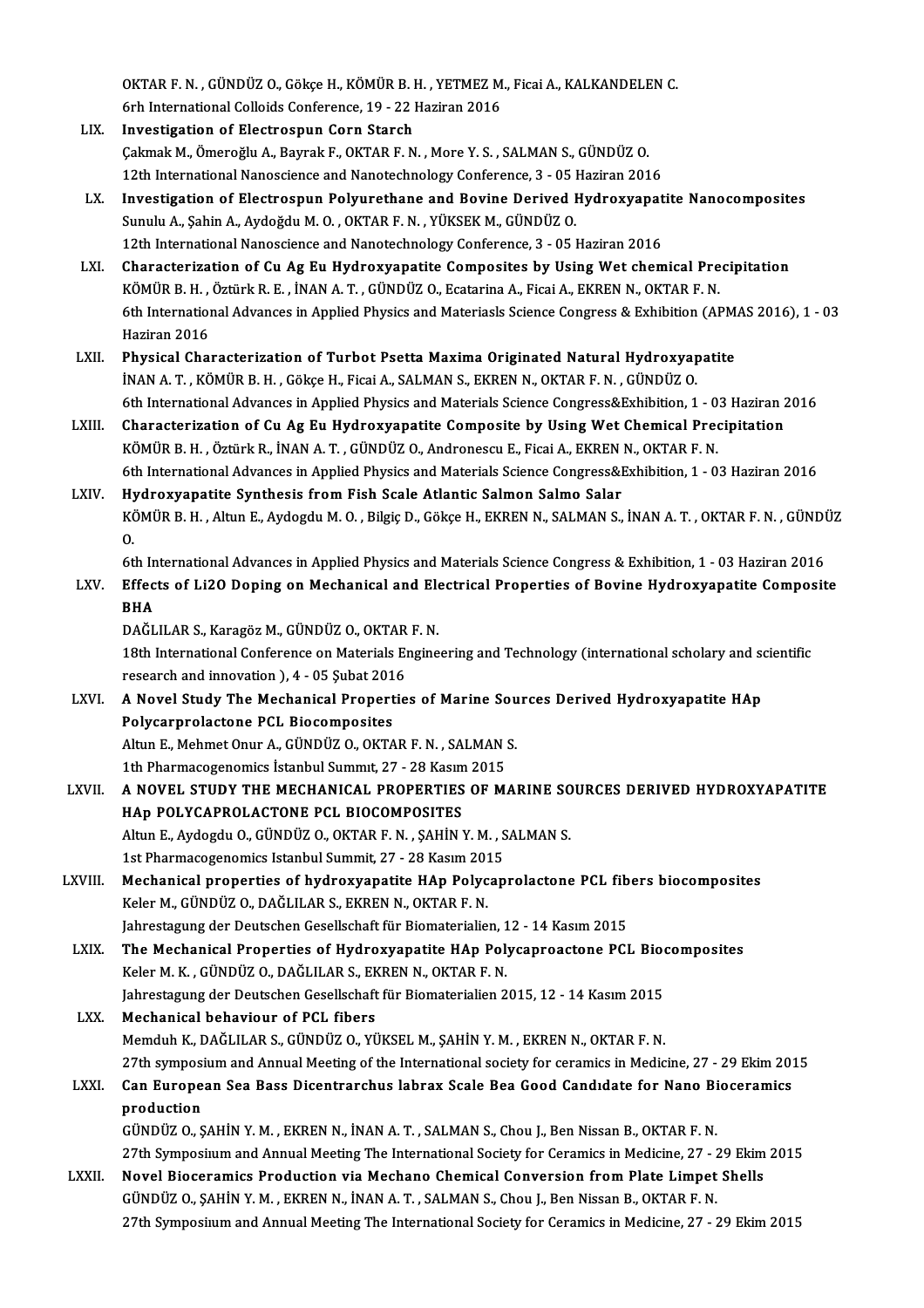| <b>LXXIII</b> | Novel bioceramicproduction via mechano chemical conversion from plate limpet shells                                    |
|---------------|------------------------------------------------------------------------------------------------------------------------|
|               | GÜNDÜZ O., ŞAHİN Y. M., EKREN N., İNAN A. T., SALMAN S., chou j., BenBesim B., OKTAR F. N.                             |
|               | 27th symposium and Annual Meeting of the International Society for Ceramics in Medicine, 27 - 30 Ekim 2015             |
| <b>LXXIV</b>  | Production of Apatite from Snail Shellsfor Biomedical Engineering Applications                                         |
|               | GÜNDÜZ O., ŞAHİN Y. M., EKREN N., İNAN A. T., SALMAN S., Chou J., Ben Nissan B., OKTAR F. N.                           |
|               | 27th Symposium and Annual Meeting The International Society for Ceramics in Medicine, 27 - 29 Ekim 2015                |
| LXXV.         | Can European Sea Bass Dicentrarchus labrax Scale Be a Good Candidate for Nano Bioceramics                              |
|               | Production                                                                                                             |
|               | ŞAHİN Y. M., ficai A., GÜNDÜZ O., EKREN N., Tuna A., Gökçe H., OKTAR F. N.                                             |
|               | 27th symposium and Annual Meeting of the International society for ceramics in Medicine, 27 - 29 Ekim 2015             |
|               |                                                                                                                        |
| <b>LXXVI</b>  | Mechanical Behavior of PCL Nano Fibers                                                                                 |
|               | keler k., OKTAR F. N., EKREN N., GÜNDÜZ O., YÜKSEK M., DAĞLILAR S., ŞAHİN Y.                                           |
|               | 27 th Symposium and Annual Meeting, The International Society for Ceramics in Medicine, 27 - 29 Ekim 2015              |
| <b>LXXVII</b> | Developments In Novel Biomaterials                                                                                     |
|               | OKTAR F. N., GÜNDÜZ O., ŞAHİN Y. M.                                                                                    |
|               | International Porous Powder Materials Symposium & Exhibition, 15 - 18 Eylül 2015                                       |
| LXXVIII.      | SILKFIBROIN CA P COMPOSITE BONE REPLACEMENT MATERIAL FOR GUIDED BONE GROWTH                                            |
|               | başaran K., aksu n., Yüksel N., Sunar Y., Celebioğlu H., ŞAHİN Y. M. , OKTAR F. N. , Şermin U.                         |
|               | 20th International conference on Composite Materials, 19 - 24 Temmuz 2015                                              |
| <b>LXXIX</b>  | <b>Bioceramic Production from Sea Urchins</b>                                                                          |
|               | AĞAOĞULLARI D., KEL D., GÖKÇE H., DUMAN İ., ÖVEÇOĞLU M. L. , AKARSUBAŞI A. T. , BİLĞİÇ ALKAYA D., OKTAR F.             |
|               | N.                                                                                                                     |
|               | 1st International Congress on Advances in Applied Physics and Materials Science (APMAS), 12 Mayıs 2011 - 15            |
|               | <b>Mayıs 2015</b>                                                                                                      |
| <b>LXXX</b>   | Nano Calcium Phosphate Powder Production Through Chemical Agitation from Atlantic Deer Cowrie                          |
|               | Shells (Cypraea cervus Linnaeus)                                                                                       |
|               | Gunduz O., Sahin Y. M., Agathopoulos S., Agaogullari D., Gokce H., Kayali E. S., Aktas C., Ben-Nissan B., Oktar F. N.  |
|               | 25th Symposium and Annual Meeting of the International-Society-for-Ceramics-in-Medicine (ISCM), Bucharest,             |
|               | Romanya, 7 - 10 Kasım 2013, cilt 587, ss 80-81                                                                         |
| <b>LXXXI</b>  | Production and Mechanical Properties of Commercial Synthetic Hydroxyapatite (CSHA) Composites                          |
|               | DEMİRKOL N., OKTAR F. N., Kayali E. S.                                                                                 |
|               | 25th Symposium and Annual Meeting of the International-Society-for-Ceramics-in-Medicine (ISCM), Bucharest,             |
|               | Romanya, 7 - 10 Kasım 2013, cilt 587, ss. 147-148                                                                      |
| LXXXII.       | Effects of Commercial Inert Glass (CIG) Addition on Mechanical and Microstructural Properties of                       |
|               | Chicken Hydroxyapatite (CHA)                                                                                           |
|               | DEMIRKOL N., ORAL A. Y., OKTAR F. N., Kayali E. S.                                                                     |
|               |                                                                                                                        |
|               | 25th Symposium and Annual Meeting of the International-Society-for-Ceramics-in-Medicine (ISCM), Bucharest,             |
|               | Romanya, 7 - 10 Kasım 2013, cilt 587, ss.33-34                                                                         |
| LXXXIII.      | Tropical Sea Snail Shells: Possible Exotic Sources for Ceramic Biomaterial Synthesis                                   |
|               | Oktar F. N., Kiyici I. A., Gokce H., Agaogullari D., Kayali E. S.                                                      |
|               | 3rd International Congress on Advances in Applied Physics and Materials Science, Antalya, Türkiye, 24 - 28 Nisan       |
|               | 2013, cilt 1569, ss 269-274                                                                                            |
| <b>LXXXIV</b> | Influence of Niobium Oxide on the Mechanical Properties of Hydroxyapatite                                              |
|               | DEMIRKOL N., OKTAR F. N., Kayali E. S.                                                                                 |
|               | 24th Symposium and Annual Meeting of International Society for Ceramics in Medicine (ISCM 2012), Fukuoka,              |
|               | Japonya, 21 - 24 Ekim 2012, ss 29-30                                                                                   |
| <b>LXXXV</b>  | Nano-Bioceramic Production via Mechano-Chemical Conversion (Ultrasonication)                                           |
|               | Oktar F. N., Agathopoulos S., Ozyegin L. S., Turner I. G., Gunduz O., Demirkol N., Brueck S., Ben-Nissan B., Samur R., |
|               | Kayali E. S., et al.                                                                                                   |
|               | 24th Symposium and Annual Meeting of International Society for Ceramics in Medicine (ISCM 2012), Fukuoka,              |
|               | Japonya, 21 - 24 Ekim 2012, ss 609-610                                                                                 |
|               |                                                                                                                        |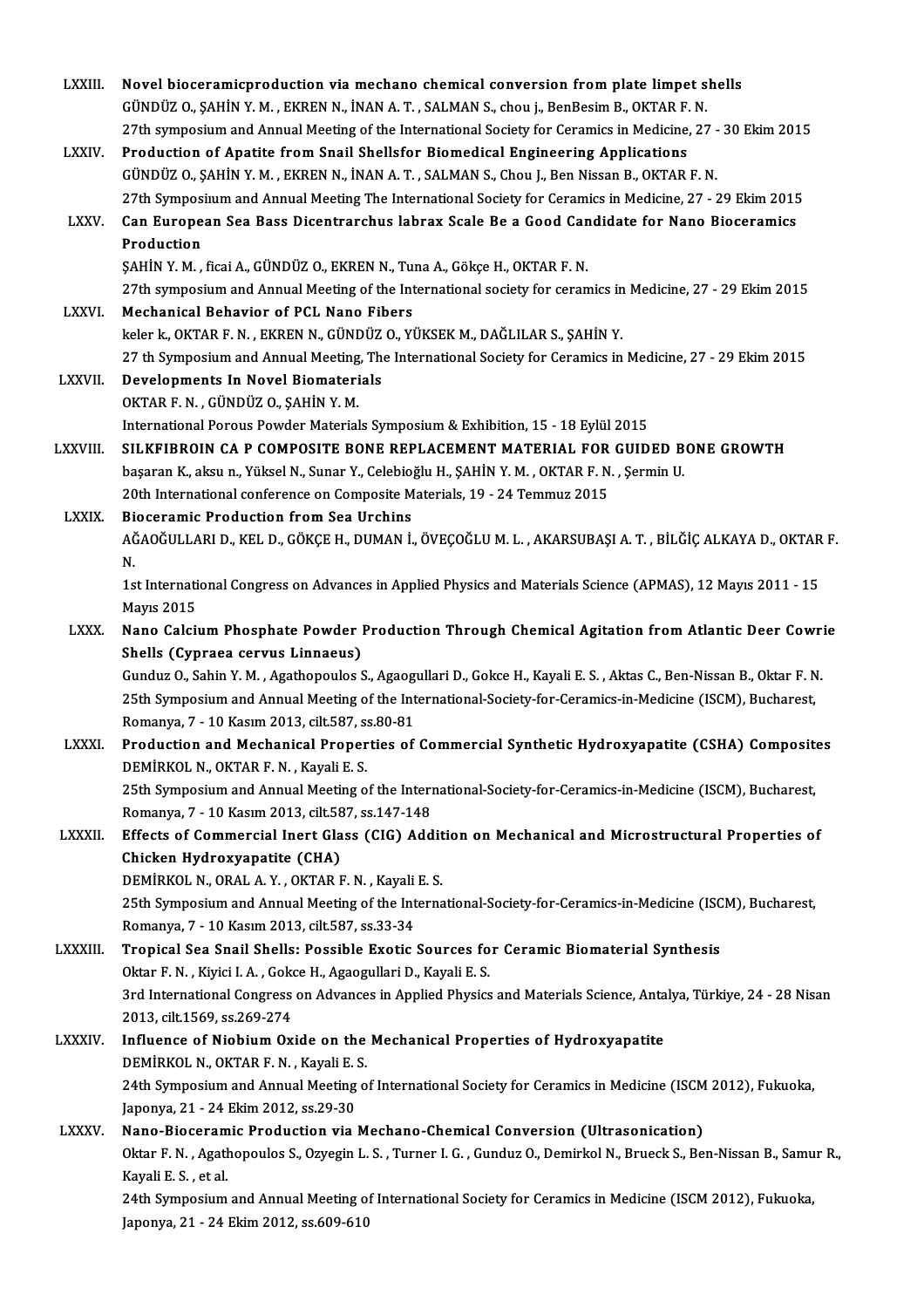- LXXXVI. Production of natural synthetic tricalcium and hydroxyapatite with an economic method<br>ÖZVEČİN S. PİLÖLCALKANA D. KELD. OKTAR E.N., RAZARLIQČLUS, VETMEZ M Production of natural synthetic tricalcium and hydroxyapatite with an ec<br>ÖZYEĞİN S., BİLĞİÇ ALKAYA D., KEL D., OKTAR F. N. , PAZARLIOĞLU S., YETMEZ M.<br>2 ARGE Proja Param, İstanbul Türkiye, 91 Qaşk 2912 Production of natural synthetic tricalcium and 1<br>ÖZYEĞİN S., BİLĞİÇ ALKAYA D., KEL D., OKTAR F. N. , 1<br>2.ARGE Proje Pazarı, İstanbul, Türkiye, 01 Ocak 2012<br>Production of natural biosoromis from land ans ÖZYEĞİN S., BİLĞİÇ ALKAYA D., KEL D., OKTAR F. N. , PAZARLIOĞLU S., YETMEZ M.<br>2.ARGE Proje Pazarı, İstanbul, Türkiye, 01 Ocak 2012<br>LXXXVII. Production of natural bioceramic from land snails 2.ARGE Proje Pazarı, İstanbul, Türkiye, 01 Ocak 2012<br>Production of natural bioceramic from land snails<br>KEL D., GÖKÇE H., BİLĞİÇ ALKAYA D., AĞAOĞULLARI D., DUMAN İ., ÖVEÇOĞLU M. L. , KAYALI E. S. , KIYICI İ.,<br>ACATHOPOULOS S Production of natural biocer<br>KEL D., GÖKÇE H., BİLĞİÇ ALKAY<br>AGATHOPOULOS S., OKTAR F. N.<br>Sumnasium and Annual Masting KEL D., GÖKÇE H., BİLĞİÇ ALKAYA D., AĞAOĞULLARI D., DUMAN İ., ÖVEÇOĞLU M. L. , KAYALI E. S. , KI'<br>AGATHOPOULOS S., OKTAR F. N.<br>Symposium and Annual Meeting of International Society for Ceramics in Medicine, 6 - 09 Kasım 20 AGATHOPOULOS S., OKTAR F. N.<br>Symposium and Annual Meeting of International Society for Ceramics in Medicine, 6 - 09 Kasım 2011<br>LXXXVIII. Microstructure and mechanical properties of sintered sheep enamel derived hydroxyapat Symposium and Annual Meeting of International Society for Ce<br>Microstructure and mechanical properties of sintered s<br>nuriye a., ümit k., YETMEZ M., PAZARLIOĞLU S. S. , OKTAR F. N.<br>bivomalzoma 0, .12 Ekim 2011 Microstructure and mechani<br>nuriye a., ümit k., YETMEZ M., PA<br>biyomalzeme, 9 - 12 Ekim 2011<br>Characterization of Borous k nuriye a., ümit k., YETMEZ M., PAZARLIOĞLU S. S. , OKTAR F. N.<br>biyomalzeme, 9 - 12 Ekim 2011<br>LXXXIX. Characterization of Porous Bovine Hydroxyapatite BHA Structures and Porous BHA Commercial biyomalzeme, 9 - 12 Ekim 2011<br>Characterization of Porous<br>Inert Glass CIG Composites<br>PAZAPLIOČLILS S - CÜLSOV H Characterization of Porous Bovine Hydroxyapatite Bl<br>Inert Glass CIG Composites<br>PAZARLIOĞLU S. S. , GÜLSOY H. Ö. , OKTAR F. N. , SALMAN S.<br>Biyomakama 0, . 12 Ekim 2011 Inert Glass CIG Composites<br>PAZARLIOĞLU S. S. , GÜLSOY H. Ö. , OKTAR F. N. , SALMAN S.<br>Biyomalzeme, 9 - 12 Ekim 2011 PAZARLIOĞLU S. S. , GÜLSOY H. Ö. , OKTAR F. N. , SALMAN S.<br>Biyomalzeme, 9 - 12 Ekim 2011<br>XC. Microstructure and mechanical properties of composites of Bovine Derived Hydroxyapatite BHA<br>Dened with nane nowder of Lantanium O Biyomalzeme, 9 - 12 Ekim 2011<br>Microstructure and mechanical properties of (<br>Doped with nano powder of Lantanium Oxide<br>PAZAPLIOČLUS S. Smith: SALMANS, VETMEZ M Microstructure and mechanical properties of composites of Bovine Derived Hydroxy<br>Doped with nano powder of Lantanium Oxide<br>PAZARLIOĞLU S. S. , ümit k., SALMAN S., YETMEZ M., sevgi ö., YILMAZ S., OKTAR F. N. , simeon a.<br>YYY Doped with nano powder of Lantanium Oxide<br>PAZARLIOĞLU S. S. , ümit k., SALMAN S., YETMEZ M., sevgi ö., YILMAZ S., OKTAR F. N. , simeon a.<br>XXXVIII Annual ESAO & Biennial IFAO Congress, 9 - 12 Ekim 2011 XCI. Composites of hydroxyapatite doped with nano powder of titaniumoxide XXXVIII Annual ESAO & Biennial IFAO Congress, 9 - 12 Ekim 2011<br>Composites of hydroxyapatite doped with nano powder of titanium oxide<br>Karacayli u., YETMEZ M., KAYALI E. S. , yeşilbek B., GÜNDÜZ O., agathopoulos s., SALMAN S Composites of hydroxyapatite doped with nano powder of titanium oxide<br>Karacayli u., YETMEZ M., KAYALI E. S. , yeşilbek B., GÜNDÜZ O., agathopoulos s., SALMAN S., OKTAR F. N.<br>XXXVIII Congress of the European Society for Art Karacayli u., YETMEZ M., KAYALI E. S. , yeşilbek B., GÜNDÜZ O., agathopoulos<br>XXXVIII Congress of the European Society for Artificial Organs (ESAO 2011)<br>International Federation on Artificial Organs (IFAO 2011), 3 - 05 Ekim XXXVIII Congress of the European Society for Artificial Organs (ESAO 2011) and IV Biennial Congress of the<br>International Federation on Artificial Organs (IFAO 2011), 3 - 05 Ekim 2011<br>XCII. Sintering effect on boron based B International Federation on Artificial Organs (IFAO 2011), 3 - 05 Ekim 2011<br>Sintering effect on boron based Bioglass doped composites of bovine hydroxyapatite<br>Gunduz O., Ahmad Z., Salman S., Inan A. T. , Ekren N., Agathopo 14th International Conference on Advances in Materials and Processing Technologies (AMPT), İstanbul, Türkiye,<br>13 - 16 Temmuz 2011, cilt.445, ss.982-983 Gunduz O., Ahmad Z., Salman S., Inan A. T., 14th International Conference on Advances<br>13 - 16 Temmuz 2011, cilt.445, ss.982-983<br>Characterization of boying danting de 14th International Conference on Advances in Materials and Processing Technologies (<br>13 - 16 Temmuz 2011, cilt.445, ss.982-983<br>XCIII. Characterization of bovine dentine derived hydroxyapatite BDHA structures<br>nurive a OKTAB 13 - 16 Temmuz 2011, cilt.445, ss.982-983<br>Characterization of bovine dentine derived hydroxyapatite BDHA :<br>nuriye a., OKTAR F. N. , ümit k., YETMEZ M., PAZARLIOĞLU S. S. , SALMAN S.<br>biyomalzama 2 - 04 Qaal: 2011 Characterization of bovine d<br>nuriye a., OKTAR F. N. , ümit k., Y<br>biyomalzeme, 2 - 04 Ocak 2011<br>Fffest of Nane Lanthanium ( nuriye a., OKTAR F. N. , ümit k., YETMEZ M., PAZARLIOĞLU S. S. , SALMAN S.<br>biyomalzeme, 2 - 04 Ocak 2011<br>XCIV. Effect of Nano Lanthanium Oxide Dopin on Mechanical Properties of Natural Hydroxyapatite<br>RAZARLIOĞLU S. S. SALM biyomalzeme, 2 - 04 Ocak 2011<br>Effect of Nano Lanthanium Oxide Dopin on Mechanical Properties<br>PAZARLIOĞLU S. S. , SALMAN S., sevgi ö., YILMAZ S., simeon a., OKTAR F. N.<br>MEMORIAS V. CNCRESO İNTERNACİONAL DE RİOMATERİALS RIOM Effect of Nano Lanthanium Oxide Dopin on Mechanical Properties of Natural Hydroxyapat<br>PAZARLIOĞLU S. S. , SALMAN S., sevgi ö., YILMAZ S., simeon a., OKTAR F. N.<br>MEMORİAS V CNGRESO İNTERNACİONAL DE BİOMATERİALS BIOMAT 2010, PAZARLIOĞLU S. S. , SALMAN S., sevgi ö., YILMAZ S., simeon a., OKTAR F. N.<br>MEMORIAS V CNGRESO INTERNACIONAL DE BIOMATERIALS BIOMAT 2010, 27 Şubat - 01 Mart 201<br>XCV. Effect of sintering temperature on mechanical properties MEMORIAS V CNGRESO INTERNACIONAL DE BIOMATERIALS BIOMAT 2010, 2<br>Effect of sintering temperature on mechanical properties and micros<br>(clinoptilolite) reinforced bovine hydroxyapatite (BHA) composites<br>Kanagayi II, CÜNDÜZ O, Effect of sintering temperature on mechanical properties and microstructure of<br>(clinoptilolite) reinforced bovine hydroxyapatite (BHA) composites<br>Karacayli U., GÜNDÜZ O., Salman S., Ozyegin L. S. , Agathopoulos S., Sengil 1st International Conference on Biodental Engineering, Oporto, Portekiz, 26 - 27 Haziran 2009, ss.105-106<br>Influence of Boroxide Bioactive Bioglasses (BBB) on osteoblast viability Karacayli U., GÜNDÜZ O., Salman S., Ozyegin L. S., Agathopoulos S., Sengil A. Z., OKT<br>1st International Conference on Biodental Engineering, Oporto, Portekiz, 26 - 27 Ha<br>XCVI. Influence of Boroxide Bioactive Bioglasses (BB 1st International Conference on Biodental Engineering, Oporto, Portekiz, 26 - 27 Haziran 2009, ss.105-106<br>Influence of Boroxide Bioactive Bioglasses (BBB) on osteoblast viability<br>Valerio P., Goes A. M. , Karacayli U., GÜND Influence of Boroxide Bioactive Bioglasses (BBB) on osteoblast viability<br>Valerio P., Goes A. M. , Karacayli U., GÜNDÜZ O., SALMAN S., Sengil A. Z. , Yilmaz S., Agathopoulos S., OKTAR<br>1st International Conference on Biodent Valerio P., Goes A. M. , Karacayli U., GÜNDÜZ O., SALMAN S., Sengil A. Z. , Yilmaz S., Agathopoulos S., OKTAR<br>1st International Conference on Biodental Engineering, Oporto, Portekiz, 26 - 27 Haziran 2009, ss.99-100<br>XCVII. 1st International Conference on Biodental Engineering, Oporto, Portekiz, 26 - 27 Haziran 2009, ss.99-100<br>Effect of Sintering Temperature on Mechanical Properties and Microstructure of Sheep-bone<br>Derived Hydroxyapatite (SHA Effect of Sintering Temperature on Mechanical Properties and Micr<br>Derived Hydroxyapatite (SHA)<br>Karacayli U., Gunduz O., Salman S., Ozyegin L. S. , Agathopoulos S., Oktar F. N.<br>12th International Conference on Biomodical En Derived Hydroxyapatite (SHA)<br>Karacayli U., Gunduz O., Salman S., Ozyegin L. S. , Agathopoulos S., Oktar F. N.<br>13th International Conference on Biomedical Engineering (ICBME), Singapore, Singapur, 3 - 06 Aralık 2008, cilt.2 Karacayli U., G<br>13th Internation<br>ss.1271-1272<br>Bovine bydre 13th International Conference on Biomedical Engineering (ICBME)<br>ss.1271-1272<br>XCVIII. Bovine hydroxyapatite (BHA) Strontium Oxide Composites<br>Gundur O. Oryggin J. S. Dengrhlin S. Maydaneglu O. Enugly N. Ka ss.1271-1272<br><mark>Bovine hydroxyapatite (BHA) Strontium Oxide Composites</mark><br>Gunduz O., Ozyegin L. S. , Dorozhkin S., Meydanoglu O., Eruslu N., Kayali S., Goller G., Agathopoulos S., Oktar F. N<br>21st International Symposium on Cer Bovine hydroxyapatite (BHA) Strontium Oxide Composites<br>Gunduz O., Ozyegin L. S. , Dorozhkin S., Meydanoglu O., Eruslu N., Kayali S., Goller G., Agathopoulos S., Okt<br>21st International Symposium on Ceramics in Medicine, Buz XCIX. Bovine hydroxyapatite (BHA) Boron Oxide Composites<br>Gunduz O., Ozyegin L. S., Dorozhkin S., Meydanoglu O., Eruslu N., Kayali S., Agathopoulos S., Oktar F. N. 21st International Symposium on Ceramics in Medicine, Buzios, Brezilya, 21 - 24 Ekim 2008, ss.407-410 21st InternationalSymposiumonCeramics inMedicine,Buzios,Brezilya,21 -24Ekim2008, ss.403-406
	- C. Newnaturalmaterials